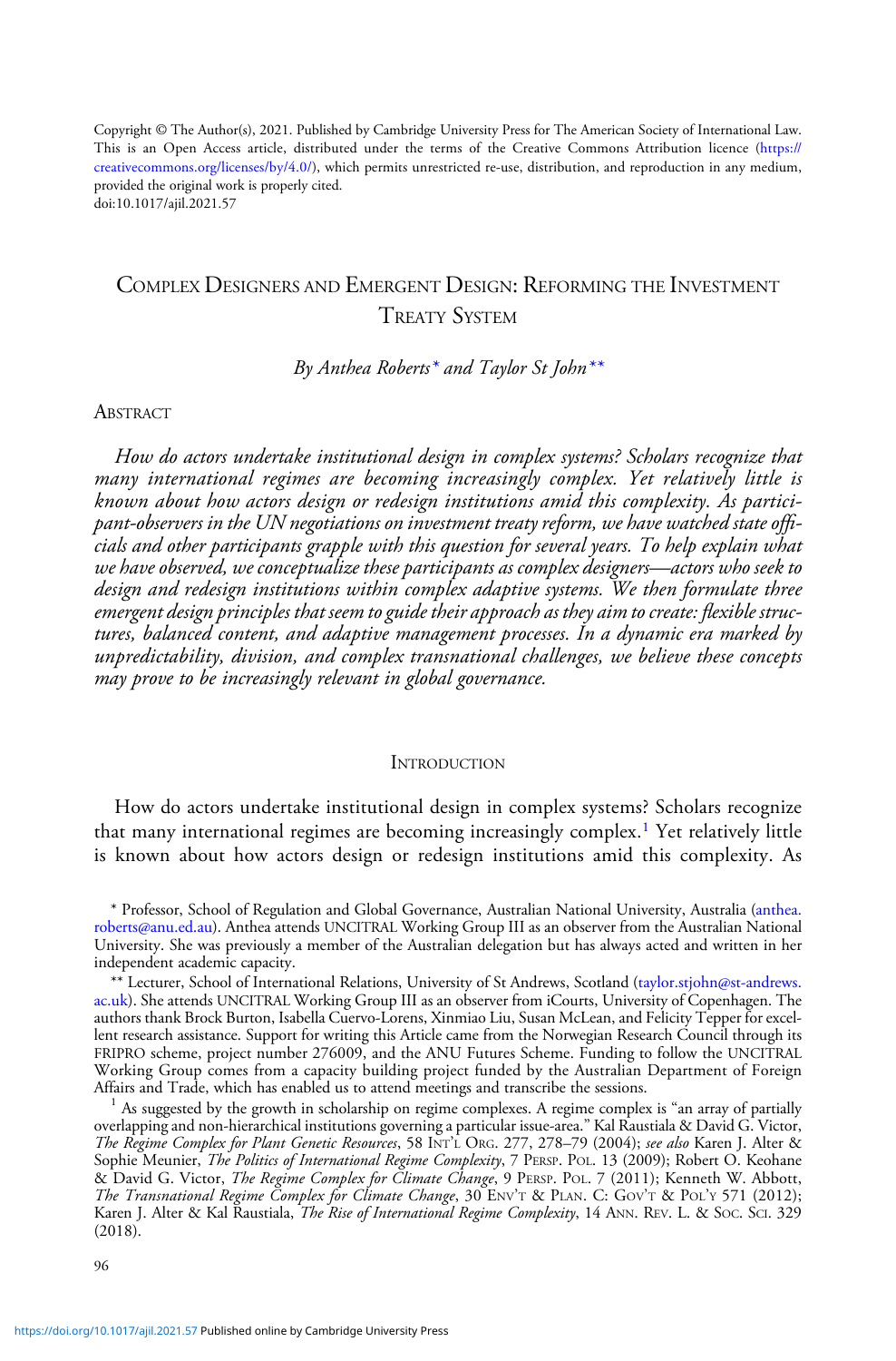participant-observers in the UN negotiations on investment treaty reform, we have watched state officials and other participants grapple with this question for several years. How should we conceptualize these actors who seek to redesign while keenly aware that they are operating within a complex and dynamic system? What principles seem to guide their design approach?

The investment treaty system is increasingly understood as a complex adaptive system or regime complex.<sup>2</sup> Joost Pauwelyn harnessed insights from complexity science to explain how the investment treaty system gradually evolved from a series of small, historically contingent, and at times accidental steps, and now operates as a largely decentralized system that nonetheless gives rise to emergent patterns on issues like repeat appointments and quasi-precedents.<sup>3</sup> Others have argued that complexity theory can afford insight into other areas of international law, including trade and environmental law.<sup>4</sup> Although complexity theory remains on the margins of international law and international relations,<sup>5</sup> there is a growing trend toward analyzing international regimes as complex adaptive systems.<sup>6</sup>

But where do designers fit within this turn to complexity theory? In short, they typically do not. Complex systems research represents an attempt to understand patterns that emerge in decentralized systems despite the lack of an "omniscient designer."<sup>7</sup> Complicated machines are designed; complex ecologies evolve. In Pauwelyn's words, the investment treaty system "was not rationally designed or entered into at one given point in time" and "cannot be explained by a singular motive, agent or plan . . . . There is no single creator, plan or deliberate design." Rather, many elements came together to "organically produce" the investment treaty system—a combination of contingency, path dependency, and competition among actors that continues to drive its operation and development today.8

Yet what happens when a group of designers comes together in a conscious attempt to manage the evolution of a complex adaptive system? That is what we see at the negotiations of the United Nations Commission on International Trade Law (UNCITRAL) where states

<sup>2</sup> Joost Pauwelyn, At the Edge of Chaos? Foreign Investment Law as a Complex Adaptive System, How It Emerged and How It Can Be Reformed, 29 ICSID REV. 372 (2014); Sergio Puig, International Regime Complexity and Economic Law Enforcement, 17 J. INT'L ECON. L. 3, 491 (2014) (seeing an even larger regime complex encompassing trade and investment agreements); JONATHAN BONNITCHA, LAUGE N. SKOVGAARD POULSEN & MICHAEL WAIBEL, THE POLITICAL ECONOMY OF THE INVESTMENT TREATY REGIME 6-7 (2017) (characterizing the system as the "investment treaty regime" within a larger "investment regime complex").

<sup>5</sup> Antoine Bousquet & Simon Curtis, *Beyond Models and Metaphors: Complexity Theory, Systems Thinking and* International Relations, 24 CAMBRIDGE REV. INT'<sup>L</sup> AFF. 44 (2011) (complexity theory "continues to stubbornly remain on the margins" of IR theorizing); Pauwelyn, *supra* note 2, at 375 (noting that few studies have applied complexity theory to law, let alone international law).<br><sup>6</sup> See, e.g., Thomas Oatley, *Toward a Political Economy of Complex Interdependence*, 25 EUR. J. INT'L REL. 957

(2019); Amandine Orsini, et al., Forum: Complex Systems and International Governance, 22 INT'L STUD. REV. 1008 (2020); ROBERT JERVIS, SYSTEM EFFECTS: COMPLEXITY IN POLITICAL AND SOCIAL LIFE (1997); Oran R. Young, Regime Dynamics: The Rise and Fall of International Regimes, 36 INT'L ORG. 277 (1982); ORAN R. YOUNG, INSTITUTIONAL DYNAMICS: EMERGENT PATTERNS IN INTERNATIONAL ENVIRONMENTAL GOVERNANCE (2010).

 $\frac{7}{7}$  JOHN H. MILLER & SCOTT E. PAGE, COMPLEX ADAPTIVE SYSTEMS: AN INTRODUCTION TO COMPUTATIONAL MODELS OF SOCIAL LIFE xvii (2007).

<sup>8</sup> Pauwelyn, *supra* note 2, at 374.

<sup>&</sup>lt;sup>3</sup> Pauwelyn, *supra* note 2, at 372.<br><sup>4</sup> See, e.g., Jean Frédéric Morin, Joost Pauwelyn & James Hollway, *The Trade Regime as a Complex Adaptive* System: Exploration and Exploitation of Environmental Norms in Trade Agreements, 20 J. INT'<sup>L</sup> ECON. L. 365 (2017); Rakhyun E. Kim & Brendan Mackey, *International Environmental Law as a Complex Adaptive System*, 14 INT<sup>'</sup>L<br>ENVTL. AGMTS.: POL. L. & ECON. 5 (2014).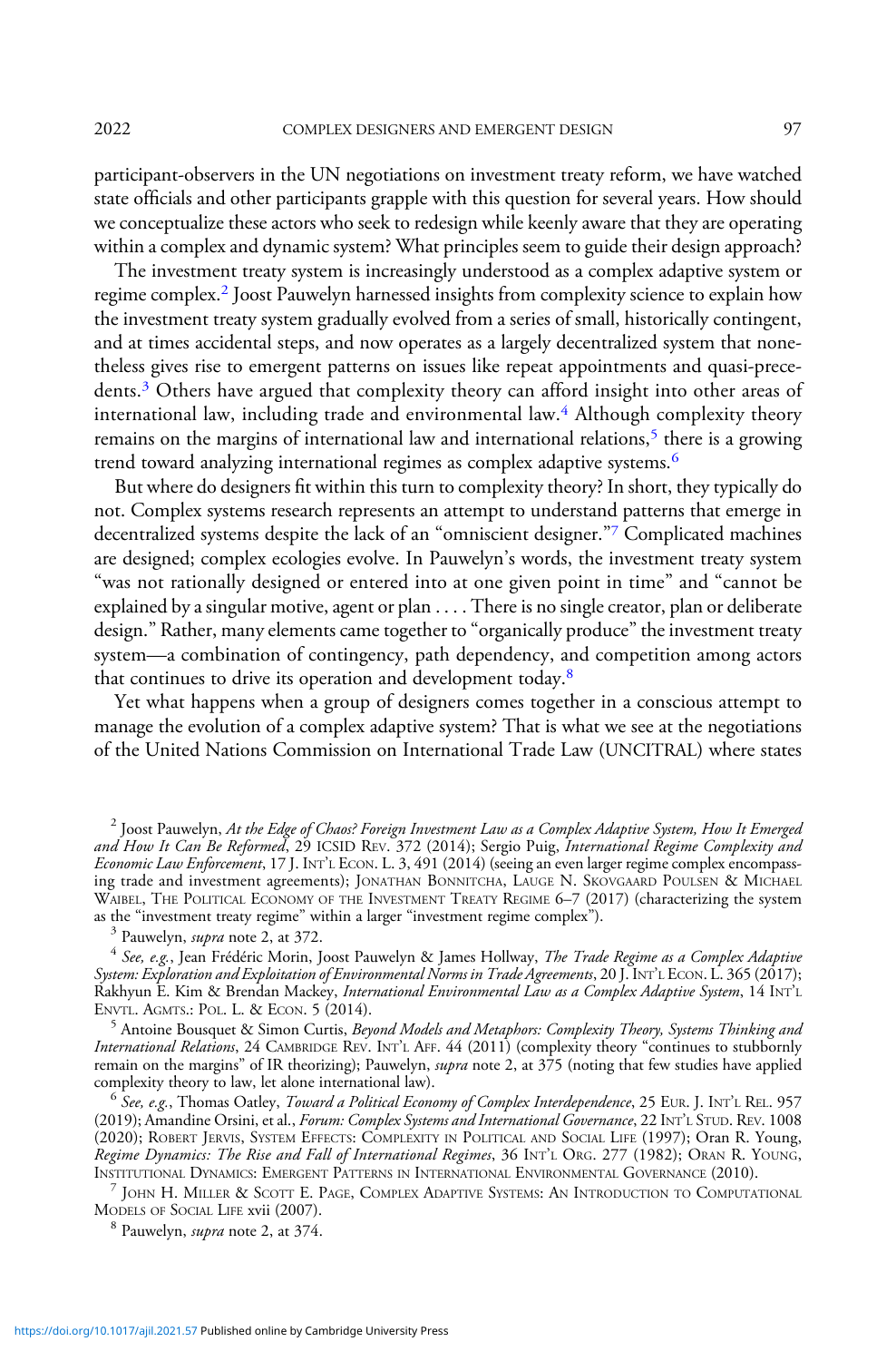and other actors have been meeting since 2017 to consider whether and how to reform investor-state dispute settlement (ISDS).<sup>9</sup>

The UNCITRAL reform process was initially supported by the European Union with the aim of creating a multilateral investment court to replace ISDS.<sup>10</sup> It soon became clear, however, that no single reform would win out because, while many states agreed ISDS needed to be reformed, they disagreed on how. Some states wanted to pursue reforms to improve ISDS, others sought to replace ISDS with an international court, or some proposed paradigm-shifting reforms to replace investment treaties and international investor-state claims altogether, while others supported a combination of these reform approaches.<sup>11</sup>

The UNCITRAL process has been controversial. On one side, some prominent arbitrators have criticized the process as misguided and going too far.<sup>12</sup> They view ISDS as a good system that has been unfairly maligned and they warn that the alternatives are deeply problematic for the rule of law and development. On the other, numerous non-governmental organizations (NGOs) and academics have objected that the process lacks ambition and does not go far enough.<sup>13</sup> By limiting the mandate largely to procedural issues, they say, the process has missed the opportunity to deal with more problematic substantive issues.

In 2021, UNCITRAL approved a work plan to move forward on ISDS reform by pursuing a range of procedural and structural reform options, leaving most substantive issues off the agenda for now but with the possibility of future inclusion.<sup>14</sup> The work plan proceeds on the assumption that these reforms will be brought together in a multilateral instrument that gives states the choice of which reforms to accept and with respect to which treaties.<sup>15</sup>

<sup>9</sup> We refer to the state officials participating in the Working Group as negotiators, even though these officials have not been engaged in formal negotiations during all stages of the process. We use the terms actors or participants to include all individuals and organizations participating in the Working Group, even if they do not represent a state. We include individuals representing the European Union as negotiators, since their participation

<sup>10</sup> We examine the choice for UNCITRAL as the forum in Anthea Roberts & Taylor St John, *The Originality of* Outsiders: *Innovation in the Investment Treaty System* (manuscript on file with the authors).

<sup>11</sup> Anthea Roberts, *Incremental, Systemic, and Paradigmatic Reform of Investor-State Arbitration*, 112 AJIL 410<br>(2018).

 $12$  See, e.g., Judge Charles N. Brower & Jawad Ahmad, Why The "Demolition Derby" That Seeks To Destroy Investor-State Arbitration?, 91 S. CAL. L. REV. 1139 (2018); Judge Stephen Schwebel, The Proposals of the European Commission for Investment Protection and an Investment Court System: Remarks by Judge Stephen M. Schwebel of May 17, 2016, at Sidley Austin, Washington, D.C. (May 17, 2016) (transcript available at [http://isds](http://isdsblog.com/wp-content/uploads/sites/2/2016/05/THEPROPOSALSOFTHEEUROPEANCOMMISSION.pdf)<br>blog.com/wp-content/uploads/sites/2/2016/05/THEPROPOSALSOFTHEEUROPEANCOMMISSION.pdf).

<sup>13</sup> Lise Johnson & Lorenzo Cotula, *Guest Post: Pragmatism and Flexibility in UNCITRAL Working Group III: Too* Much of a Good Thing?, INT'L ECON. L. & POL'Y (Feb. 5, 2020), at [https://ielp.worldtradelaw.net/2020/02/guest](https://ielp.worldtradelaw.net/2020/02/guest-post-pragmatism-and-flexibility-in-uncitral-working-group-iii-too-much-of-a-good-thing.html)post-pragmatism-and-fl[exibility-in-uncitral-working-group-iii-too-much-of-a-good-thing.html](https://ielp.worldtradelaw.net/2020/02/guest-post-pragmatism-and-flexibility-in-uncitral-working-group-iii-too-much-of-a-good-thing.html); Bart-Jaap Verbeek, The Limitations of the UNCITRAL Process on ISDS Reform, SOMO (Oct. 30, 2018), at [https://www.somo.nl/the](https://www.somo.nl/the-limitations-of-the-uncitral-process-on-isds-reform)[limitations-of-the-uncitral-process-on-isds-reform.](https://www.somo.nl/the-limitations-of-the-uncitral-process-on-isds-reform)<br><sup>14</sup> Note by the Secretariat: Workplan to Implement Investor-State Dispute Settlement (ISDS) Reform and

Resource Requirements, UNCITRAL Working Group III (Investor-State Dispute Settlement Reform) Fortieth Session (resumed), UN Doc. A/CN.9/WG.III/WP.206 (May 2021), *available at* [http://undocs.org/en/A/CN.](http://undocs.org/en/A/CN.9/WG.III/WP.206) [9/WG.III/WP.206](http://undocs.org/en/A/CN.9/WG.III/WP.206).<br><sup>15</sup> See Multilateral Instrument on ISDS Reform: Possible Reform of Investor-State Dispute Settlement (ISDS),

UNCITRAL Working Group III (Investor-State Dispute Settlement Reform) Thirty-Ninth Session, March–April 2020, UN Doc. A/CN.9/WG.III/WP.194, at <https://undocs.org/en/A/CN.9/WG.III/WP.194>.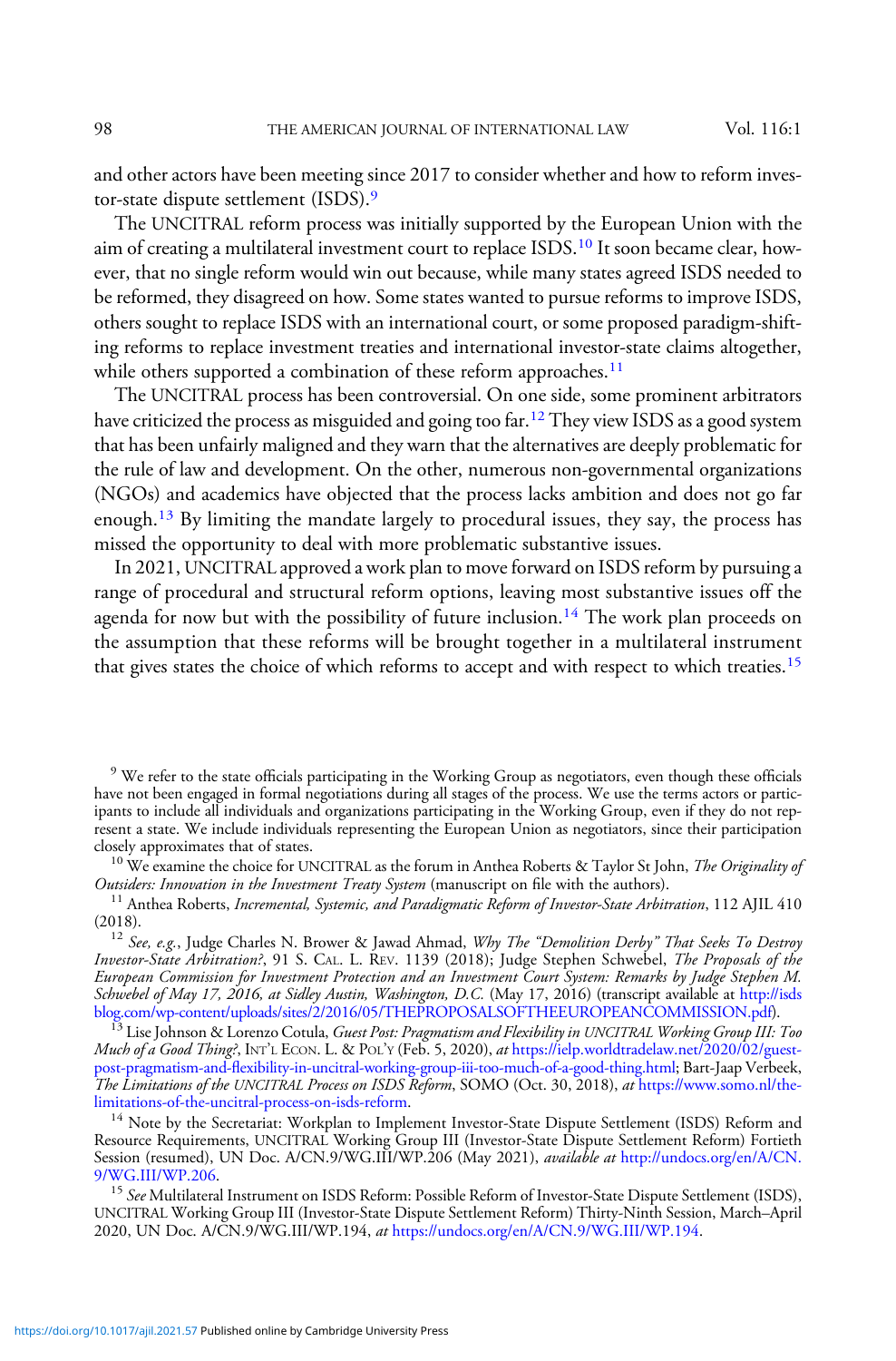This approach is modeled on recent multilateral conventions in tax (the "Multilateral Instrument") and transparency in arbitration (the "Mauritius Convention").<sup>16</sup>

How did we get here? Why did the Working Group opt by consensus to move forward with a flexible, adaptable, and evolutionary approach to reform? Having followed this process from the beginning, we have observed that, in addition to the divided views detailed above, the UNCITRAL participants understand the current ISDS system to be complex yet are seeking to design and redesign amid that complexity.<sup>17</sup> They see themselves as conscious designers but recognize that they cannot completely control the system in which they are intervening or fully predict the consequences of their interventions.

To help explain and theorize what we have observed, we conceptualize these UNCITRAL participants as *complex designers* and formulate a series of *emergent design principles* that seem to guide their approach in the reform negotiations.

In formulating these concepts, we employ an abductive sensemaking method that braids together insights from participant-observation at UNCITRAL with complexity theory. We do not argue that negotiators at UNCITRAL will or should adopt these emergent design principles in the final version of the reforms; the aim of this Article is neither predictive nor normative. Instead, we crystallize the underlying logic that we see at work in the UNCITRAL process so far, drawing on complexity theory to yield new frameworks for illuminating what we observe.<sup>18</sup>

In Part I, we outline our methods and position our contribution in the literature. In Part II, we introduce complexity theory and address concerns about applying it to institutions populated by sophisticated, strategic actors. We then turn to the UNCITRAL context and explain how participants at UNCITRAL approach the investment treaty system as a *complex adaptive* system. They see a system made up of many actors (states, investors, international organizations, law firms, NGOs) and structures (treaties, institutions, awards) that reflect diverse views and interact in myriad ways, often with unpredictable outcomes.<sup>19</sup>

In Part III, we focus on the agency of these actors, conceptualizing participants at UNCITRAL as complex designers—actors who seek to design and redesign institutions within complex adaptive systems. The complex designers we see at UNCITRAL face unpredictability

<sup>16</sup> OECD, Multilateral Convention to Implement Tax Treaty Related Measures to Prevent Base Erosion and Profit Shifting (2021), at [https://www.oecd.org/tax/treaties/multilateral-convention-to-implement-tax-treaty](https://www.oecd.org/tax/treaties/multilateral-convention-to-implement-tax-treaty-related-measures-to-prevent-beps.htm)[related-measures-to-prevent-beps.htm;](https://www.oecd.org/tax/treaties/multilateral-convention-to-implement-tax-treaty-related-measures-to-prevent-beps.htm) UNCITRAL, United Nations Convention on Transparency in Treatybased Investor-State Arbitration (Dec. 10, 2014), at [https://uncitral.un.org/en/texts/arbitration/conventions/](https://uncitral.un.org/en/texts/arbitration/conventions/transparency)

[transparency](https://uncitral.un.org/en/texts/arbitration/conventions/transparency).<br><sup>17</sup> UNCITRAL is not the only place in which redesign is occurring in the investment treaty system, but it gains the most attention and governmental time currently. Other fora include ICSID, which is reforming its rules, and UNCTAD, which is developing a menu of substantive reform options. See ICSID, About the ICSID Rule Amendments, at <https://icsid.worldbank.org/resources/rules-and-regulations/amendments/about>; see UNCTAD, UNCTAD's Reform Package for the International Investment Regime (2018), available at [https://investmentpolicy.](https://investmentpolicy.unctad.org/uploaded-files/document/UNCTAD_Reform_Package_2018.pdf)<br>unctad.org/uploaded-fi[les/document/UNCTAD\\_Reform\\_Package\\_2018.pdf](https://investmentpolicy.unctad.org/uploaded-files/document/UNCTAD_Reform_Package_2018.pdf).<br><sup>18</sup> Our approach is consistent with the ide

not themselves brought to the project on account of their analytic priors, but which emerge from the investigation in terms of both revealed facts and new concepts necessary to explain and respond to those facts." Victoria Frances Nourse & Gregory C. Shaffer, Empiricism, Experimentalism, and Conditional Theory, 67 SMU L. REV. 141, 152 (2014). *See also* Gregory Shaffer, *The New Legal Realist Approach to International Law*, 28 LEIDEN J. INT'L L. 189<br>(2015).

<sup>19</sup> Andreas Duit & Victor Galaz, Governance and Complexity—Emerging Issues for Governance Theory, 21 GOVERNANCE: INT'L J. POL'Y, ADMIN., & INST. 311, 317 (2008).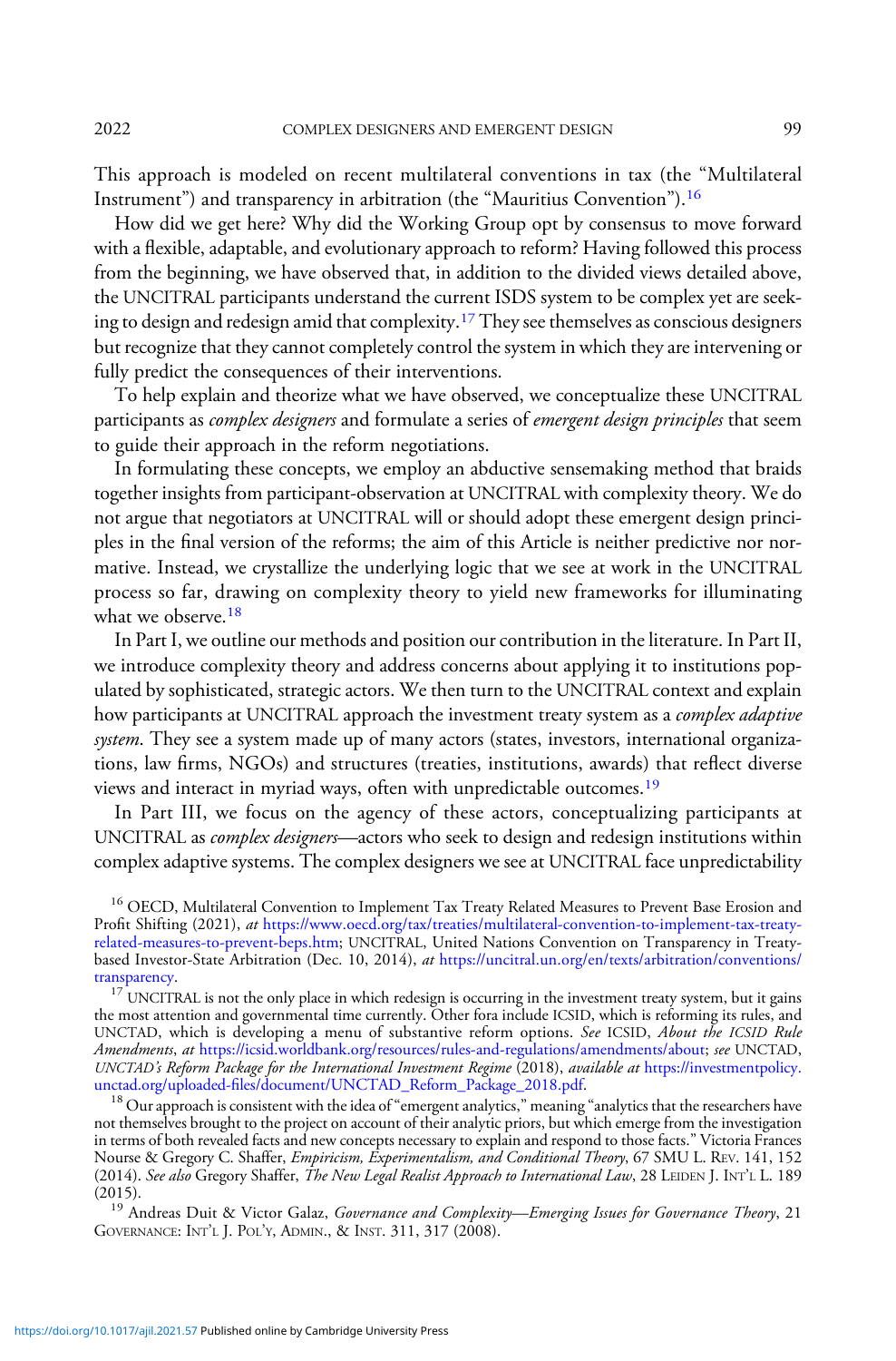and ongoing change, but still aspire to design or redesign institutions that will deliver on their substantive goals over time. In our observation, they function like landscape architects who focus on both episodic design and adaptive management. Like architects, they attempt to design structures that respond to but also shape the users who will inhabit them. Like gardeners, they consider the environment in deciding what to seed and when, being mindful of the need to tend to their plants and calibrate their caregiving in light of changing conditions.

In Part IV, we develop a series of *emergent design principles* that we discern underlying the approach of negotiators at UNCITRAL, which we see as key to the evolutionary and experimental approach to reform that they have adopted. We highlight three principles in particular: flexible structures, balanced content, and adaptive management processes.<sup>20</sup>

We argue that there is a coherence and logic underlying the negotiators' approach and explain how their approach aligns with normative recommendations made by applied complexity theorists. While we do not argue for or against any reform or reform package under discussion, we see value in evolutionary, experimental approaches and in emergent designs generally in turbulent fields characterized by diverse preferences.

In the conclusion, we consider the wider applicability of complex designers and emergent design. Examples from climate change and trade suggest the potential for these concepts to serve as a framework for understanding institutional design in complexity more generally. In a dynamic era marked by unpredictability, division, and complex transnational challenges, we believe these concepts may prove to be increasingly relevant in global governance.

#### I. CONTEXT AND METHODS

#### A. Participant Observation and Abductive Sensemaking Methods

Our approach builds on the research of Susan Block-Lieb and Terence Halliday, who studied UNCITRAL as "participant-observer insiders" and used their close observations to produce general theoretical insights about international organizations as lawmakers.<sup>21</sup> We have been participant-observers in UNCITRAL Working Group III throughout its work on ISDS reform, from 2017 to the present. We attend as academic observers and do not formally advise any government or actor.<sup>22</sup> Like other scholars who have drawn on close observation for theory building, we aim at conveying how actors perceive their world and act within it by generating new framings. $^{23}$ 

<sup>&</sup>lt;sup>20</sup> The notion of adaptive management emerged in relation to the management of ecosystems, but it is starting to be applied more broadly, including to complex social systems. It finds its origin in CRAWFORD STANLEY HOLLING, ADAPTIVE ENVIRONMENTAL ASSESSMENT AND MANAGEMENT (1978).

<sup>&</sup>lt;sup>21</sup> SUSAN BLOCK-LIEB & TERENCE C. HALLIDAY, GLOBAL LAWMAKERS: INTERNATIONAL ORGANIZATIONS IN THE CRAFTING OF WORLD MARKETS  $9$  (2017).

 $^{22}$  As noted above, Anthea attends UNCITRAL Working Group III as an observer from the Australian National University. She was previously a member of the Australian delegation but has always acted and written in her independent academic capacity. Taylor attends as an observer from iCourts, University of Copenhagen.

 $123$  Other examples of scholars drawing on close observation for theory building include Michael Barnett and Martha Finnemore's book conceptualizing international organizations as bureaucracies, and Robert Putnam's theory of negotiations as two-level games. See MICHAEL BARNETT & MARTHA FINNEMORE, RULES FOR THE WORLD: INTERNATIONAL ORGANIZATIONS IN GLOBAL POLITICS (2004); Robert Putnam, Diplomacy and Domestic Politics: The Logic of Two-Level Games, 42 INT'L ORG. 427 (1988).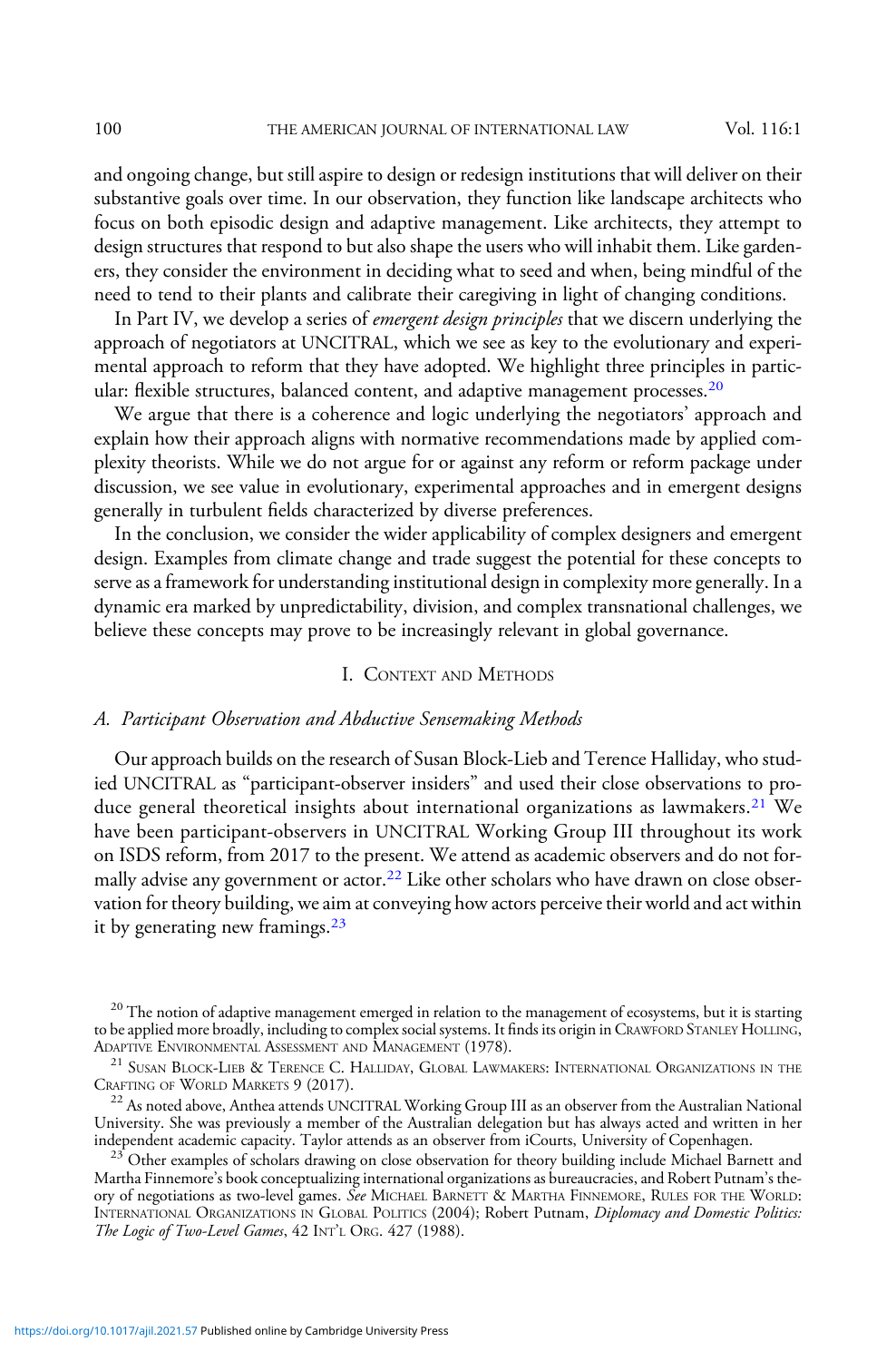2022 COMPLEX DESIGNERS AND EMERGENT DESIGN 101

We sit in the negotiating room throughout the formal deliberations, listening and taking notes. We also have audio recordings of each negotiating session. We collect the formal and informal documents that are made available during the negotiating sessions, including lists of participants, informal summaries, and promotional materials. During the breaks, and in informal settings, we converse with a wide range of negotiators and other actors in the room, including representatives of civil society, international organizations, and private-sector groups. We have supplemented these informal interactions with formal interviews throughout the proceedings, though all material from unofficial discussions is unattributed given the ongoing nature of the process.

These modes of information gathering and exchange fall within the broad tradition of ethnographic methods, which are characterized by sustained observation of a particular site with access to, and repeated interactions with, key actors. Researchers embed themselves in actors' worlds to understand and conceptualize these worlds. The analytical insights emerge from a process that begins with "an open-minded immersion into the field."<sup>24</sup> This process involves establishing rapport with actors and developing empathetic understandings of these actors and how they see the world. In our context, this approach meant prioritizing listening and building trust with participants, so that we could hear how they perceive the negotiations and related concerns, such as their constraints, mandates, audiences, aims, and strategies.

Through repeated interactions over four years, our understanding of these participants and how they approach the negotiations deepened. Our process was abductive and iterative: listening to how participants, particularly negotiators, describe the system and their strategies came first; then comparing this description with existing conceptualizations; then building different conceptualizations when needed; then asking negotiators how particular conceptualizations fit with their understandings; and finally refining our conceptualizations.<sup>25</sup> This iterative approach to theory building is neither inductive nor deductive, but is consistent with the process of sensemaking in complex fields, which involves a two-way process of fitting data into frames and fitting frames around the data.<sup>26</sup> This approach also recognizes the researcher as a participant operating inside an open system rather than as an observer sitting outside a closed system looking in.

We employ this abductive method during the negotiations by writing near-contemporaneous blogs about the process. After observing the negotiations and talking to various actors about what has occurred, we draft blogs that explain what we are observing. We often frame these observations within a broader context of either the process or different theoretical literatures. After a week of negotiations is completed, but before publishing these blogs, we

Kathleen M. Sutcliffe & David Obstfeld, *Organizing and the Process of Sensemaking*, 16 Or.G. SC1. 409 (2005). On the importance of sensemaking in complex systems, see Cynthia Kurtz & David Snowden, *The New Dynamics of Strategy: Sense-Making in a Complex and Complicated World*, 42 IBM Svs. J. 462 (2003). On sensemaking as a two-<br>way process of fitting data into a frame and fitting a frame around the data, see Gary Klein, Brian Moon & Robert R. Hoffman, Making Sense of Sensemaking II: A Macrocognitive Model, 21 IEEE INTELLIGENT SYSTEMS 88 (2006).

 $^{24}$  Jonas Bens & Larissa Vetters, *Ethnographic Legal Studies: Reconnecting Anthropological and Sociological Traditions*, 50 J. LEGAL PLURALISM & UNOFFICIAL L. 239, 249 (2018).

<sup>&</sup>lt;sup>25</sup> On abductive theorizing, see DEREK LAYDER, SOCIOLOGICAL PRACTICE: LINKING THEORY AND SOCIAL RESEARCH (1998); IDDO TAVORY & STEFAN TIMMERMANS, ABDUCTIVE ANALYSIS: THEORIZING QUALITATIVE RESEARCH (2014); Stefan Timmermans & Iddo Tavory. Theory Construction in Qualitative Research: From Grounded Theory to Abductive Analysis, 30 SOCIO. THEORY 167 (2012). Abductive Analysis, 30 Socio. Theory 167 (2012).<br><sup>26</sup> On the meaning of sensemaking, see KARL E. WEICK, SENSEMAKING IN ORGANISATIONS (1995); Karl E. Weick,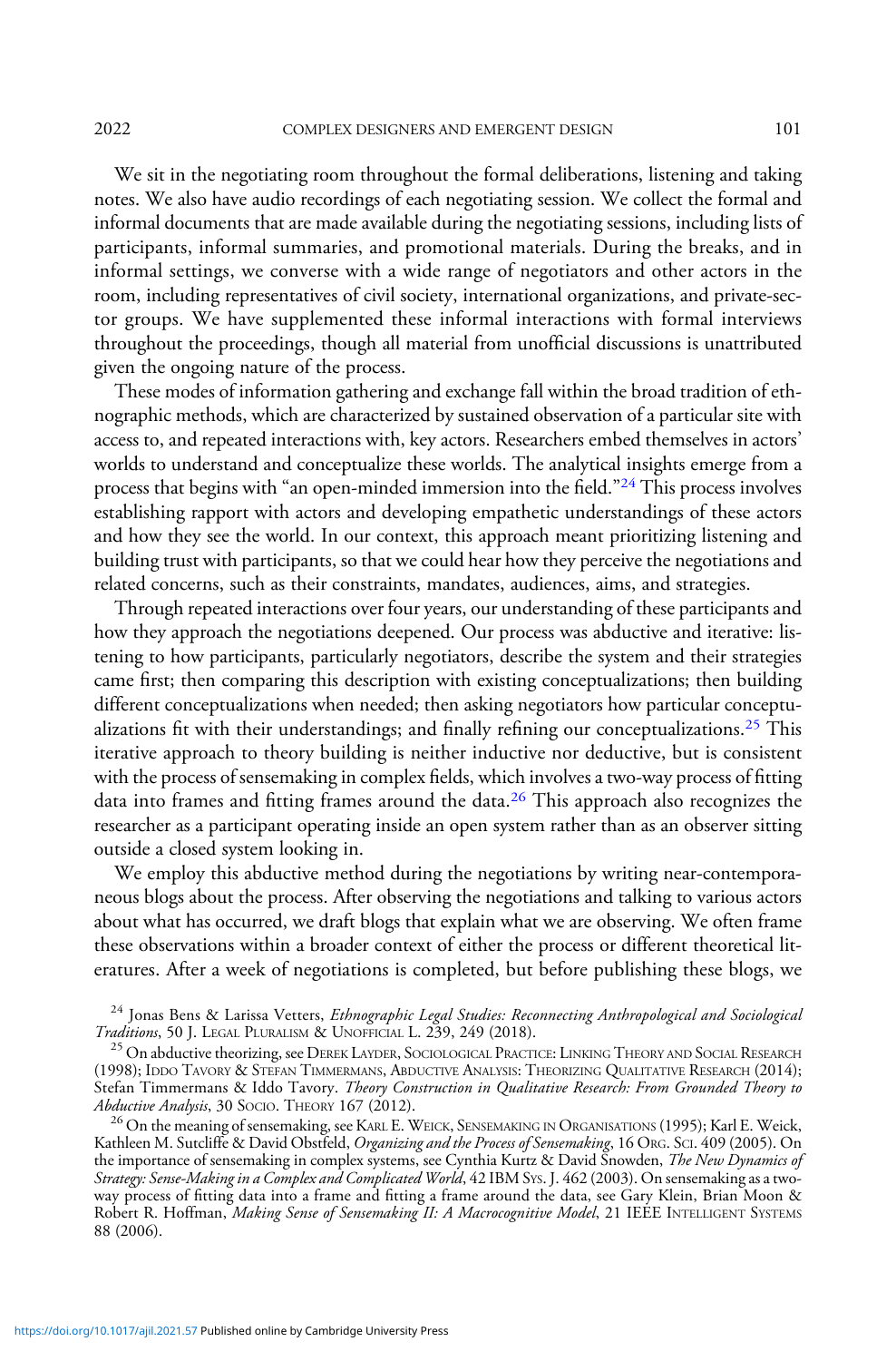share them for comment with a diverse group of participants to gain different perspectives on what happened during the week. We recognize that this dialogue is shaped by how actors perceive us and we update our framings in light of the diverse feedback we receive. The publication of these blogs during the ongoing UNCITRAL process means that they have become part of the group's sensemaking process, which makes us participant-observers, not just observers.

Although our conceptualizations and analyses are our own, in important ways they are also cogenerated. We put forward the ideas in scholarly form, but they emerge from a dialogue with participants in the process—a process sometimes described as "para-ethnography."<sup>27</sup> Adopting a similar approach in the trade field, Gregory Shaffer describes it as "the study of social processes through interviewing, and even working with, practitioners 'who are themselves engaged in quasi-social scientific 'studies' of the same processes' in an effort to understand and respond to them. In this way, the interviews, in part, can be viewed as 'collaborations' in the sense of forays into 'making sense' of developments."<sup>28</sup>

We often draw on theories from outside the room to help explain or contextualize a particular dynamic we observe inside the room.<sup>29</sup> In doing so, we communicate dynamics inside the room to an outside audience and also provide new frames through which participants in the room can reflect on the process. Participants in the room sometimes adopt our framings and language in the negotiations and sometimes reject them, including for strategic reasons. We respond by updating our conceptualizations and terminology in light of developments, as this is an iterative sensemaking process.<sup>30</sup>

We used this abductive mode to develop the ideas in this Article about complex designers and emergent design principles. The advantages of this method stem from proximity: close observation leads to better conceptualizations of how actors see themselves and the reform process, as well as to insights that would be impossible to gain through other means. The downsides of this method, however, also stem from proximity: close and empathetic observation means less critical distance from the actors and the process.<sup>31</sup> Yet this form of

<sup>27</sup> Douglas R. Holmes & George E. Marcus, *Para-Ethnography*, in THE SAGE ENCYCLOPEDIA OF QUALITATIVE RESEARCH METHODS: M-W, VOL. II, 595 (Lisa M. Given ed., 2008) (Para-ethnography "propos[es] an analytical relationship in which we and our subjects—keenly reflexive subjects—can experiment collaboratively with the conventions of ethnographic inquiry. This methodological stance demands that we treat our subjects as epistemic partners who are not merely informing our research but who participate in shaping its theoretical agendas and its methodological exigencies. By treating our subjects as collaborators, as epistemic partners, our analytical interests and theirs can be pursued simultaneously, and we can share insights and thus develop a common analytical

exchange.").<br><sup>28</sup> Gregory Shaffer, Emerging Powers and the World Trading System: The Past and Future of<br>International Economic Law xv (2021) (internal quotation marks omitted), *see also* xvi–xvii.

<sup>29</sup> See, e.g., Anthea Roberts & Taylor St John, UNCITRAL and ISDS Reform (Online): Crossing the Chasm, EJIL: TALK! (Feb. 17, 2021), at <https://www.ejiltalk.org/uncitral-and-isds-reform-online-crossing-the-chasm> (drawing on ideas about the diffusion of innovations to explain the importance of the group moving to drafting); Anthea Roberts & Taylor St John, *UNCITRAL and ISDS Reform: Plausible Folk Theories*, EJIL:*TALK!* (Feb. 13, 2020), *at* <https://www.ejiltalk.org/uncitral-and-isds-reform-plausible-folk-theories> (discussing what questions are asked and not asked in the process through the concept of plausible folk theories).

 $30$  For an example of how the language from these blogs was picked up, politicized, and rejected by states within the process, see Anthea Roberts & Taylor St John, UNCITRAL and ISDS Reform: Battles Over Naming and Framing, EJIL: TALK! (Apr. 30, 2019), at https://www.ejiltalk.org/uncitral-and-isds-reforms-battles-over-nam-<br>ing-and-framing.

 $^{31}$  Holmes & Marcus, supra note 27, at 596 ("Para-ethnography is, on the one hand, premised on the central intellectual imperative of classical anthropological ethnography . . . to evoke and to reproduce the native point of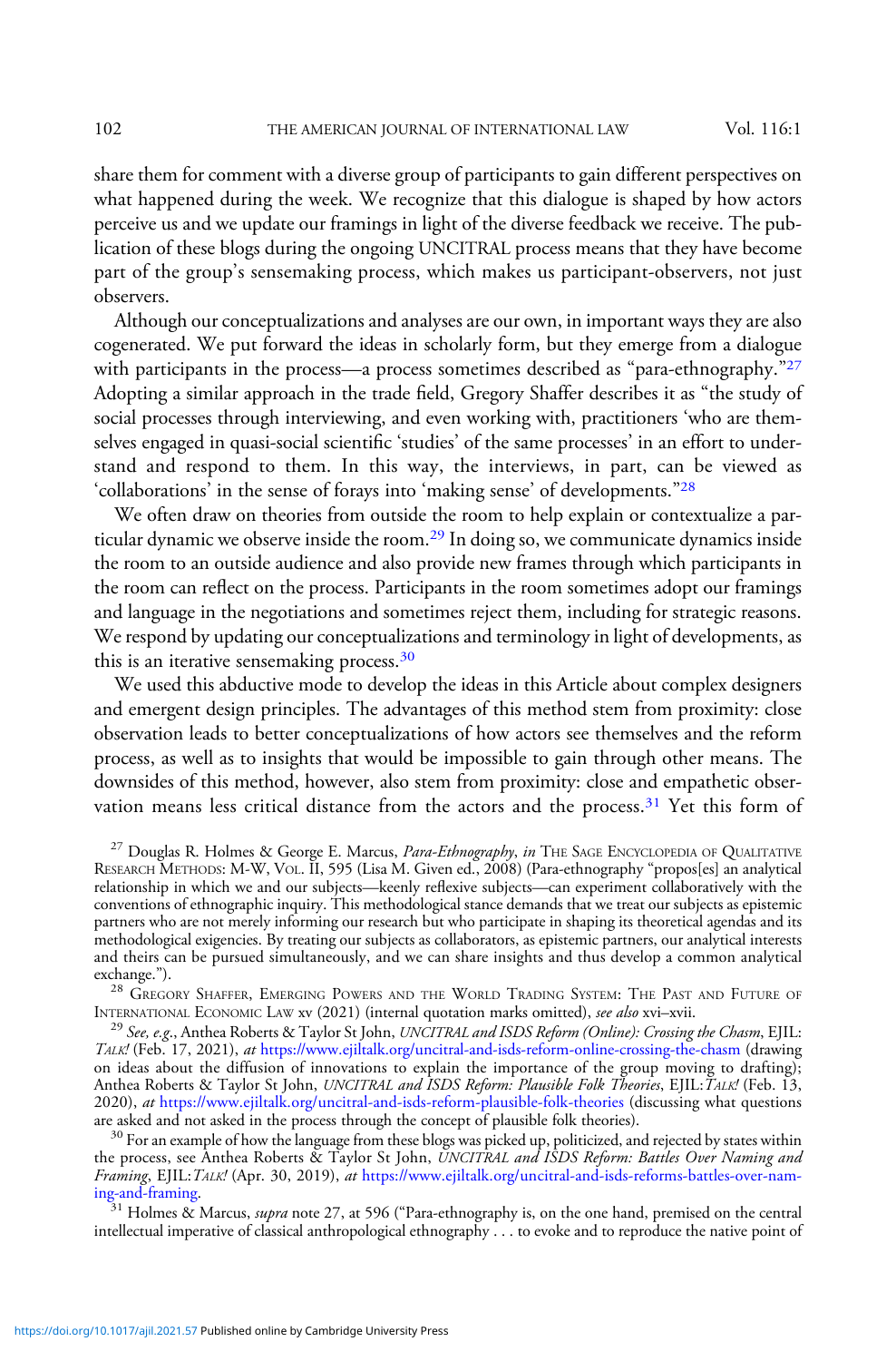knowledge production is recognized as an important and experimental contribution to ethnographic methods that is occurring various domains, including science, law, finance, politics, and architecture, in the early twenty-first century.<sup>32</sup>

### B. Investment Law Literature: Cooperation and Continuity

Scholarship on the investment treaty system has burgeoned in recent decades. It has applied increasingly diverse theories and methods and expanded the boundaries of knowledge about the investment treaty system in several directions. One direction has been to examine how officials think about the investment treaty system, including the purposes they ascribe to investment treaties when negotiating them and to what extent the investment treaty system serves those purposes. Scholarship examining the way officials think about the investment treaty system has emphasized two themes: cooperation and continuity. Many scholars elaborate both but place more emphasis on one or the other. Setting out the two themes individually is helpful for situating our contribution.

The first theme foregrounds the role of cooperation in the investment treaty system. That is, it assumes that states and other actors sign investment treaties or delegate dispute resolution because they believe it will help them reach desired aims. These aims vary by actor, over time, and by circumstance, but scholars have identified a few goals as enduring justifications for the investment treaty system. They include protecting and/or promoting foreign investment,<sup>33</sup> strengthening domestic legal systems,<sup>34</sup> and depoliticizing disputes by removing them to the legal sphere.<sup>35</sup> Scholars debate which justifications should underpin the system normatively and the extent that the system delivers on these goals descriptively.<sup>36</sup>

The cooperation theme corresponds broadly with institutionalist theory. Institutionalist arguments vary along a spectrum: one end is marked by explanations with strong assumptions of full rationality and efficient institutional design; these assumptions are then loosened by degrees until reaching the other end of the spectrum, which is characterized by bounded rationality and inefficient designs that often produce unintended consequences.

Many early explanations of the investment treaty system took as their starting point that states are rational actors that can predict the consequences of signing investment treaties and

view. On the other hand, it is predicated on relationships of complicity with our subjects—a state of ambiguity and improper seeming alliance—that now pervade ethnographic encounters establishing new possibilities for creating

<sup>32</sup> Holmes & Marcus, *supra* note 27, at 595–96.  $\frac{33}{13}$  BONNITCHA, SKOGAARD POULSEN & WAIBEL, *supra* note 2, at 154–80 and 207–220.

 $^{34}$  Mavluda Sattorova, The Impact of Investment Treaty Law on Host States: Enabling Good Governance? (2018).

<sup>35</sup> Geoffrey Gertz, Srividya Jandhyala & Lauge N. Skovgaard Poulsen, Legalization, Diplomacy, and Development: Do Investment Treaties De-politicize Investment Disputes?, 107 WORLD DEV. 239, 240 (2018); Martins Paparinskis, Limits of Depoliticisation in Contemporary Investor-State Arbitration, in SELECT PROCEEDINGS OF THE EUROPEAN SOCIETY OF INTERNATIONAL LAW (James Crawford ed., 2010); Ibrahim F. I. Shihata, *Towards a Greater Depoliticization of Investment Disputes: The Roles of ICSID and MIGA*, 1 ICSID REV.<br>FOR. INV. L.J. 25 (1986).

<sup>36</sup> Gus Van Harten, Five Justifications for Investment Treaties: A Critical Discussion, 2 TRADE L. & DEV. 19 (2010); Robert Howse, International Investment Law and Arbitration: A Conceptual Framework, in INTERNATIONAL LAW AND LITIGATION:ALOOK INTO PROCEDURE (Hélène Ruiz-Fabri ed., 2019); Sergio Puig, Recasting ICSID's Legitimacy Debate: Towards a Goal-Based Empirical Agenda, 36 FORDHAM INT'<sup>L</sup> L.J. 465 (2013); Jason Webb Yackee, Pacta Sunt Servanda and State Promises to Foreign Investors Before Bilateral Investment Treaties: Myth and Reality, 32 FORDHAM INT'<sup>L</sup> L.J. 1550 (2008).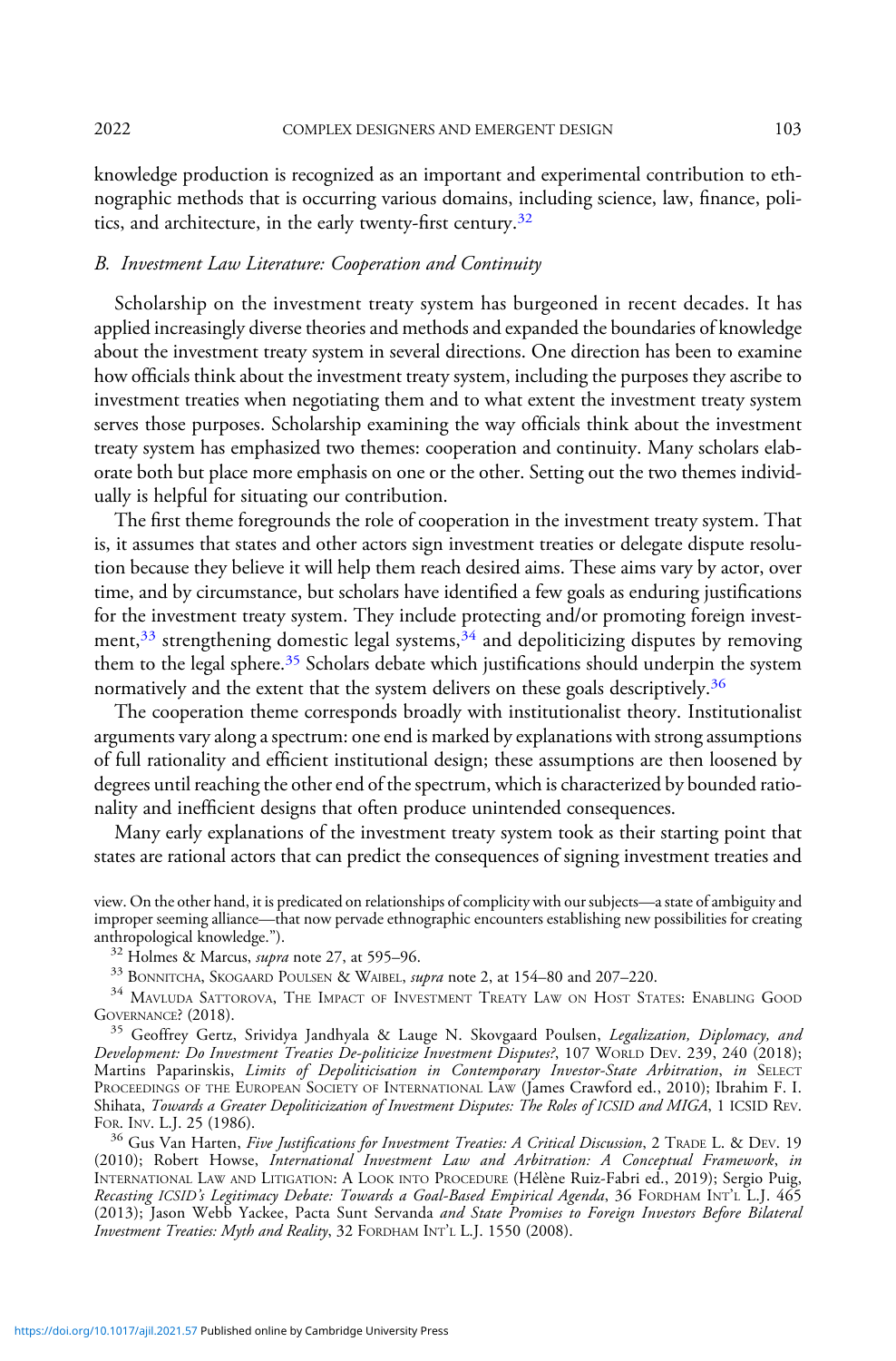can design them to maximize mutual gain. $37$  With refinements, substantial research along these lines continues.<sup>38</sup> For instance, Alan Sykes explains:

The economic explanation for IIAs [international investment agreements] begins with the premise that counterparties must expect to be better off with IIAs than without them or they would not agree to them. An economic theory of IIAs thus necessarily entails a search for sources of mutual gain—the "efficiencies" from concluding them.<sup>39</sup>

Although Sykes does not claim that investment treaties promote efficiency flawlessly, he does claim that "properly crafted and interpreted treaty provisions can ameliorate a range of inefficiencies that would arise in their absence, and that central features of existing IIAs have their genesis in this economic logic."<sup>40</sup> Research along these lines has encountered serious challenges in light of evidence that investment treaties may not ameliorate the inefficiencies as expected by some scholars, notably that investment flows may not correlate with investment treaties. If there is no additional investment, scholars began to ask, why do states sign these treaties?

Later scholars answer this question by loosening the assumptions that underpin the rational choice explanations. For instance, Lauge Poulsen loosens the assumption of rationality to allow for cognitive biases, arguing that officials often systematically underestimate the costs and overestimate the benefits of signing investment treaties.<sup>41</sup> Other scholars, including Taylor St John, emphasize the role played by international organizations in framing relevant decisions, and draw attention to processes that unfold over time and shape officials' decisions regarding the investment treaty system, like path dependence and feedback effects.<sup>42</sup>

When it comes to ISDS reform debates, these approaches focus attention on a particular line of questions: What goals should the investment treaty system serve and to what extent does it serve those goals? If it does not serve those goals, should it be replaced by other institutional arrangements that will? Sergio Puig and Gregory Shaffer's article exemplifies this

 $^{39}$  Alan O. Sykes, *The Economic Structure of International Investment Agreements with Implications for Treaty*<br>Interpretation and Design, AJIL 482, 483 (2019).

 $\frac{40}{1}$  Id. at 483–484.  $\frac{41}{1}$  Lauge N. Skovgaard Poulsen, Bounded Rationality and Economic Diplomacy: The Politics of Investment Treaties in Developing Countries (2015).

<sup>&</sup>lt;sup>37</sup> Andrew T. Guzman, Why LDCs Sign Treaties that Hurt Them: Explaining the Popularity of Bilateral Investment Treaties, 38 VA. J. INT'L L. 639 (1998). Zachary Elkins, Andrew T. Guzman & Beth A. Simmons, Competing for Capital: The Diffusion of Bilateral Investment Treaties, 1960–2000, 60 INT'L ORG. 811 (2006).

<sup>&</sup>lt;sup>38</sup> Yoram Z. Haftel, Ratification Counts: US Investment Treaties and FDI Flows into Developing Countries, 17 REV. INT'L POL. ECON. 348 (2010); Tim Büthe & Helen V. Milner, Foreign Direct Investment and Institutional Diversity in Trade Agreements: Credibility, Commitment, and Economic Flows in the Developing World, 1971–2007,

<sup>&</sup>lt;sup>42</sup> TAYLOR ST JOHN, THE RISE OF INVESTOR-STATE ARBITRATION: POLITICS, LAW, AND UNINTENDED CONSEQUENCES (2018). Generally on the roles of norms and beliefs in the system's growth, see Srividya Jandhyala, Witold J. Henisz & Edward D. Mansfield, Three Waves of BITs: The Global Diffusion of Foreign Investment Policy, 55 J. CONFLICT RESOL.1047–73 (2011) (observing that the second wave of BITs was driven by states showing adherence to what had become a global standard or norm); Jason Webb Yackee, Are BITs Such a Bright Idea? Exploring the Ideational Basis of Investment Treaty Enthusiasm, 12 U.C. DAVIS J. INT'<sup>L</sup> L. & POL'Y 195 (2005–2006) (emphasizing the ideational basis of the BIT phenomenon); Julia Calvert, Constructing Investor Rights? Why Some States (Fail to) Terminate Bilateral Investment Treaties, 25 REV. INT'<sup>L</sup> POL. ECON. 75 (2018) (demonstrating how officials' ideas and beliefs shaped investment treaty policy).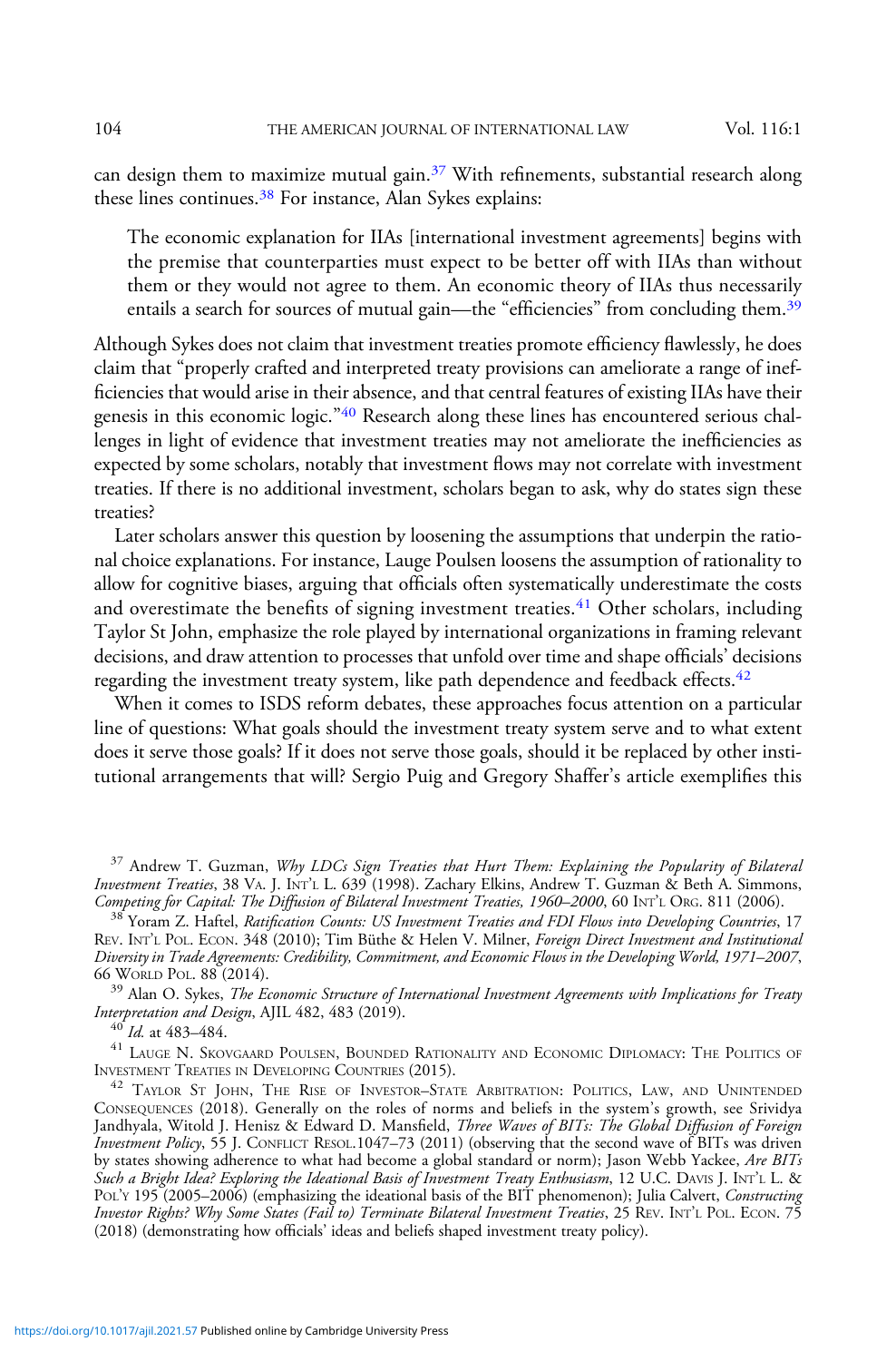2022 COMPLEX DESIGNERS AND EMERGENT DESIGN 105

approach; they first clarify the goals that the investment treaty system is designed to serve before comparing how well several different institutional arrangements serve them.<sup>43</sup>

The second theme stresses the role of power and centers distributive questions about who benefits and who loses from the investment treaty system. An important aspect of this work is describing and denouncing continuities between imperialism and the contemporary investment treaty system. As Olabisi Akinkugbe summarizes it: at the "heart of the critique" is "rejection of the post-colonial continuities of the technologies of governance and the asymmetry that characterizes foreign investor relations in the host states."<sup>44</sup>

Many scholars have documented continuities between empire and investment treaties and observed an "enduring contest of interests between capital-exporting states and host states, investors, and local communities."<sup>45</sup> In this view, current controversies are not new but are manifestations of older struggles and power dynamics that have dominated international investment law since the nineteenth century, if not earlier. Some scholars regard these struggles as characteristic of capitalism; formal imperialism was just one manifestation of capitalism's boundless tendency toward expansion, and patterns of argumentation in international law that justified imperialism persist today.<sup>46</sup>

Approaches that foreground continuity see a clash between powerful actors seeking investment protection and other actors that endures despite changing political arrangements and ideas. After outlining this continuing contest, Muthucumaraswamy Sornarajah argues that the investment treaty system's growth in the 1990s was driven by powerful actors' adoption of neoliberalism, which reflected an ideological preference for liberalization of markets, trade, and investment.<sup>47</sup> In his telling, powerful states promoted the investment treaty system with the instrumental purpose of building a law that "served the specific purpose of investment protection" and ensured that "the purpose of investment protection could not be diluted by other considerations."<sup>48</sup>

In this view, the investment treaty system has long been devoted to investment protection while neglecting competing interests such as human rights and protection of the environment or other public interests. One consequence emphasized by scholars is the empowerment of some actors at the expense of others, such as by conferring both rights and remedies on

 $^{43}$  Sergio Puig & Gregory Shaffer, Imperfect Alternatives: Institutional Choice and the Reform of Investment Law, 112 AJIL 361 (2018) (observing that the normative goals of the investment treaty system have changed over time but three goals—fairness, efficiency, and peace—are used to justify the current ISDS model, which they reframe into a single, overarching principle, "accountability under the rule of law").

<sup>44</sup> Olabisi D. Akinkugbe, Africanization and the Reform of International Investment Law, 53 CASE W. RES. J. INT'<sup>L</sup> L. 7 (2021).

<sup>45</sup> KATE MILES, THE ORIGINS OF INTERNATIONAL INVESTMENT LAW: EMPIRE, ENVIRONMENT AND THE SAFEGUARDING OF CAPITAL 387 (2013). See also SUNDHYA PAHUJA, DECOLONISING INTERNATIONAL LAW: DEVELOPMENT, ECONOMIC GROWTH AND THE POLITICS OF UNIVERSALITY 95–171 (2011); Muin Boase, A Genealogy of Censurable Conduct: Antecedents for an International Minimum Standard of Investor Conduct, in INTERNATIONAL INVESTMENT LAW AND HISTORY (Stephan W. Schill, Christian J. Tams & Rainer Hofmann eds., 2018); David Schneiderman, The Coloniality of Investment Law (2019), available at [https://ssrn.com/](https://ssrn.com/abstract=3392034)<br>abstract=3392034.

 $^{46}$  Ntina Tzouvala, Capitalism as Civilisation: A History of International Law (2020)

 $^{47}$ MUTHUCUMARASWAMY SORNARAJAH, RESISTANCE AND CHANGE IN THE INTERNATIONAL LAW ON FOREIGN INVESTMENT  $9$  (2015).

<sup>48</sup> SORNARAJAH, supra note 47, at 8. On to role of private actors in this process, see NICOLÁS PERRONE, INVESTMENT TREATIES & THE LEGAL IMAGINATION: HOW FOREIGN INVESTORS PLAY BY THEIR OWN RULES (2021).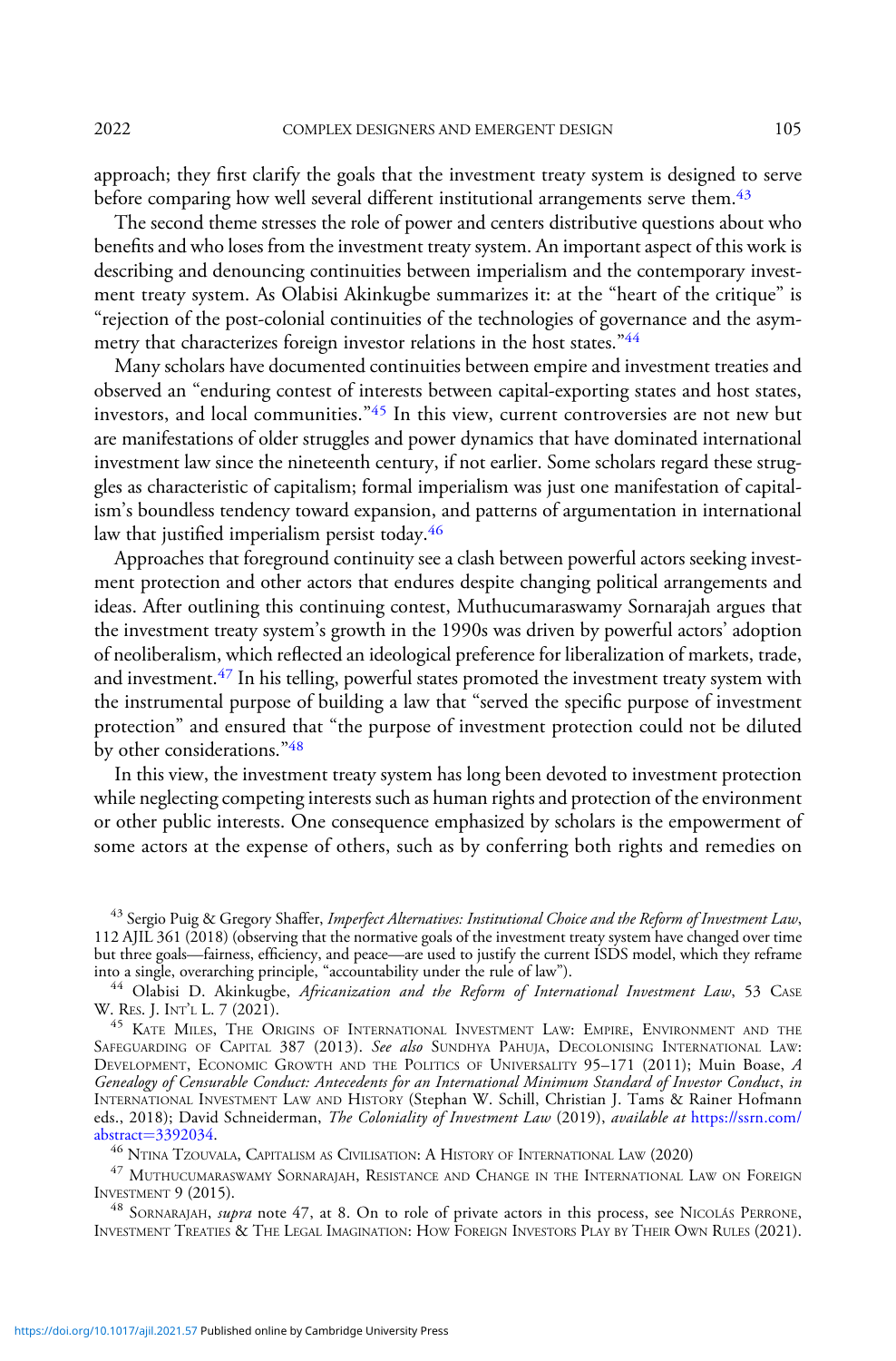investors but not providing local communities with either one.<sup>49</sup> Another critique is that investment treaties unduly constrain national regulatory autonomy, for example, through claims or potential claims having a chilling effect on regulatory measures aimed at public health or environmental protection.<sup>50</sup>

In ISDS reform debates, approaches that emphasize continuities with empire often concentrate attention on asymmetries and alternative visions: Does the investment treaty system unduly benefit and empower foreign investors at the expense of other actors? If so, should it be dismantled? And what alternative visions for investment governance might exist? Calls for transformation and a radical rethinking of the international economic order are particularly pronounced from scholars associated with Third World Approaches to International Law; contributions to a recent Afronomics symposium exemplify this perspective applied to ISDS reform debates.<sup>51</sup> There is not one alternative vision but many visions emerging from the Global South; for instance, Fabio Morosini and Michelle Ratton Sanchez Badin approach the Global South as "a laboratory for alternative economic order" and several scholars highlight recent African innovations. $52$ 

### C. Bridging Academic and Policy Debates

Despite the many insights produced by the cooperation and continuity approaches, in our capacity as observers at UNCITRAL we have not heard what these academic approaches led us to expect. In fact, we have been struck by a wider disconnect between how the scholarly and policymaking communities perceive the events at UNCITRAL.

The cooperation approach led us to expect that negotiators would actively consider the goals of the investment treaty system and make design decisions in light of these goals. Yet the negotiators rarely discuss the purposes of the investment treaty system and many do not

<sup>49</sup> Nicolás Perrone, *The "Invisible" Local Communities: Foreign Investor Obligations, Inclusiveness, and the* International Investment Regime, 113 AJIL UNBOUND 16 (2019); Lorenzo Cotula, Investment Disputes From Below: Whose Rights Matter? Mining, Environment and Livelihoods in Colombia, IIED (July 23, 2020), at [https://www.iied.org/investment-disputes-below-whose-rights-matter;](https://www.iied.org/investment-disputes-below-whose-rights-matter) Lorenzo Cotula, The New Enclosures?<br>Polanyi, International Investment Law and the Global Land Rush, 34 THIRD WORLD Q. 1605 (2013).

 $^{50}$  Kyla Tienhaara, *Regulatory Chill and the Threat of Arbitration: A View from Political Science, in E*VOLUTION IN INVESTMENT TREATY LAW AND ARBITRATION 606 (Chester Brown & Kate Miles eds., 2011); Tarald Laudal Berge & Axel Berger, Do Investor-State Dispute Settlement Cases Influence Domestic Environmental Regulation? The Role of<br>Respondent State Bureaucratic Capacity, 12 J. INT'l. DISP. SETTLEMENT 1 (2021).

<sup>51</sup> See James Thuo Gathii & Oblasbisi D. Akinkugbe, Afronomics Law Symposium: Centering Voices from the Global South on Investor-State Dispute Settlement Reform: A Debate, AFRONOMICSLAW (Sept. 10, 2020), at [https://www.afronomicslaw.org/2020/09/07/symposium-introduction-centering-voices-from-the-global-south](https://www.afronomicslaw.org/2020/09/07/symposium-introduction-centering-voices-from-the-global-south-on-investor-state-dispute-settlement-reform-a-debate)[on-investor-state-dispute-settlement-reform-a-debate.](https://www.afronomicslaw.org/2020/09/07/symposium-introduction-centering-voices-from-the-global-south-on-investor-state-dispute-settlement-reform-a-debate) On TWAIL approaches to investment law generally see, Antonius R Hippolyte, Aspiring for a Constructive TWAIL Approach Towards the International Investment Regime, in FOREIGN INVESTMENT LAW AND DEVELOPMENT: BRIDGING THE GAP (Rainer Hofman, Christian J. Tams & Stephan W. Schill eds., 2015). James Thuo Gathii, Third World Approaches to International Economic *Governance, in* INTERNATIONAL LAW AND THE THIRD WORLD, RESHAPING JUSTICE (Richard Falk, Balakrishnan<br>Rajagopal & Jacqueline Stevens eds., 2008).

52 Fabio Morosini & Michelle Ratton Sanchez Badin, Reconceptualizing International Investment Law from the Global South, in RECONCEPTUALIZING INTERNATIONAL INVESTMENT LAW FROM THE GLOBAL SOUTH 1, 7 (Fabio Morosini & Michelle Ratton Sanchez Badin eds., 2018). On African innovations, see Akinkugbe, *supra* note 44; Hamed El-Kady & Mustaqeem De Gama, The Reform of the International Investment Regime: An African Perspective, 34 ICSID REV. FOR. INV. L.J. 482 (2019); Makane Moïse Mbengue, Special Issue: Africa and the Reform of the International Investment Regime: An Introduction, 18 J. WORLD INV. & TRADE 371 (2017).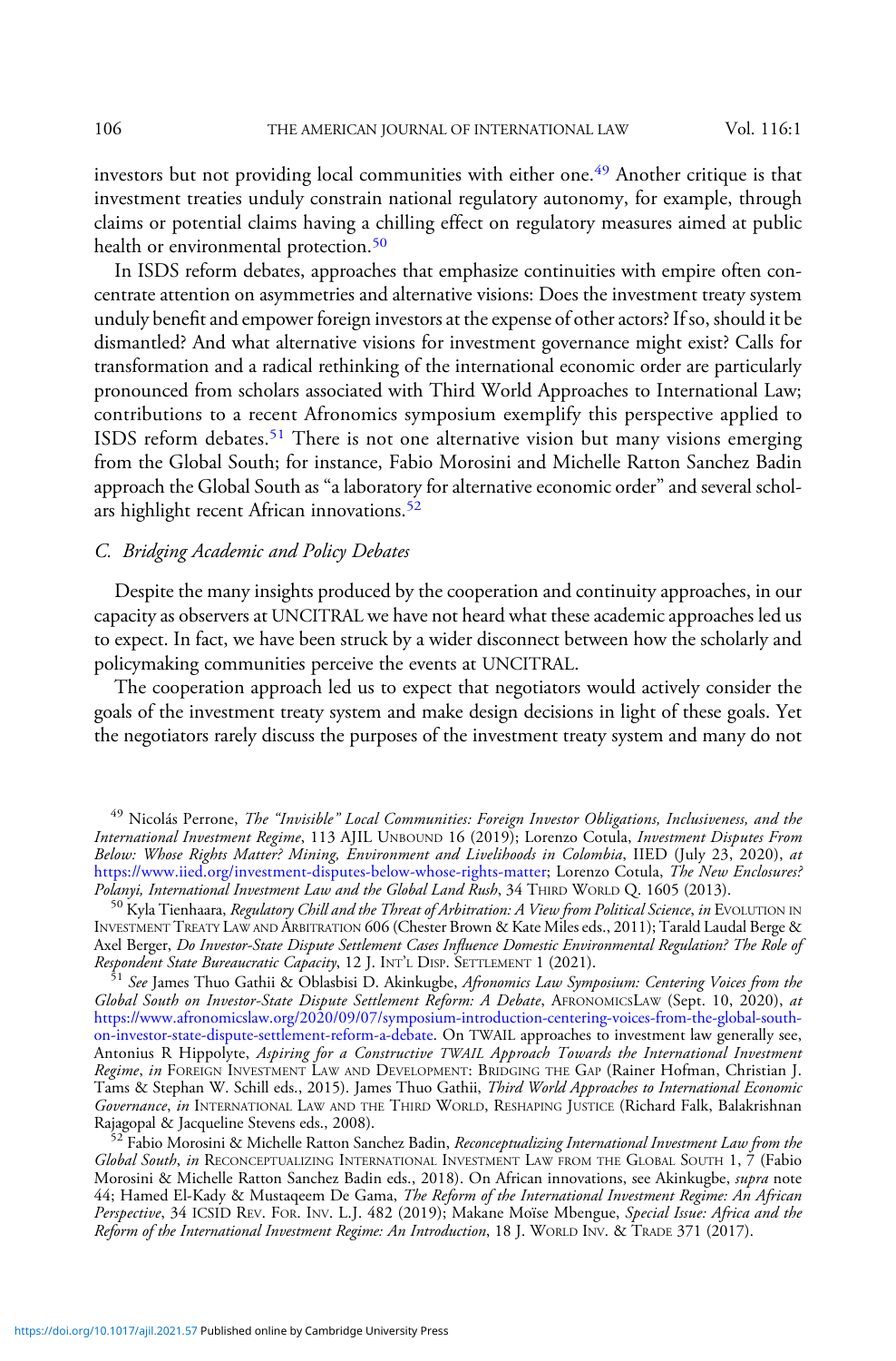appear to believe they have a mandate to question the system's goals. As we have reflected in our blogs:

We are often asked why the Working Group III debate is bounded. Why are the big questions not being asked? Why are the system's foundational premises not being reexamined in the light of new evidence? Being observers in the room leads us to reframe that question: who has a mandate to ask these sorts of big questions? Many delegates, when asked, emphasize that they have a limited mandate and feel they are constrained by various precedents.<sup>53</sup>

The continuity approach led us to expect the negotiating landscape to be permeated by power and enduring asymmetries, and negotiators to be divided between those seeking stronger investment protection and those with other goals. Of course, power does permeate multilateral negotiations and negotiators know the system's asymmetric history. But in our observations, negotiators view inequalities and asymmetries as part of the terrain on which they work, and define their job as finding ways to achieve their objectives despite differences in resources, status, or experience. Nor do states' histories as capital exporters or importers explain the positions we have seen. There are no coalitions representing the Global North or Global South; instead, we have found a variety of positions among African states, among Latin American states, among North Atlantic states, and among Asian states.

Many in the scholarly community interpret this disconnect as a defect in the UNCITRAL process—a failure to engage with big questions and understand recent scholarship. They recognize that these negotiations represent the first time states have come together multilaterally, in a forum open to all UN member states, to discuss ISDS reform. Yet they view the discussions as starting from a faulty premise since they did not begin from first principles and they are largely limited to procedural issues when, for many academics and representatives of civil society, substantive issues constitute the system's real problems. No matter what the outcome, in this view, the UNCITRAL Working Group has limited imagination and is tinkering at the margins.

Many in the policymaking community interpret this disconnect as a failure of academics to grapple with the constraints of negotiators' roles and the real-world challenges that beset reform processes at UNCITRAL and elsewhere. In this view, academics are often utopians with limited understanding of how change occurs in practice or the obstacles that negotiators face when pushing for change. Saying in an academic paper that investment treaties should place obligations on investors is one thing; figuring out how to achieve such a goal in practice is another. Actors taking this view acknowledge that discussions at UNCITRAL are held within certain bounds, but some see the process as strengthening actors and processes that may lead to more ambitious outcomes in combination and over time.

We seek to bridge this disconnect by explaining what we perceive about the process from inside the room, from a deliberately empathetic posture, to audiences outside the room. We turn to complexity theory to make sense of our observations as it best captures the logic we see at work in the room. Complexity theory does not replace other approaches; it complements them. Each approach captures something important, being useful for some purposes and not for others.

53 Roberts & St John, Plausible Folk Theories, supra note 29.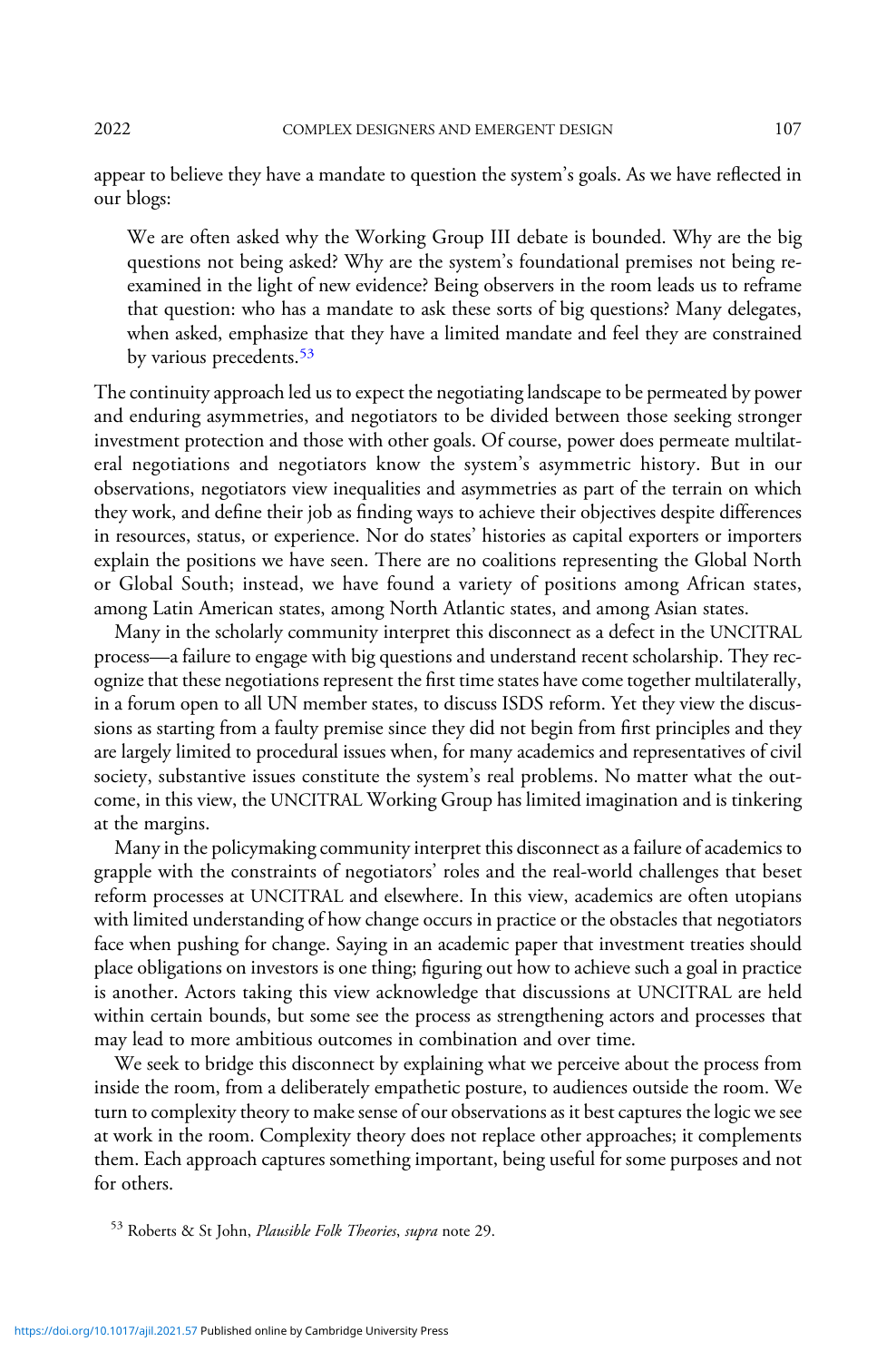The complexity approach we outline next is helpful for understanding how actors seek to *manage* complex systems. In the case of UNCITRAL—and the contemporary investment treaty system more generally—a defining theme is that states are increasingly (re)asserting their role as managers of that system. This movement and its dynamics are relatively well understood on a unilateral and a bilateral basis.<sup>54</sup> But how can we understand the way states perform this role multilaterally, often in the presence of profound disagreement, and on many issues simultaneously? This is the "how" that complexity theory helps us to see more clearly.

# II. COMPLEXITY THEORY

A growing number of scholars are embracing complexity theory as a new paradigm for understanding and analyzing social systems, including international regimes.<sup>55</sup> Why? In large part it is because complexity theory provides a different way of seeing, one that brings systems and ongoing change to the fore, leading to new questions and tools for analysis. As complexity economist Brian Arthur observes:

It gives a different view, one where actions and strategies constantly evolve, where time becomes important, where structures constantly form and re-form, where phenomena appear that are not visible to standard equilibrium analysis, and where a meso-layer between the micro and the macro becomes important. This view . . . gives us a world  $\ldots$  that is organic, evolutionary, and historically-contingent.<sup>56</sup>

What does that mean when applied to the investment treaty system? Using complexity theory as a starting point shifts our focus away from which problems the investment treaty system seeks to address or its power imbalances and distributive consequences. Instead, complexity theory shifts our focus to "how" questions, including how to identify available strategies of change in contexts of disagreement and unpredictability; how to monitor and manage feedback loops and emergent patterns; and how to enable adaptative management over time. It captures the question we see negotiators frequently asking themselves: "How can I intervene in this complex system most effectively?"

<sup>54</sup> RODRIGO POLANCO, THE RETURN OF THE HOME STATE TO INVESTOR–STATE DISPUTES: BRINGING BACK DIPLOMATIC PROTECTION (2019); REASSERTION OF CONTROL OVER THE INVESTMENT TREATY REGIME (Andreas Kulick ed., 2017); SHIFTING PARADIGMS IN INTERNATIONAL INVESTMENT LAW: MORE BALANCED, LESS ISOLATED, INCREASINGLY DIVERSIFIED (Steffen Hindelang & Markus Krajewski eds., 2016); RESHAPING THE INVESTOR-STATE DISPUTE SETTLEMENT SYSTEM: JOURNEYS FOR THE 21ST CENTURY (Jean E. Kalicki & Anna Joubin-Bret eds., 2015); THE ROLE OF THE STATE IN INVESTOR-STATE ARBITRATION (Shaheeza Lalani & Rodrigo Polanco Lazo eds., 2014); Anne van Aaken, Control Mechanisms in International Investment Law, in THE FOUNDATIONS OF INTERNATIONAL INVESTMENT LAW: BRINGING THEORY INTO PRACTICE 409 (Zach Douglas, Joost Pauwelyn & Jorge E. Viñuales, 2014).

For explanations of complexity as a new paradigm for understanding social sciences, see Orsini, et al., supra note 6, at 1009–10; Fariborz Zelli, Lasse Gerrits & Ina Möller, Global Governance in Complex Times: Exploring New Concepts and Theories on Institutional Complexity,6COMPLEXITY, GOVERNANCE & NETWORKS 1 (2020); LAW PUBLIC POLICIES AND COMPLEX SYSTEMS: NETWORKS IN ACTION (Romain Boulet, Claire Lajaunie & Pierre Mazzega eds., 2019).

<sup>56</sup> W. Brian Arthur, *Complexity Economics: A Different Framework for Economic Thought, in* COMPLEXITY AND THE ECONOMY 2 (W. Brian Arthur ed., 2015).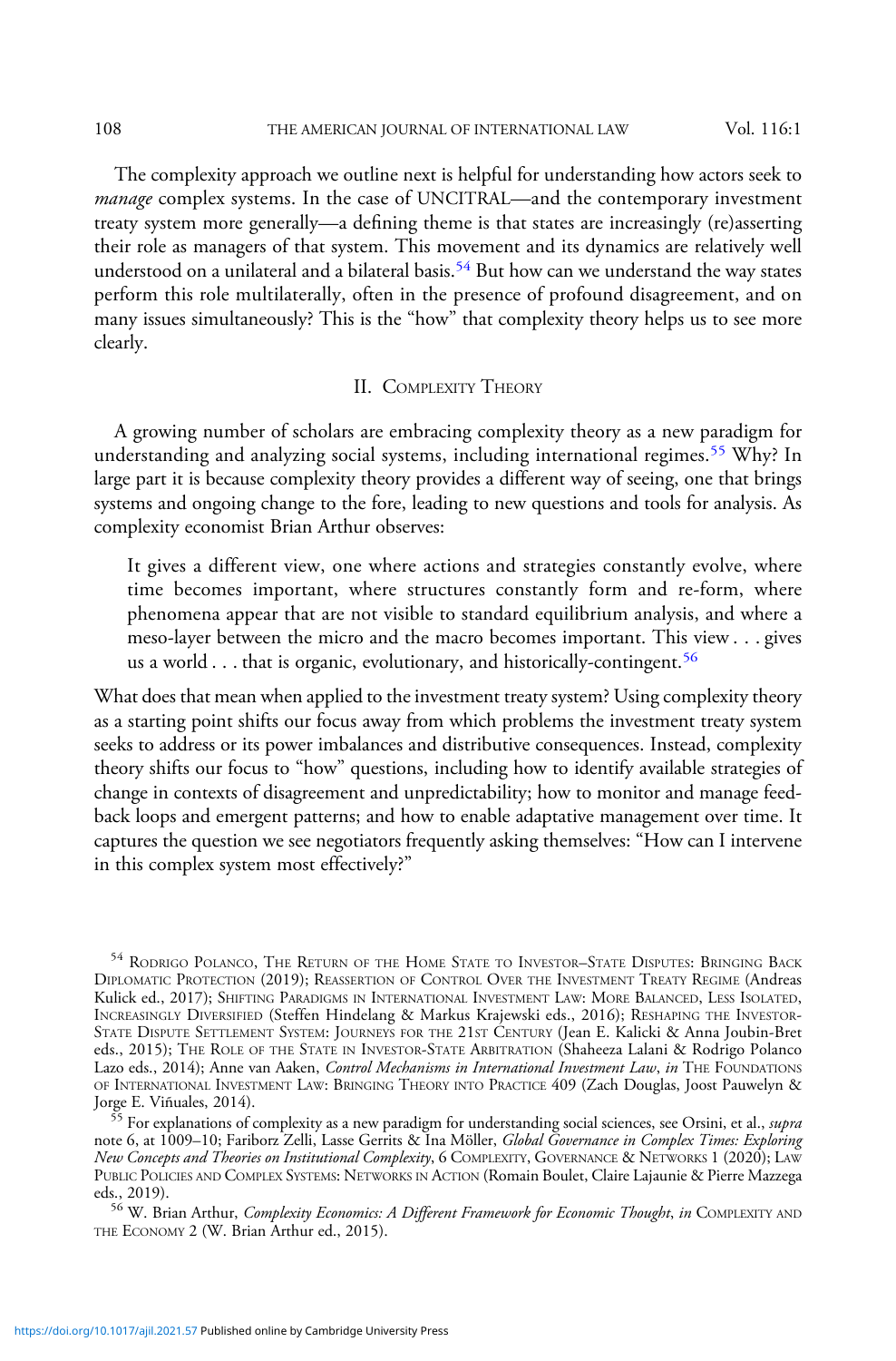#### 2022 COMPLEX DESIGNERS AND EMERGENT DESIGN 109

#### A. The Turn to Complexity Theory

Complexity theory involves the interdisciplinary study of systems that are made up of interconnected parts, which can be natural or human-made. Seeing in systems is foundational for complexity theory, which emphasizes the importance of looking at systems holistically to see patterns that emerge from the (sometimes unpredictable) interaction of various elements. Complex adaptive systems are constituted by the interactions of different actors as well as the structures that emerge from and shape those interactions and actors.<sup>57</sup> Interactions lead to defining traits of complex systems: feedback, emergence, unpredictability, and nonlinear change. As actors and structures interact, feedback is generated that encourages actors to continue down some paths and not others, amplifying some actions while dampening others, and sometimes wearing grooves into the system that bring about temporary stability. Interactions and feedback also generate *emergence*, which means the system as a whole has properties that do not exist if components are analyzed individually. While feedback effects create path dependency and stability, interactions also bring *unpredictability*. Small actions can have large effects while large actions have small effects (non-linear change), and actions may have unintended consequences.

Complex systems are often described as organic and contrasted with mechanical, complicated systems. A mechanical, engineered product may have many parts, but the parts interact in predictable ways—you can pull a machine apart, put it back together, and expect it to work in the same way. In contrast, a complex system cannot be taken apart and put back together piece-by-piece. Complex systems are more like ecosystems, in that the whole emerges through interactions and those interactions can be unpredictable and affected by contingencies.

This juxtaposition reflects the view that the natural and social sciences work from two base paradigms.<sup>58</sup> One is based on Newtonian physics and it sees a world defined by stability, equilibriums, rationality, full knowledge and linearity—like a machine. The other is based on biology and it sees systems defined by evolution, perpetual change, and non-linear dynamics—like an ecosystem. In the social sciences, the former approach is exemplified by neoclassical economics and the latter by complexity economics. One starts from an assumption of stability and rationality and then makes exceptions to account for more ambiguous and messy realities. The other starts from an assumption of constant evolution and then looks for emergent patterns of temporary order that arise in the system.

The turn toward complexity theory in the social sciences divides opinion. For some scholars, it represents a paradigm shift with huge potential, while for others it adds little to wellestablished literatures on institutionalism or incrementalism.<sup>59</sup> The machine/ecosystem division also attracts criticism. After all, international regimes are neither mechanical like clocks, nor natural like rainforests. Instead, they consist of a "set of diverse actors who dynamically interact with one another awash in a sea of feedbacks."<sup>60</sup> We discuss three reasons for

 $^{57}$  This definition is adapted from Oatley since his conceptualization of a complex system is tailored to international economic law and governance. Oatley, *supra* note 6. national economic law and governance. Oatley, *supra* note 6.  $^{58}$  Arthur, *supra* note 56.  $^{59}$  For explanations of why the use of complexity theory in international relations is controversial, see Paul

Cairney, *Complexity Theory in Political Science and Public Policy*, 10 POL. STUD. REV. 346 (2012); Seva Gunitsky, *Complexity and Theories of Change in International Politics*, 5 INT'l THEORY 35 (2013).<br><sup>60</sup> MILLER & PAGE, *supra* note 7, at 7.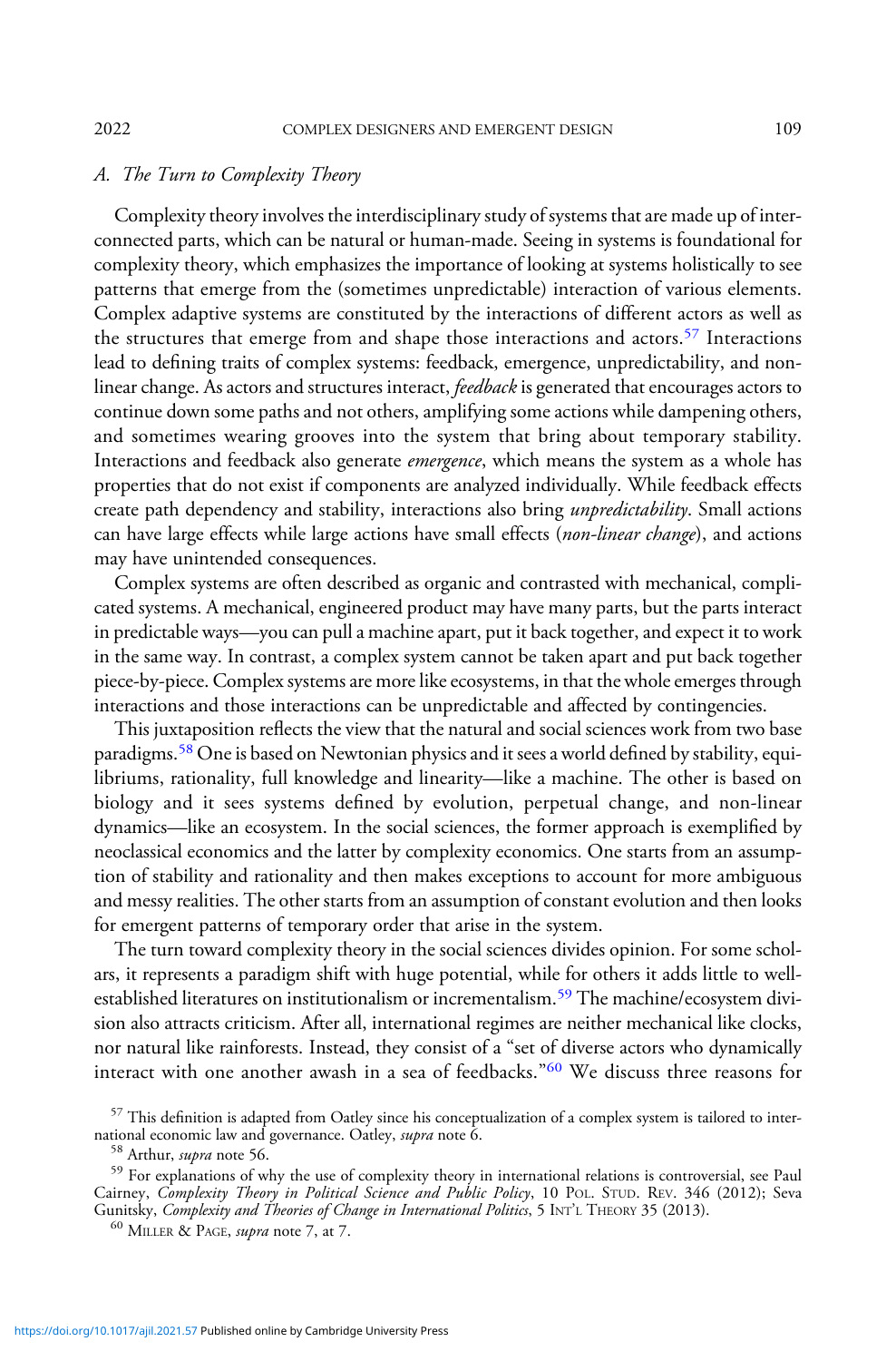skepticism about the applicability of complexity theory to international regimes, before proposing metrics to think about the relative complexity of different regimes.

The first reason for skepticism about complexity theory is confusion about what it includes and excludes, making it seem diffuse and ambiguous. Some theorists quip that part of complexity theory's wide appeal stems from complexity meaning different things to different people.61 While we note loose popular usage (for instance, widespread agreement that the U.S. tax system is too complex without reference to measures of tax code complexity), the scholarly literature does not share this indeterminacy; scholars by and large agree on the properties that define complex systems given above.<sup>62</sup> In the Section below we bring the definition of a complex system to life by showing how participants at UNCITRAL describe the investment treaty system and how their words fit with defining traits of complex systems.

The second reason for skepticism about complexity theory in the social sciences is that it lacks appreciation for the nuances of particular contexts and how institutional or social landscapes are shaped by their histories. Some uses of complexity theory, notably in economics, have downplayed institutional and social context, hewing closely to complexity theory's origins in biological sciences. Downplaying context is not an intrinsic feature of complexity theory, however, and doing so here would be inappropriate for the richly institutionalized setting we observe at UNCITRAL and inconsistent with our para-ethnographic approach. Officials do not start with a blank slate.<sup>63</sup> Graham Room, a complexity scholar of public policy, elaborates:

No policy is made on a *tabula rasa*: any policy is an intervention in a tangled web of institutions that have developed incrementally over extended periods of time and that give each policy context its own specificity. This history shapes the constraints and the opportunities within which policy interventions can then unfold. Policy terrains and policy effects are path dependent.<sup>64</sup>

The officials we observe at UNCITRAL are both constrained and enabled by what happened previously. This is what complexity theorists recognize when they observe that actors seeking change must find the "evolutionary potential in the present" rather than taking "an engineered approach rooted in an idealized future that may never come about."<sup>65</sup> If actors start from the present, it means they start with all the structures and constraints and nuances that exist from previous interactions. This perspective has much in common with other theories that emphasize

(2011).<br><sup>63</sup> On the imagery of a blank slate in international affairs, see Paul Pierson, *The Path to European Integration: A*<br>*Historical Institutionalist Analysis*, 29 COMP. POL. STUD. 123, 146–47 (1996).

<sup>64</sup> GRAHAM ROOM, COMPLEXITY, INSTITUTIONS, AND PUBLIC POLICY: AGILE DECISION-MAKING IN A TURBULENT WORLD 7 (2011).

 $^{65}$  Sonja Blignaut, *Organizing Principles: The Spirit of Cynefin, in CYNEFIN*: WEAVING SENSE-MAKING INTO THE FABRIC OF OUR WORLD 63, 75 (Dave Snowden (& Friends) eds., 2020).

<sup>&</sup>lt;sup>61</sup> Cairney, *supra* note 59, at 352.<br><sup>62</sup> J.B. Ruhl & Daniel Martin Katz, *Measuring, Monitoring, and Managing Legal Complexity*, 101 IOwa L. Rev. 191, 204–05 (2015) (identifying three defining properties that define complex systems: feedback, emergence, and self-organized, often path-dependent, structures). *See* also J.B. Ruhl, *General Design Principles for Resilience and* Adaptive Capacity in Legal Systems—with Applications to Climate Change Adaptation, 89 N.C. L. REV. 1373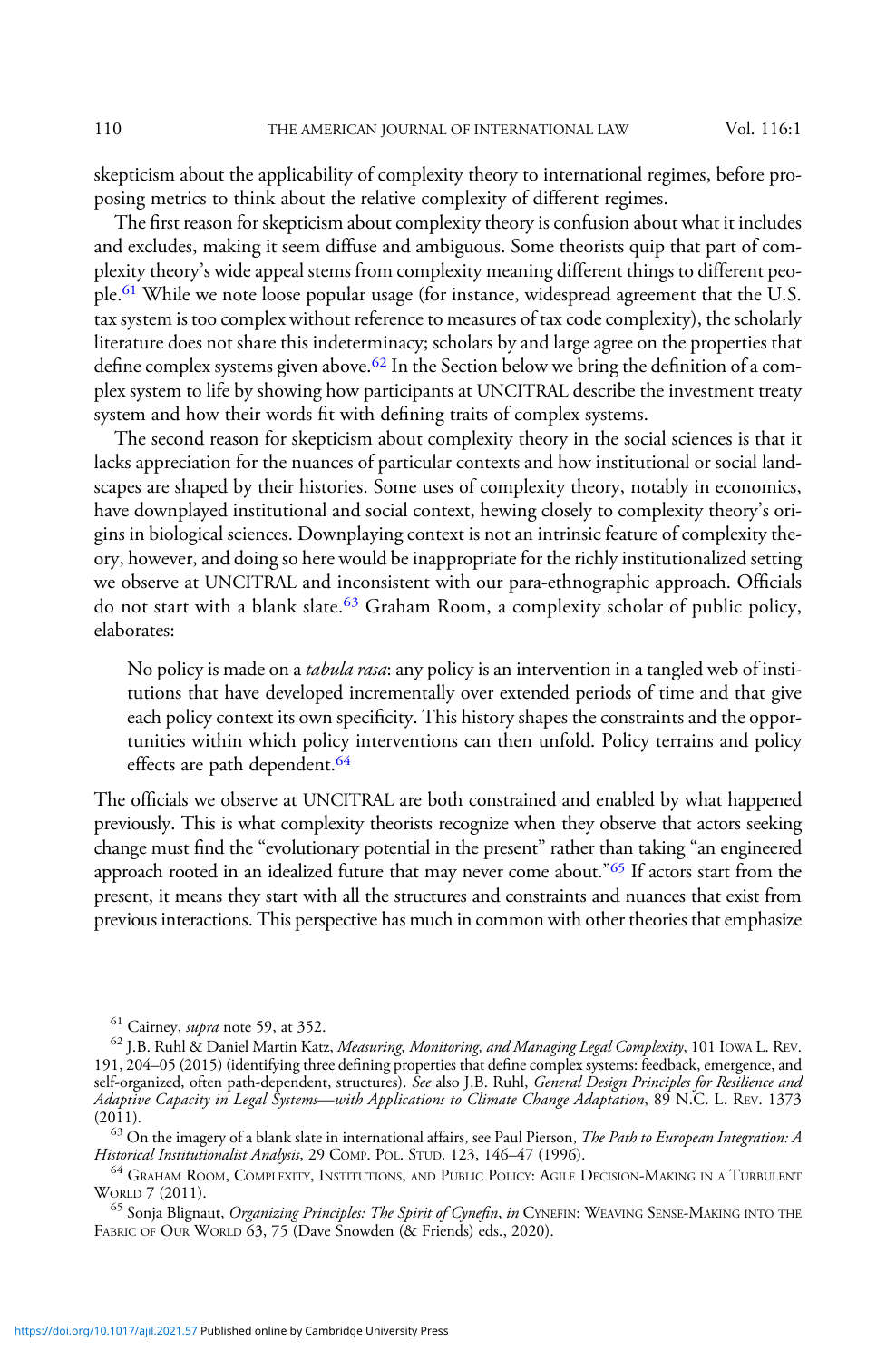2022 COMPLEX DESIGNERS AND EMERGENT DESIGN 111

history and gradual institutional change.<sup>66</sup> There are shared intellectual origins and parallel ideas about institutional evolution and strategies that actors use to change institutions over time.<sup>67</sup>

The third reason for skepticism about complexity theory in the social sciences is that it sometimes appears to present a deterministic argument with no scope for agency. As Paul Cairney explains: "If the complex system is predominantly the causal factor then we lose sight of the role that policy makers play; there may be a tendency to treat the system as a rule-bound structure that leaves minimal room for the role of agency."<sup>68</sup> Although some applications of complexity theory assume that the vision of agents is limited to their immediate local surroundings, that assumption is not appropriate here.

If our aim is to understand how sophisticated officials interpret, adapt to, and influence their decision-making environment, then more interpretive accounts of complexity theory are needed.<sup>69</sup> Officials are not merely shuffling along pre-set paths, they are "agile path creators, able to explore distant hills and valleys, rather than moving myopically along merely local contours."<sup>70</sup> The agency of sophisticated actors is central to this Article: in Part III, we introduce the concept of complex designers to put a spotlight on these actors and how they seek to achieve their goals when they see themselves operating in a complex system.<sup>71</sup>

The insights that complexity theory can offer become increasingly relevant as systems grow more complex. All international regimes can be seen as complex adaptive systems yet, as Oran Young argues, the need for flexible and adaptable designs grows stronger as the environments in which these designs are expected to work grow more turbulent and unpredictable.<sup>72</sup> To would-be designers, some complex systems are more stable and simpler to shape than others. It is helpful to think of complex systems as occupying varying places in the middle of a spectrum that runs from predictable and stable systems on one end to unpredictable and chaotic systems on the far end.<sup>73</sup>

 $\frac{67}{67}$  For instance, Herbert Simon's work is cited as an inspiration by later generations of complexity theorists and institutionalist theorists, while Paul Pierson's landmark historical institutionalist work on path dependence draw heavily on complexity economist Brian Arthur. PAUL PIERSON, POLITICS IN TIME: HISTORY, INSTITUTIONS, AND SOCIAL ANALYSIS 17–27 (2004). Generally on gradual institutional change, see JOHN L. CAMPBELL, INSTITUTIONAL CHANGE AND GLOBALIZATION (2004); INTERNATIONAL POLITICS AND INSTITUTIONS IN TIME (Orfeo Fioretos ed., 2017); BEYOND CONTINUITY: INSTITUTIONAL CHANGE IN ADVANCED POLITICAL ECONOMIES (Wolfgang Streeck & Kathleen Thelen eds., 2005); KATHLEEN THELEN, HOW INSTITUTIONS EVOLVE: THE POLITICAL ECONOMY OF SKILLS IN GERMANY, BRITAIN, THE UNITED STATES, AND JAPAN (2004).

<sup>68</sup> Cairney, *supra* note 59, at 352.<br><sup>69</sup> *Id.* at 353.<br><sup>70</sup> ROOM, *supra* note 64, at 8 (building on the work of Colin Crouch to describe actors as agile path creators and<br>aiming "to develop models of agile action on c

 $171$  Our approach to this task and methods used are in line with Cairney and Room. Cairney, supra note 59, at 354 (suggesting "the best hope for complexity research is to develop such 'tool-kits' in cooperation with policy makers, since that interaction can produce new ideas and ways of thinking") and ROOM, supra note 64, at 5 (asking "what analytical tools . . . can be made available to policy-makers for the purpose of monitoring and steering these

 $72$  YOUNG, supra note 6, at 176 (observing that in stable, predictable environments "institutional rigidity need not present a problem" but that "such arrangements are ill equipped to thrive or even survive, in volatile settings"

<sup>73</sup> David J. Snowden & Mary E. Boone, *A Leader's Framework for Decision Making*, HARV. BUS. REV. (Nov. 2007), at <https://hbr.org/2007/11/a-leaders-framework-for-decision-making>.

<sup>&</sup>lt;sup>66</sup> See Orion Lewis & Sven Steinmo, How Institutions Evolve: Evolutionary Theory and Institutional Change, 44 POLITY 314 (2012) (pointing to parallels between institutionalism and evolutionary theory); ROOM, supra note 64, at 9–11 (calling for greater integration of institutionalism and complexity theory).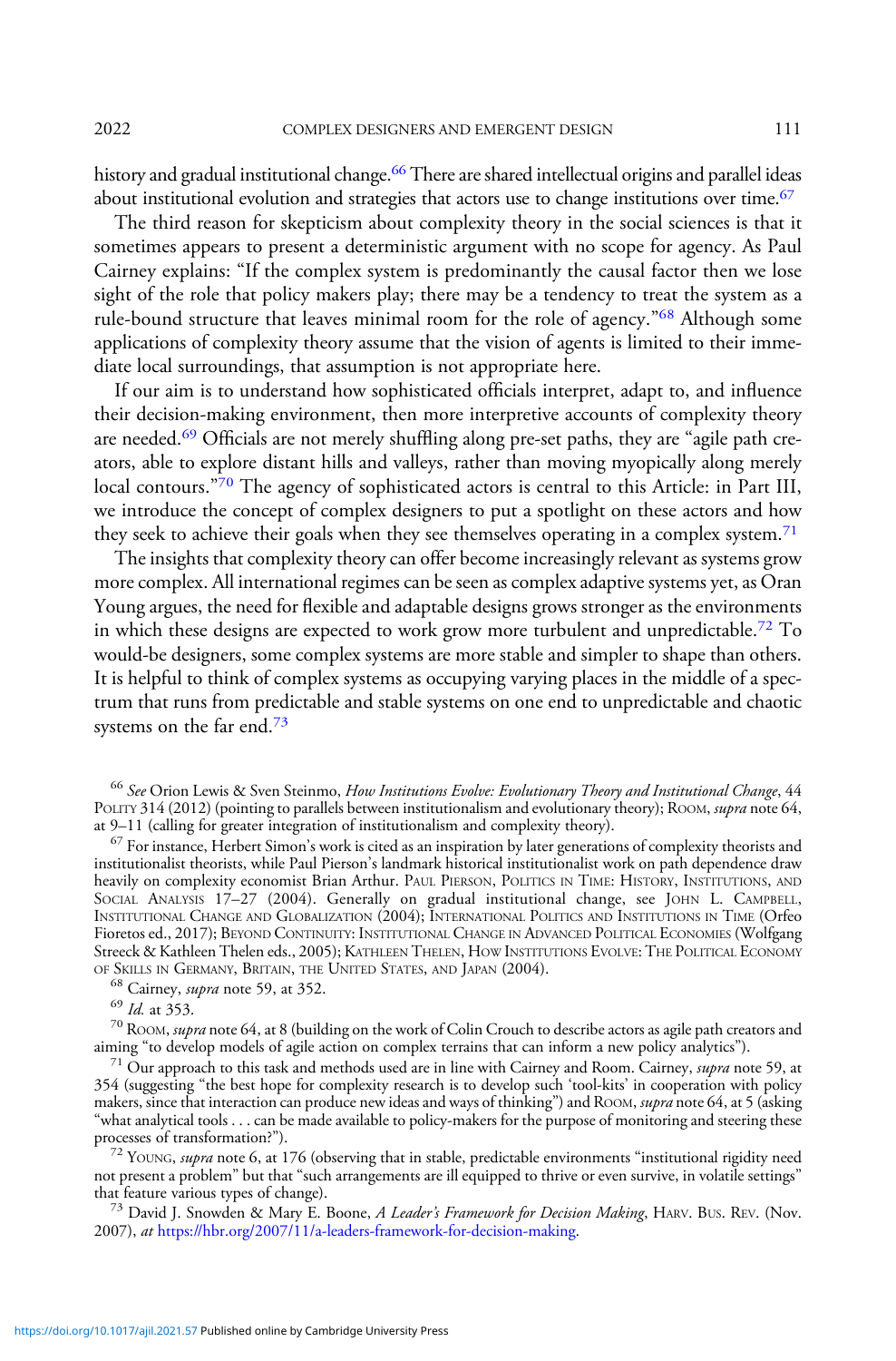What makes an existing system more complex or less complex to would-be designers? There are no standard metrics to measure or compare the complexity of legal or governance systems.<sup>74</sup> Yet would-be designers seem to operate with a practical sense that some contexts are more complex than others, so what shapes those perceptions? We articulate six characteristics that shape would-be designers' perceptions of complexity:<sup>75</sup>

- 1. Number, diversity, and connections of agents. How many agents and how many different types of agents are involved? How connected are they?
- 2. Number, diversity, and connections of formal structures. How many formal structures are there and how diverse are they? How connected are they?
- 3. Number, diversity, and connections of informal practices. How many informal practices exist and how variable are they? How connected are they?
- 4. Degree of dynamism of the issue area. How fast changing is the issue area? How often do new challenges or new information emerge?
- 5. Degree to which power is distributed. How widely is power distributed among wouldbe designers; who needs to agree?
- 6. Degree to which preferences diverge. How different are the visions of would-be designers for the future of this issue area; what do they want?

In general, an existing system feels more complex to would-be designers as each of these characteristics increase. If new information emerges frequently and would-be designers expect fast change, as in climate governance for instance, it increases perceived complexity. If there are many informal practices and they are highly variable in their operation, it increases perceived complexity. The patterns of connection in a governance system also shape perceived complexity; in general global governance is more complex as network structures grow denser, more modular, or more hierarchical.<sup>76</sup> We return to relative complexity in the conclusion as we assess the extent to which the emergent design approach we see at UNCITRAL is also visible in other contexts.

# B. The Investment Treaty System as a Complex Adaptive System

Listening to participants at UNCITRAL, we are struck by how often their language echoes descriptions of complex adaptive systems. To describe the internal logic of how UNCITRAL participants see the investment treaty system, here we detail three ways in which they describe a system that is complex and full of adaptive actors. We observe negotiators treating the investment treaty system as a system (as thousands of treaties, actors, and other components that interconnect). We observe them treating the system as *complex* (that is, believing the interconnections give rise to unpredictability, feedback loops, and emergent patterns). And

<sup>&</sup>lt;sup>74</sup> Ruhl & Katz, *supra* note 62, at 238.<br><sup>75</sup> These characteristics draw on themes highlighted as useful for measuring complexity by Ruhl & Katz, *supra* note 62, at 212–16 (agents and agent sets; formal architecture; network architecture; and information storage and computation) and characteristics that make an environment turbulent highlighted by Young, supra note 6, at 15 (attributes of the problem; political continuity; economic stability; technological innovations; emergence of new actors; shifting paradigms; state changes in biophysical systems; exogenous shocks).

<sup>&</sup>lt;sup>76</sup> Rakhyun E. Kim, *Is Global Governance Fragmented, Polycentric, or Complex? The State of the Art of the Network* Approach, 22 INT'L STUD. REV. 903, 917 (2020).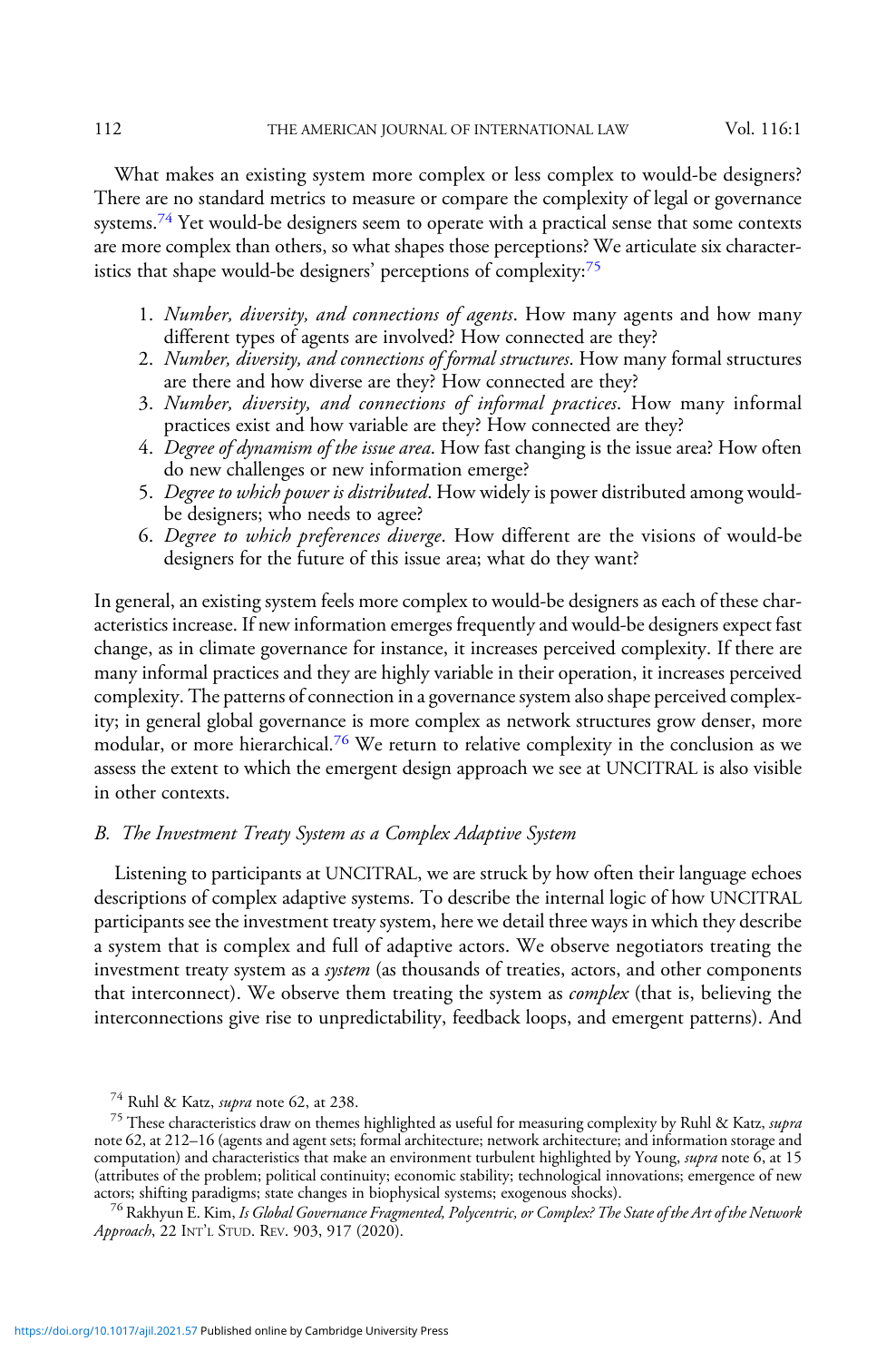2022 COMPLEX DESIGNERS AND EMERGENT DESIGN 113

we observe them treating the system as *adaptive* (because actors shape structures to suit their preferences and are also shaped by those structures, resulting in co-evolutionary dynamics).

First, negotiators treat the investment treaty system as a system. The system is made up of thousands of investment agreements with similar, though not always identical, provisions, which are interpreted and applied by hundreds of arbitral tribunals without a formal doctrine of precedent or system of appellate review. It includes multiple international organizations, including UNCITRAL, the United Nations Conference on Trade and Development (UNCTAD), and the Organisation for Economic Co-operation and Development (OECD), which serve the field in distinct yet overlapping ways. Cases are administered by different institutions, including the International Centre for Settlement of Investment Disputes (ICSID) and the Permanent Court of Arbitration (PCA), under various sets of procedural rules. Negotiators believe that interventions in one part of the system may affect other parts.

Negotiators see themselves operating within an existing system and view their interventions as occurring against this background. As one negotiator put it:

We are not starting from zero. There are over 3000 existing international investment agreements. There have been over 1000 ISDS cases. There are a range of well-established existing institutions like ICSID, the PCA, UNCTAD, the OECD, and, of course, UNCITRAL. There is a wealth of existing experience in practice that can be drawn on and harnessed from modern investment treaties. Accordingly . . ., our approach . . . should reflect the fact that we're not painting on a blank canvas, but rather on one that is already full of color.<sup>77</sup>

Although states usually negotiate investment treaties on a bilateral or regional basis, they view UNCITRAL as a forum where they come together multilaterally to consider what systemic problems exist and which systemic responses might be appropriate. UNCITRAL was selected in large part because of its "genuinely multilateral" nature—all member states of the United Nations General Assembly are members of UNCITRAL.<sup>78</sup> It is the hub for international commercial law reform within the United Nations system, and has long been active in arbitration, promulgating influential arbitration rules and model laws, including most recently, the Mauritius Convention. As a multilateral instrument designed to update numerous existing agreements, this Convention exemplified a systemic approach.

Negotiators at UNCITRAL frequently emphasize the need for systemic and multilateral approaches. According to one: "[I]t [is] important and necessary to adopt a multilateral approach, necessarily a systemic approach. In other words we need to look at these issues not just from a bilateral point of view but also from a multilateral one. This is the reason why we're here."79 According to another: "[I]n order to identify the problems related to ISDS system, a holistic approach should be taken. These problems are systemic in nature.

 $^{77}$  Australia, Transcript of Audio from UNCITRAL Working Group III (ISDS Reform), 39th Sess., Oct. 9, 2020, 15:00-17:00.

<sup>&</sup>lt;sup>78</sup> Communications on file with authors.<br><sup>79</sup> Argentina, Transcript of Audio from UNCITRAL Working Group III (ISDS Reform), 34th Sess., Nov. 29, 2017, 9:30–12:30.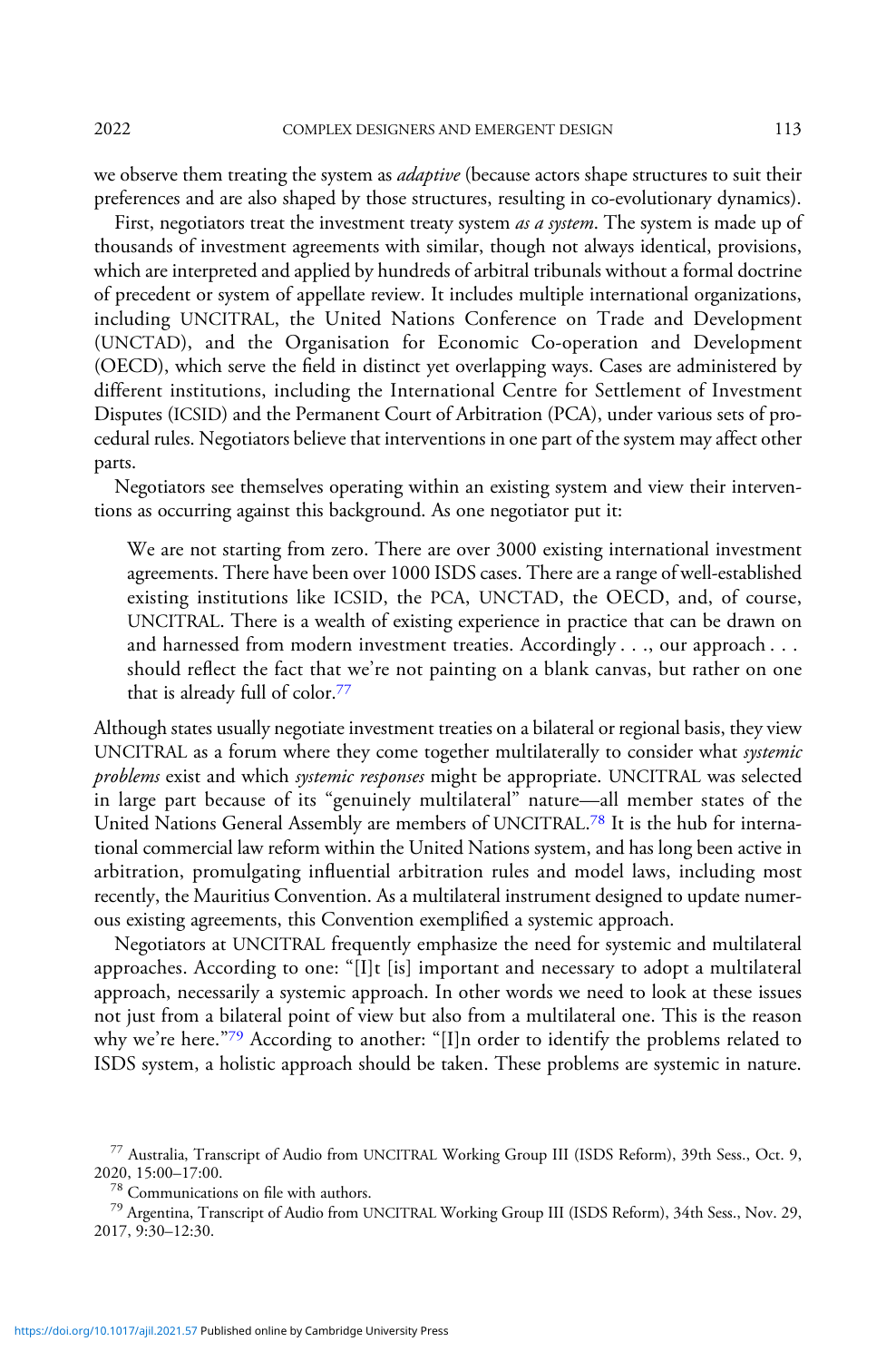So they should be neither considered in isolation nor solved by minor adjustments to the current system."<sup>80</sup>

Taking a systemic approach does not mean that all negotiators think that a single, uniform approach will resolve their problems. Instead, different negotiators have sought different "leverage points" in the system where they could intervene in small ways with the aim of achieving larger, systemic effects.<sup>81</sup> For example, the European Union and its member states view the selection of adjudicators as a key leverage point in changing the system's underlying paradigm. They argue that, by shifting from arbitral appointments by the disputing parties to permanent appointments by the treaty parties, the"paradigm"for understanding appointments would change from a commercial arbitration model to a public international law one.<sup>82</sup> Other states, academics, and civil society groups at UNCITRAL see reframing the system's underlying object and purpose to align with sustainable development as a high leverage point.<sup>83</sup> These approaches accord with arguments that the two highest-impact leverage points for intervening in systems are reframing a system's underlying paradigm and rethinking its goals.<sup>84</sup>

Second, negotiators treat the investment treaty system as a *complex* system. The investment treaty system is complex in a structural sense because it is multi-levelled and polycentric.<sup>85</sup> But this is not the essence of what makes a system complex within the meaning of complexity theory. The essential feature of a complex system is that it functions like an ecosystem in the sense that its parts are interconnected and interdependent, meaning you cannot understand the whole from examining the parts in isolation. Instead, the way that they interact is essential to understanding the whole and the outcomes of these interactions can be unpredictable. Interactions can give rise to emergent patterns of temporary order, as well as unintended consequences where an intervention aimed at one problem can unintentionally cause another problem. Complex systems emerge and evolve, they do not proceed like clockwork.

Negotiators, like complexity theorists, often focus on interactions. The reform of ISDS is complex because "different concerns are intertwined and are systemic," notes one submission.86 Because reforms are interconnected, another noted, any individual reforms adopted

 $80$  Poland, Transcript of Audio from UNCITRAL Working Group III (ISDS Reform), 34th Sess., Nov. 29, 2017, 9:30-12:30.

<sup>81</sup> Donella Meadows, *Leverage Points: Places to Intervene in a System*, DONELLA MEADOWS ARCHIVES, at [http://](http://donellameadows.org/archives/leverage-points-places-to-intervene-in-a-system) [donellameadows.org/archives/leverage-points-places-to-intervene-in-a-system;](http://donellameadows.org/archives/leverage-points-places-to-intervene-in-a-system) JOHN H. HOLLAND, HIDDEN ORDER: HOW ADAPTATION BUILDS COMPLEXITY 5, 40, 93–94 (1995).<br><sup>82</sup> European Union, Transcript of Audio from UNCITRAL Working Group III (ISDS Reform), 40th Sess., Feb.

8, 2021, 15:00–17:00.<br><sup>83</sup> Submission from the Government of South Africa: Possible Reform of Investor-State Dispute Settlement

(ISDS), UNCITRAL Working Group III (Investor-State Dispute Settlement Reform), 38th Sess., Oct. 2019, UN Doc. A/CN.9/WG.III/WP.176, at <https://undocs.org/en/A/CN.9/WG.III/WP.176>; Matthew C. Porterfield, Lise Johnson & Brooke Skartvedt Guven, Reforming the International Investment Regime Through a Framework Convention on Investment and Sustainable Development, UNCITRAL (Oct. 6, 2020), available at [https://](https://uncitral.un.org/sites/uncitral.un.org/files/media-documents/uncitral/en/a_framework_convention_on_investment.pdf)uncitral.un.org/sites/uncitral.un.org/fi[les/media-documents/uncitral/en/a\\_framework\\_convention\\_o-](https://uncitral.un.org/sites/uncitral.un.org/files/media-documents/uncitral/en/a_framework_convention_on_investment.pdf)

<sup>84</sup> Meadows, *supra* note 81. **85 The term "polycentric" or many-centered**, is drawn from Elinor Ostrom's conceptualization of international **85** The term "polycentric" or many-centered, is drawn from Elinor Ostrom's con climate governance, which she saw as a complex system with multiple centers of dynamism. Elinor Ostrom, Beyond Markets and States: Polycentric Governance of Complex Economic Systems, 100 AM. ECON. REV. 641, 641–72 (2010). On polycentricity, see GOVERNING CLIMATE CHANGE: POLYCENTRICITY IN ACTION? (Andrew

<sup>86</sup> Submission from the European Union and Its Member States: Possible Reform of Investor-State Dispute Settlement (ISDS), UNCITRAL Working Group III (Investor-State Dispute Settlement Reform), 37th Sess.,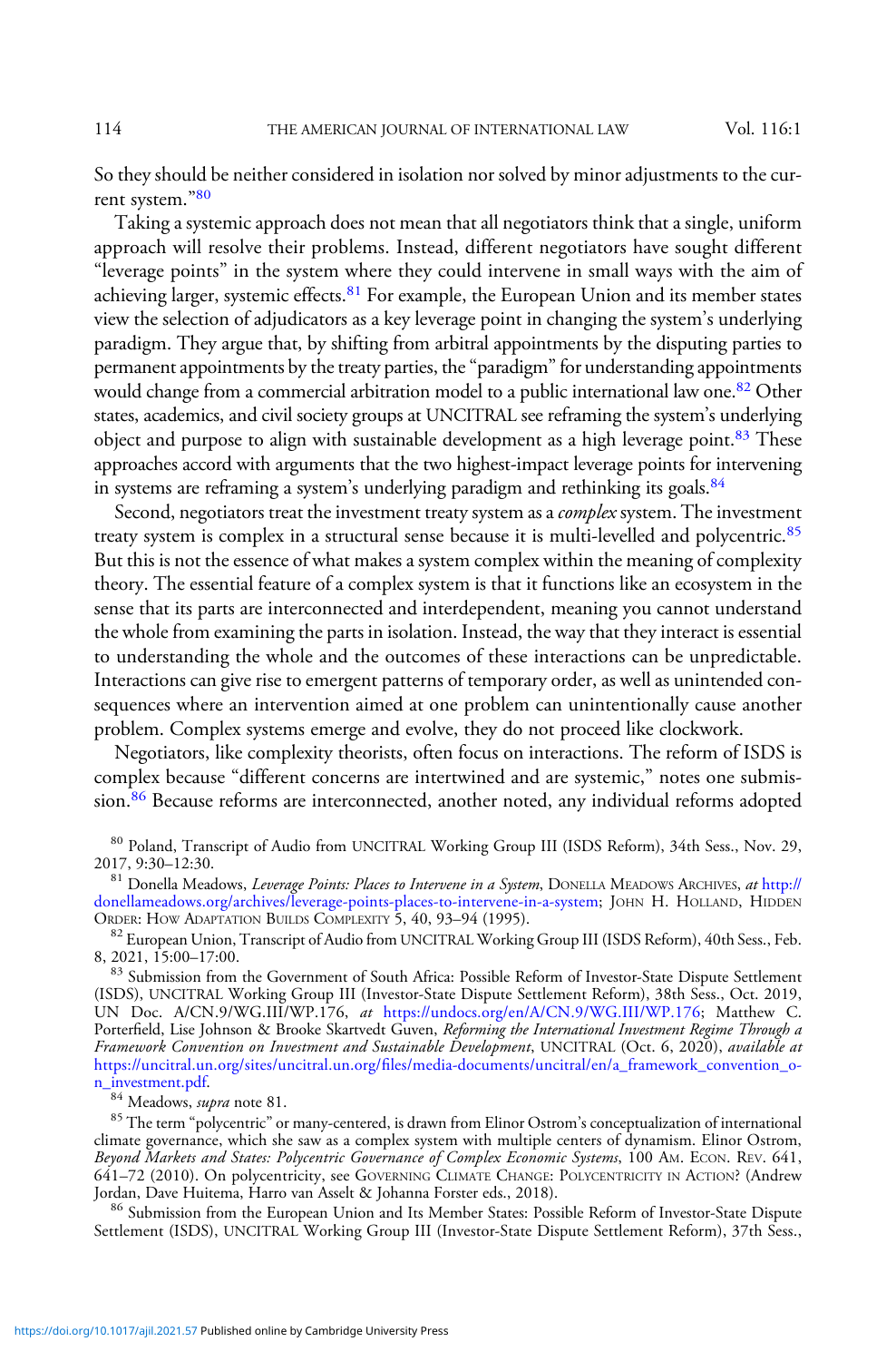would not be an "isolated outcome" but would serve "a greater purpose," as "the sum of all of them is, in itself, a holistic reform."<sup>87</sup> In addition to systemic effects, negotiators are mindful about unintended consequences. Reform is "complex," warned another, so "States must be mindful that any new solutions could also bring new problems into the equation."88

Some negotiators at UNCITRAL seek to work with interconnections. For instance, the European Union advocates for an appellate mechanism to reduce incorrectness and inconsistency, and to decrease the cost and duration of proceedings.<sup>89</sup> A single reform is intended to have multiple effects. Interconnections, however, also give rise to unpredictability and unintended consequences. Negotiators do not know which reforms will be adopted or whether they will have their intended effect; nor can they predict which cases will be brought or how tribunals will interpret treaty provisions. As one negotiator observed, "[T]he people who . . . developed the [investment treaty] system in the 1960s and 1970s would not have been able to foretell the evolution of the system."<sup>90</sup> Awareness of the potential for unintended consequences instills a sense of humility and caution in negotiators.

While negotiators cannot fully predict the system's evolution, they are able to discern emergent patterns. For instance, although the investment treaty system is not multilateral, treaty terms adopted by powerful states are more likely to be adopted by others than those formulated by less powerful states.<sup>91</sup> The system lacks a doctrine of precedent, yet certain awards develop quasi-precedential status. $92$  And in the absence of permanent adjudicators, a small handful of arbitrators receive most of the appointments and have played an outsized role in driving the field's emerging jurisprudence.<sup>93</sup> These self-organizing patterns emerge

<sup>8/</sup> Submission from the Government of Costa Rica: Possible Reform of Investor-State Dispute Settlement (ISDS), UNCITRAL Working Group III (Investor-State Dispute Settlement Reform), 38th Sess., Oct. 2019,<br>UN Doc. A/CN.9/WG.III/WP.178, *at* https://undocs.org/A/CN.9/WG.III/WP.178.

<sup>88</sup> Submission from the Government of Thailand, *supra* note 86.<br><sup>89</sup> Submission from the European Union and Its Member States, *supra* note 86, at 4 (observing before introducing an appellate mechanism that "the concern as regards the costs of the system is linked to the concern as regards the lack of predictability which is in turn linked to the concerns with the methods of arbitrator appoint-<br>ments which is in turn linked to the concerns with arbitrators' independence and impartiality").

 $^{90}$  The Debate on ISDS Reform, Main Narratives and Tensions Moderated by Dr. Inga Martinkutė, Vilnius University, YOUTUBE (May 13, 2021), at [https://www.youtube.com/watch?v](https://www.youtube.com/watch?v=-6pRUzoIrdI)=[-6pRUzoIrdI](https://www.youtube.com/watch?v=-6pRUzoIrdI) (comment by Colin Brown at 39:00).

 $^{91}$  Wolfgang Alschner & Dmitriy Skougarevskiy, The New Gold Standard? Empirically Situating the Trans-Pacific Partnership in the Investment Treaty University, 17 J. WORLD INV. & TRADE 339 (2016); Wolfgang Alschner, The Impact of Investment Arbitration on Investment Treaty Design: Myths Versus Reality, 42 YALE J. INT'L L. 1, 33 (2017) (observing that almost all innovations in treaty drafting in the period examined can be linked to one agreement: the NAFTA).

<sup>92</sup> Wolfgang Alschner, Ensuring Correctness or Promoting Consistency? Tracking Policy Priorities in Investment Arbitration Through Large-Scale Citation Analysis, in THE LEGITIMACY OF INVESTMENT ARBITRATION: EMPIRICAL PERSPECTIVES (Daniel Behn, Ole Kristian Fauchald & Malcolm Langford eds., 2021); Damien Charlotin, The Place of Investment Awards and WTO Decisions in International Law: A Citation Analysis, 20 J. INT'L ECON. L. 279 (2017); Niccolò Ridi, *The Shape and Structure of the "Usable Past": An Empirical Analysis of the Use of*<br>Precedent in International Adjudication, 10 J. INT'L DISP. SETTLEMENT 200 (2019).

<sup>93</sup> Sergio Puig, Social Capital in the Arbitration Market, 25 EUR. J. INT'L L. 387 (2014); Malcolm Langford, Daniel Behn & Runar Hilleren Lie, The Revolving Door in International Investment Arbitration, 20 J. INT'L ECON. L. 301 (2017).

Apr. 2019, UN Doc. A/CN.9/WG.III/WP.159/Add.1, at [https://undocs.org/A/CN.9/WG.III/WP.159/Add.1;](https://undocs.org/A/CN.9/WG.III/WP.159/Add.1) see also Submission from the Government of Thailand: Possible Reform of Investor-State Dispute Settlement (ISDS), UNCITRAL Working Group III (Investor-State Dispute Settlement Reform), 37th Sess., Apr. 2019,<br>UN Doc. A/CN.9/WG.III/WP.162, *at* https://undocs.org/A/CN.9/WG.III/WP.162.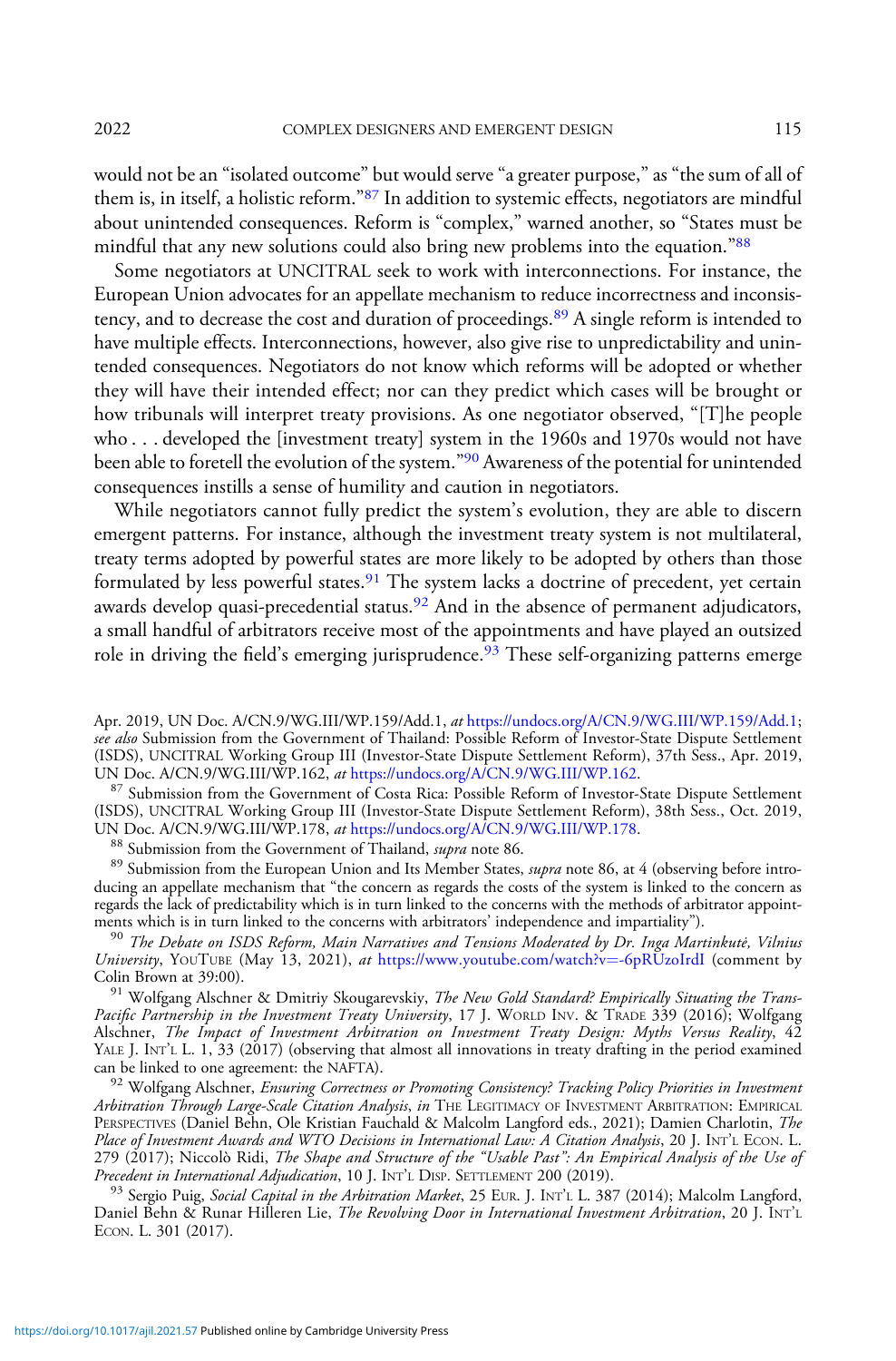through the interaction of the system's constituent components despite the lack of centralized control.<sup>94</sup> UNCITRAL negotiators debate how to shift some of these emergent patterns, like the unrepresentative nature of arbitral appointments.

Third, negotiators treat the investment treaty system not only as complex, but also as *adap*tive. Complex systems are adaptive when they include actors that develop preferences in response to structures and incentives created by the system and also shape those structures and incentives in ways that suit their preferences using their skills and knowledge. There is "a recursive loop" in which "aggregate outcomes form from individual behavior, and individual behavior, in turn, responds to these aggregate outcomes."<sup>95</sup> This coevolutionary dynamic is particularly important when dealing with human actors in what some scholars call complex adaptive *social* systems.<sup>96</sup>

UNCITRAL negotiators debate how to change the structures and incentives of the system to shift the identity, interests, and ideas of various actors within the system, including states, private actors like law firms or arbitrators, public actors like secretariats, and civil society groups. This suggests negotiators are conscious of the importance of agency. When investor-state arbitration was first added to investment treaties, no law firms specialized in investment arbitration, but the creation of these treaty rights spurred law firms to specialize and in turn to help reshape the system by bringing cases that extended its application.<sup>97</sup> The negotiators know that if they change the system's structures, for instance by regulating third party funding, they could affect the identities, ideas, and interests of actors within the system. They also know that sophisticated actors might seek to negate or work around reforms they dislike.

The negotiators are also conscious of the adaptive nature of their own states. Contemporary negotiating positions are often shaped by decisions made in the past, including treaties signed or positions taken in past cases. While past precedents may constrain negotiators, they do not fully determine contemporary positions: there can be scope for new thinking and change even if negotiators need to navigate carefully between various constraints. The negotiators are also conscious of how the ground frequently shifts underneath their feet: they face new cases, new adjudicatory decisions, other treaty negotiations, the rise of new political parties to power, and shifting geopolitical dynamics. They look to each other—on the UNCITRAL floor and in the corridors—to see how others react to proposals, creating networked behavior that can permit changes of view to coalesce quickly or be stalled indefinitely.

### III. COMPLEX DESIGNERS

To foreground the agency of actors at UNCITRALwho see themselves operating in a complex system yet still seek to design or redesign it, we introduce the concept of complex designers.

 $^{94}$  ALEC STONE SWEET & FLORIAN GRISEL, THE EVOLUTION OF INTERNATIONAL ARBITRATION: JUDICIALIZATION, GOVERNANCE, LEGITIMACY (2017).

 $^{97}$  Yves Dezalay & Bryant G. Garth, Dealing in Virtue: International Commercial Arbitration and the CONSTRUCTION OF A TRANSNATIONAL LEGAL ORDER (2015); St John, supra note 42.

<sup>&</sup>lt;sup>95</sup> W. Brian Arthur, *Foundations of Complexity Economics*, 3 NATURE REVIEWS PHYSICS 136 (2021) 136.<br><sup>96</sup> On complex adaptive social systems, see MILLER & PAGE, *supra* note 7, at xvii. On complex socioecological systems, see FIKRET BERKES, CARL FOLKE & JOHAN COLDING, LINKING SOCIAL AND ECOLOGICAL SYSTEMS: MANAGEMENT PRACTICES AND SOCIAL MECHANISMS FOR BUILDING RESILIENCE (2000); see also NAVIGATING SOCIAL-ECOLOGICAL SYSTEMS: BUILDING RESILIENCE FOR COMPLEXITY AND CHANGE (Fikret Berkes, Johan Colding & Carl Folke eds., 2003).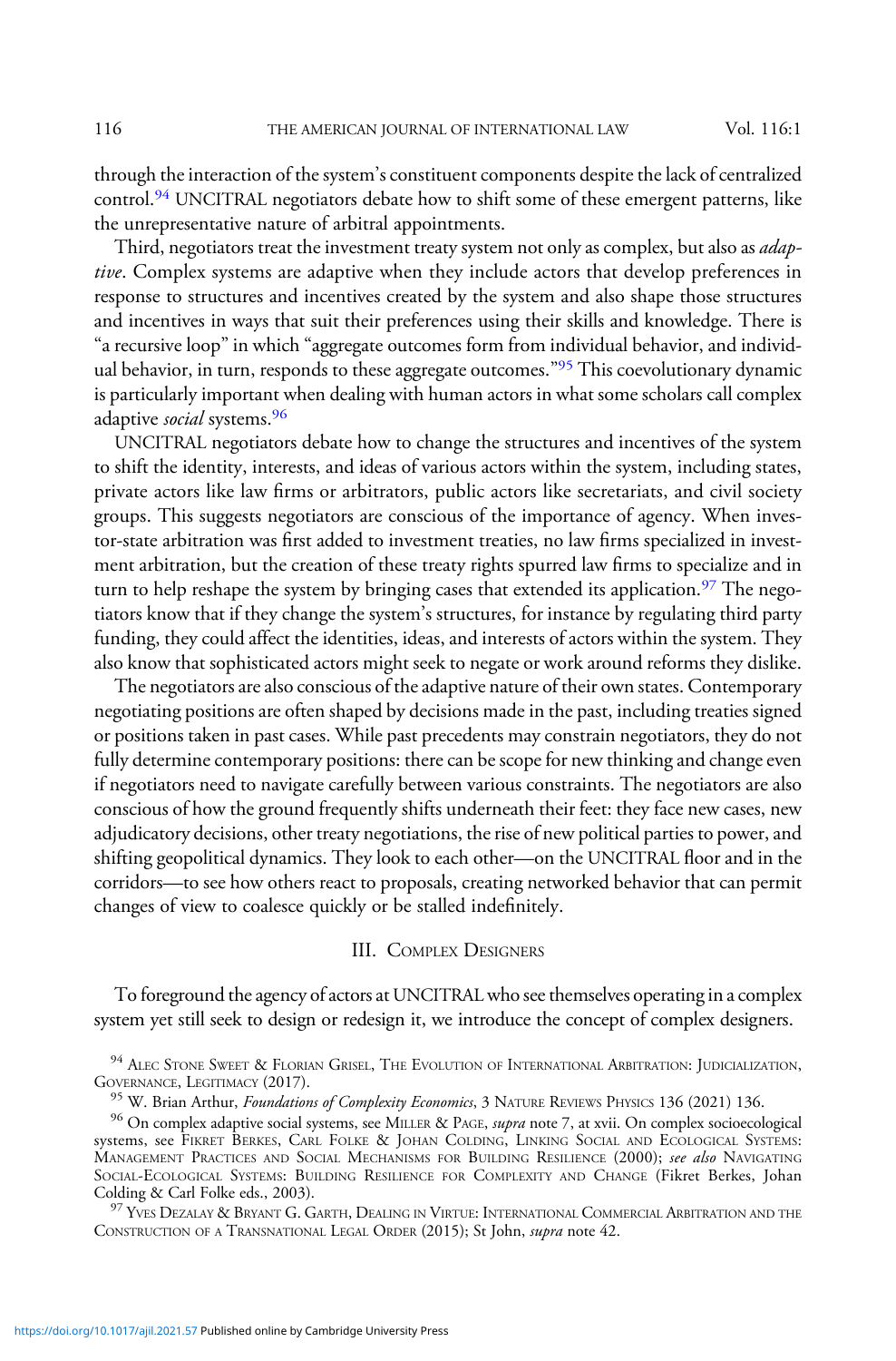2022 COMPLEX DESIGNERS AND EMERGENT DESIGN 117

Complex designers include representatives of states as well as actors like NGOs seeking reforms to strengthen environmental protection and industry groups working to protect the interests of investors.<sup>98</sup> Some actors, like states, are both designers and users.<sup>99</sup> Complex designers at UNCITRAL are many and varied: they have different identities as well as divergent ideas and interests concerning what the system is and should be. Instead of parsing which actors count as designers or considering the goals and strategies of any particular complex designer, this Article adopts a systems-level approach. Whatever their individual objectives and strategies, as a collective the participants at UNCITRAL are operating as complex designers. How should we conceptualize their approach?

To explain the role of complex designers, we pick up on some of the metaphors used by participants at UNCITRAL and characterize the designers as landscape architects. Landscape architects work with the existing land but can also reshape the land and build or demolish structures. They work toward an overall or emerging vision yet know that their vision will take a long time to come to fruition and may need to be altered in response to changing circumstances. Landscape architects design both to withstand and to work with their environment. Even after their design is implemented, they will need to manage and care for their gardens, planting and pruning each year. In this way, landscape architects engage in both initial design and ongoing management.

We use this metaphor to explain the role of complex designers for three reasons. First, metaphors are an effective method for formulating new concepts and explaining them.<sup>100</sup> No metaphor is perfect and all metaphors provide ways of seeing and not seeing, but they play a meaningful part in cognitive processes by helping us to understand something new through comparisons with something familiar.<sup>101</sup>

Second, metaphors are a key device used by participants in the UNCITRAL process when attempting to introduce new concepts or persuade other participants to adopt particular approaches. Indeed, the frequent and colorful use of metaphors and analogies has been remarked upon by participants.<sup>102</sup> Whether the process can deal with both structural and non-structural reforms becomes a question of whether participants can "walk and chew gum at the same time." The two types of reform have been characterized as "multiple

<sup>98</sup> "Everyone designs who devises courses of action aimed at changing existing situations into preferred ones," explains economist Herbert Simon in his work on the "science of design." HERBERT A. SIMON, THE SCIENCES OF THE ARTIFICIAL 111 (1996).

99 Anthea Roberts & Taylor St John, UNCITRAL and ISDS Reform: In Sickness and in Health, EJIL: TALK! (Oct. 23, 2019), at <https://www.ejiltalk.org/uncitral-and-isds-reform-in-sickness-and-in-health> (noting that some states seem to cast themselves as patients suffering ailments within the system, while other states (often more powerful ones) envision their role as doctors capable of administering treatments for those ailments).

<sup>100</sup> On the importance of metaphors in shaping thinking, see GEORGE LAKOFF & MARK JOHNSON, METAPHORS WE LIVE BY (2003 [1980]); GARETH MORGAN, IMAGES OF ORGANIZATION (2021 [2006]); Paul H. Thibodeau & Lera Boroditsky, Metaphors We Think with: The Role of Metaphor in Reasoning, 6 PLOS ONE (2011). On the importance of metaphors in discovering new relationships and conveying them to wider audiences, see<br>HOWARD GARDNER, FRAMES OF MIND: THE THEORY OF MULTIPLE INTELLIGENCES 306-07 (2011).

<sup>101</sup> On the use of metaphors in international law, see Harlan Grant Cohen, *Metaphors of International Law* (2020), *at* https://papers.ssrn.com/sol3/papers.cfm?abstract\_id=3659901.

<sup>102</sup> See, e.g., Chair, Transcript of Audio from UNCITRAL Working Group III (ISDS Reform), 40th Sess., Feb. 10, 2021, 11:00–13:00 ("one of the things that I enjoy most about this particular Working Group is the colorful idioms and analogies that are often employed in explaining positions"); Sierra Leone, Transcript of Audio from UNCITRAL Working Group III (ISDS Reform), 37th Sess., Apr. 4, 2019, 15:00–18:00 (reflecting on enjoying "the literary beauty of metaphors" used in the negotiations).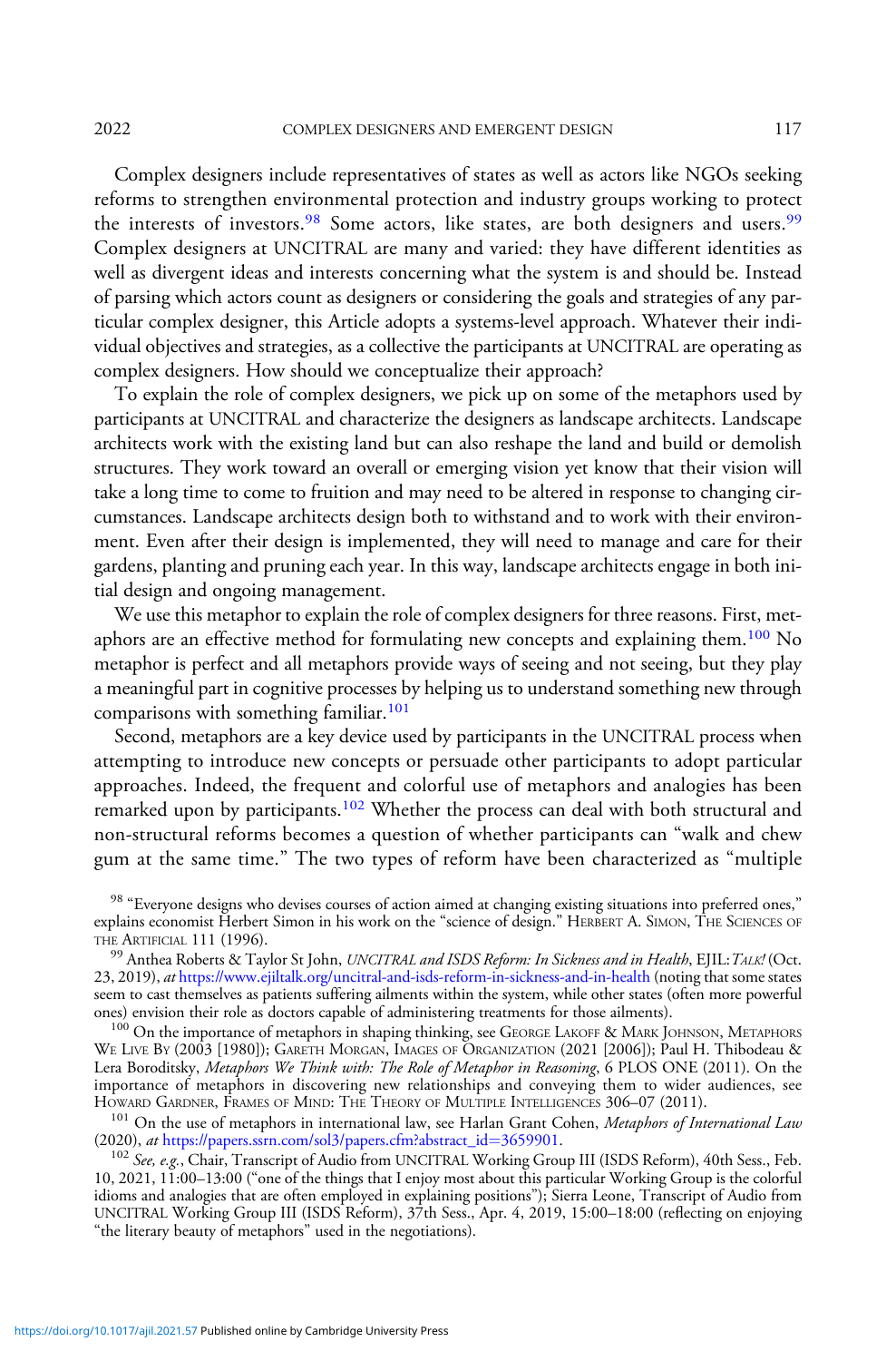lanes" on a "single highway toward reform utopia."<sup>103</sup> There are metaphors about chasing rabbits and constructing with building blocks, to name just a few.<sup>104</sup>

Third, although the landscape architect metaphor has not been used on the UNCITRAL floor, we take inspiration from two of its components that have been invoked repeatedly: architecture and gardening. Complex designers are architects in the sense that they seek to design new structures with users in mind and *gardeners* in the sense that they try to seed and harvest different reform options in light of changing environmental conditions.

To move from the metaphorical to the analytical, we identify specific procedural and substantive lessons that can be derived from each metaphor. Procedurally, architects remind us of the centrality of episodic design and redesign, while substantively they aim at designing structures with adaptive users in mind. Substantively, gardeners focus on the exigency of environmental fit, while procedurally they remind us of the need for continuous calibration through adaptive management. Most complex designers combine elements of both architecture and gardening, but the balance between the two can shift over time or by context.

#### A. Architects

The notion of architecture is prominent when it comes to envisaging structures for bringing the reforms together and the role of negotiators in designing those structures.

In presentations, the UNCITRAL Secretariat uses architectural images of a house and floor plans to explain how different design options relate to each other ([Figures 1](#page-23-0) and [2\)](#page-23-0). Different dispute settlement options represent the first and second floors of this house, under a roof of state control. Support for the parties and alternative dispute settlement are indicated by side buildings proximate to the main house but outside it. Different procedural reforms stand for different rooms on a single floor that states can enter or not. The Secretariat outlines"possible architecture" for bringing the reforms together, noting that the "actual architecture" will depend on which reforms are pursued.<sup>105</sup>

Other participants employ architectural language to explain the current system's design flaws (e.g., problems arise from its fragmented "architecture")<sup>106</sup> and their aspirations for reforms (e.g., "We would like the architecture to be flexible"<sup>107</sup> and "[O]pen architecture

105 See Multilateral Instrument on ISDS Reform: Possible Reform of Investor-State Dispute Settlement (ISDS), UNCITRAL Working Group III (Investor-State Dispute Settlement Reform) 39th Sess., Mar.–Apr. 2020, UN<br>Doc. A/CN.9/WG.III/WP.194, at https://undocs.org/en/A/CN.9/WG.III/WP.194.

 $106$  Switzerland, Transcript of Audio from UNCITRAL Working Group III (ISDS Reform), 40th Sess., Feb. 9, 2021, 15:00–17:00.

<sup>107</sup> Brazil, Transcript of Audio from UNCITRAL Working Group III (ISDS Reform), 40th Sess., Feb. 8, 2021, 15:00–17:00.

<sup>&</sup>lt;sup>103</sup> Australia, Transcript of Audio from UNCITRAL Working Group III (ISDS Reform), 37th Sess., Apr. 2, 2019, 15:00–18:00; United States, Transcript of Audio from UNCITRAL Working Group III (ISDS Reform), 37th Sess., Apr. 3, 2019, 10:00–13:00; Australia, Transcript of Audio from UNCITRAL Working Group III

<sup>&</sup>lt;sup>104</sup> Russian Federation, Transcript of Audio from UNCITRAL Working Group III (ISDS Reform), 38th Sess., Oct. 14, 2019, 14:00–17:00 ("if you chase after two rabbits, you won't catch either of the two rabbits"); Ukraine, Transcript of Audio from UNCITRAL Working Group III (ISDS Reform), 38th Sess., Oct. 17, 2019, 14:00– 17:00 ("we'll also invite the Secretariat to . . . chase and capture as many rabbits as possible"); United States, Transcript of Audio from UNCITRAL Working Group III (ISDS Reform), 37th Sess., Apr. 3, 2019, 10:00– 13:00 ("The proposals from Thailand and Costa Rica also employ the concept of building blocks as a way to view the solutions that the working group can pursue. And we think this is a helpful metaphor for thinking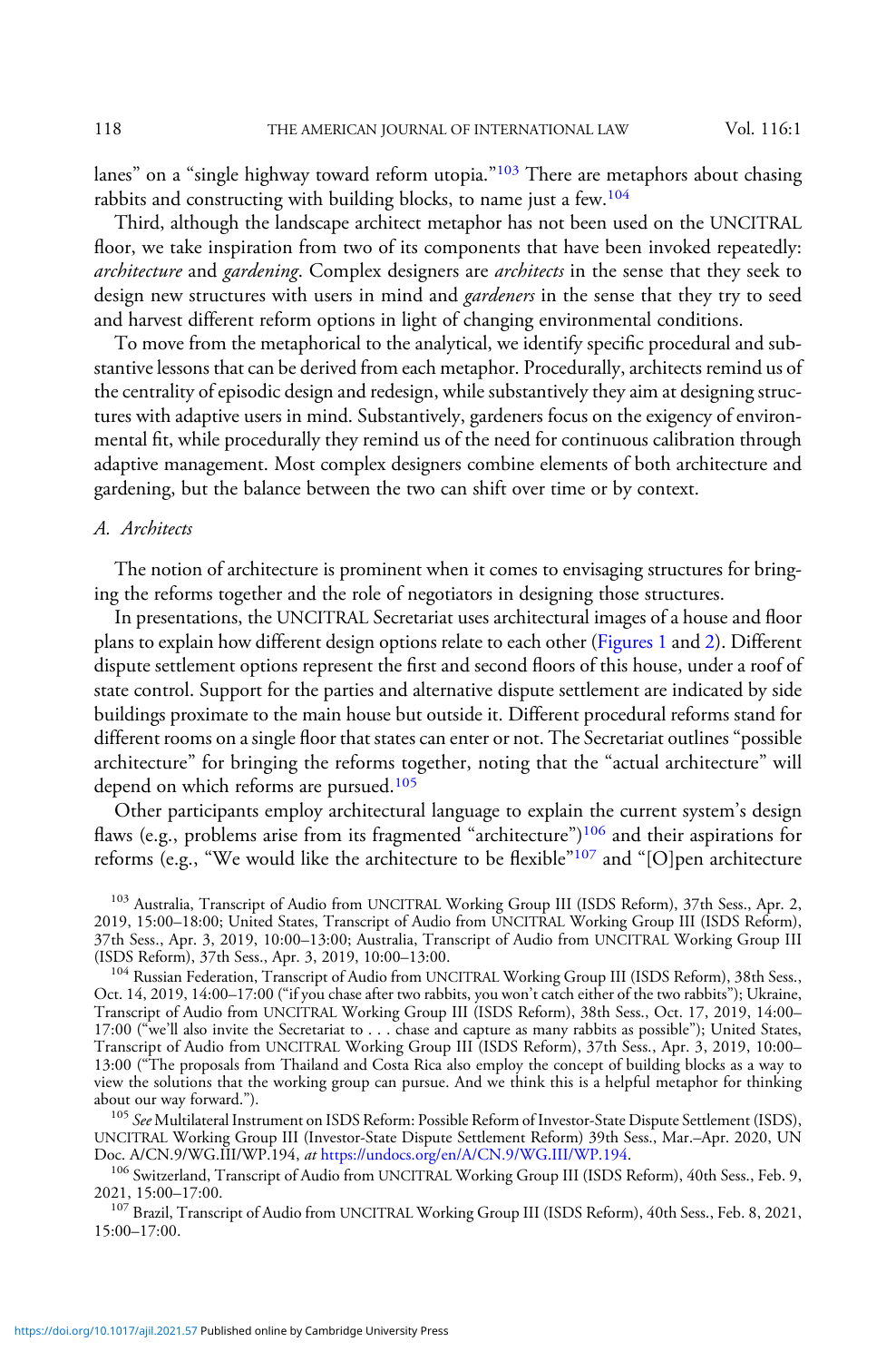### <span id="page-23-0"></span>2022 COMPLEX DESIGNERS AND EMERGENT DESIGN 119



FIGURE 1. Visualization of architectural design on a potential multilateral instrument



FIGURE 2. Visualization of a floor plan of potential procedural reform options

of the standing mechanism could be a way of providing for such flexibility"<sup>108</sup>). In discussing the multilateral instrument, the Chair explains the "need to understand some of the architecture of where we might be headed."<sup>109</sup> He has also drawn on architectural metaphors in seeking to move participants to the drawing board:

<sup>&</sup>lt;sup>108</sup> Submission from the European Union and Its Member States, *supra* note 86, at 9.<br><sup>109</sup> Chair, Transcript of Audio from UNCITRAL Working Group III (ISDS Reform), 40th Sess. resumed, May 4, 2021, 13:00–15:00.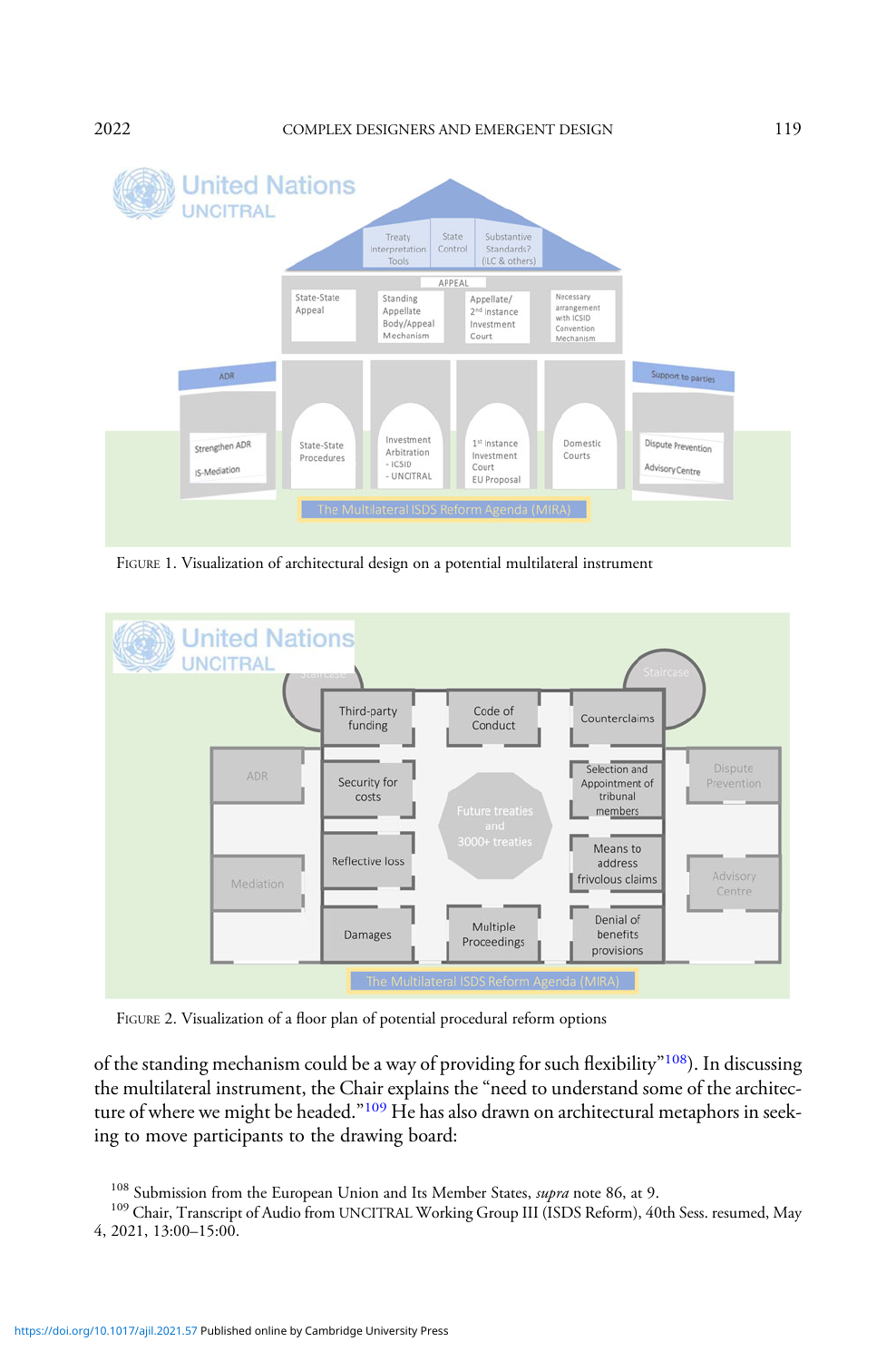[W]e heard it expressed that being asked to work on the selection of adjudicators in the context of a standing mechanism was like being asked to dive headfirst into a pool that was not deep enough and where we would hit our head.

As colorful, and as frankly a little bleak as that analogy is, I also think that it is not quite right—because at the stage of the work where we are at, I would suggest the pool has yet to be even designed let alone constructed and filled with water.

Instead, I would suggest that where we are at is that we are standing still on solid ground, hearing about where a pool might go, and what its design might be, but some delegations are already saying that it will be too shallow. And then when the builder and architect suggests otherwise, and offers to draw it out, to design it, and to show the specifications, there seem to be those who are saying we should simply say no, we don't want to see that work, instead we wish to simply continue in our assumption that we were right about the pool's depth without even looking at the plans.<sup>110</sup>

# 1. Engaging in Episodic Design and Redesign

The idea of architecture serves as a useful way of thinking about the role of complex designers who design and redesign structures and institutions. Negotiators representing states engage in the process of design when they enter into a new treaty or establish a new institution. Likewise, negotiators at UNCITRAL are engaging in a process of redesign by considering how the investment treaty system should be reformed in light of concerns about how it is operating. Such episodic processes of design and redesign tend to be conscious and visible. They involve meetings of states and mandates. Plans are drawn up and institutions are created, modified, and decommissioned.

Architects work intensively during the design phase but are usually not involved once the building is constructed, unless to design extensions or renovations later. Since it is costly and difficult to erect buildings, architects try to anticipate what will be needed in the future, which may signal a flexible layout with rooms that can be used for different purposes or wiring that allows new rooms to be easily added. Similarly, since institutional infrastructure tends to be time-consuming and expensive to set up, and opportunities to redesign it to be rare, complex designers at UNCITRAL aspire to build flexibility and adaptability into their designs. We observe this aim in calls for flexible instruments enabling different parties to accept different obligations, and an adaptable framework that would allow modular additions, like new protocols, to be added in the future.

At UNCITRAL, some negotiators are considering how they could design structures to be put to new purposes over time. For instance, former European Trade Commissioner Cecilia Malmström observed that any new institution would "need to be flexible in jurisdiction, and able to handle evolution in the content of treaties, for example if countries decide to extend them to cover investor obligations."<sup>111</sup> Or if a court of first instance or body of permanent

<sup>&</sup>lt;sup>110</sup> Chair, Transcript of Audio from UNCITRAL Working Group III (ISDS Reform), 40th Sess., Feb. 10, 2021, 11:00–13:00.

<sup>&</sup>lt;sup>111</sup> Cecilia Malmström, Eur. Comm'r for Trade, A Multilateral Investment Court: A Contribution to the Conversation About Reform of Investment Dispute Settlement, Speech Before Belgian Ministry of Foreign Affairs (Nov. 22, 2018), available at [https://trade.ec.europa.eu/doclib/docs/2018/november/tradoc\\_157512.pdf.](https://trade.ec.europa.eu/doclib/docs/2018/november/tradoc_157512.pdf)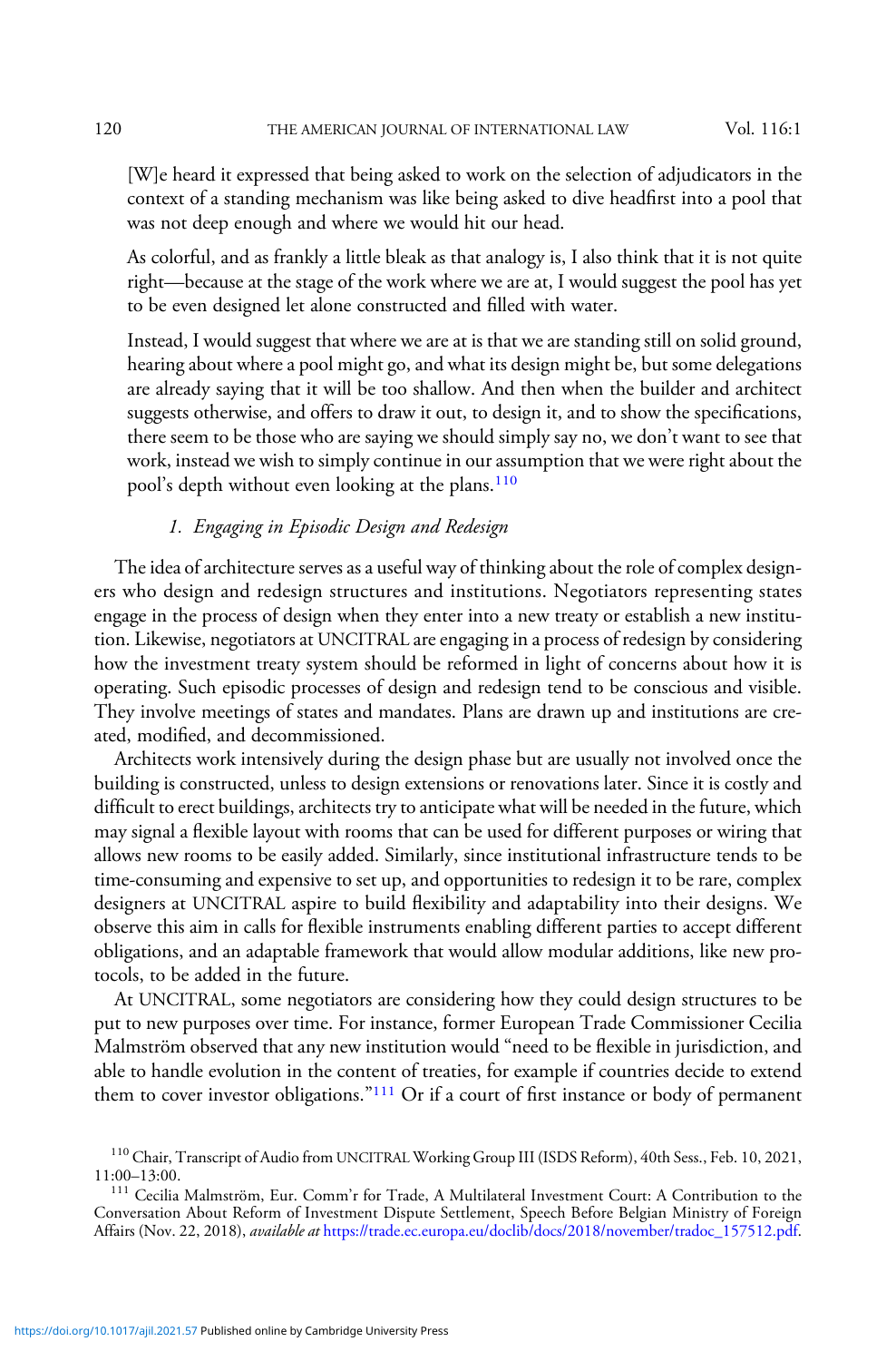adjudicators is created, some wonder if it could be made available for investor-state and statestate claims and, if so, whether it could include both trade and investment disputes under free trade agreements. Like architects, today's negotiators can design structures that are adaptable and amenable to serving tomorrow's goals, even when they cannot know what those goals will be.

Negotiators are also like architects in that their choices are shaped by the particularities of a given site. As one UNCITRAL participant stated, "[T]opography does dictate what can be done."<sup>112</sup> Sometimes architects have to work with existing buildings or intrinsic features such as rocks and gradients. It can take imagination to envisage how unwanted structures or features could be repurposed or remodeled to achieve new ends. So, too, are negotiators often constrained by the structures and features already in place and forced to decide what to keep and what to discard, what to repurpose and what to remodel.

Although architects design for a specific site, the design process often involves creatively recombining features that have been developed and tested elsewhere. Innovation is frequently combinatorial rather than genuinely novel and new institutions often assemble a bricolage of features developed elsewhere.<sup>113</sup> At UNCITRAL, we find complex designers drawing lessons from their experiences in bilateral and multilateral investment treaty negotiations, as well as from trade law, human rights law, and (to a lesser extent) environmental law. Like architects, one challenge these designers face is to consider new features systemically and in context, since features that work well separately or elsewhere might not work well together or in this context.

# 2. Designing Structures with Adaptive Users in Mind

Like architects, negotiators at UNCITRAL are tasked with designing structures while keeping adaptive users in mind. When designing buildings, architects must consider the identity, interests, and likely behavior of different users, and design experts often emphasize the importance of taking user-centered approaches.<sup>114</sup> Like architects, we observe designers at UNCITRAL asking themselves questions such as: Which users and uses do we want to encourage or discourage? What are the interests of different potential users, and how are those users likely to respond to different structures and incentives?

We also observe designers at UNCITRAL asking as a prior set of questions: who should count as a "user" in the investment treaty system? Should cases be brought only by investors or also by states? Should NGOs be permitted to bring cases or participate as non-disputing parties? What about affected communities? Should third-party funders be allowed within the system? Through these sorts of decisions, complex designers craft structures that include or exclude, empower or disempower, different actors.

<sup>114</sup> TIM BROWN, CHANGE BY DESIGN: HOW DESIGN THINKING TRANSFORMS ORGANIZATIONS AND INSPIRES INNOVATION 235–36 (2009).

<sup>&</sup>lt;sup>112</sup> Communications on file with authors.<br><sup>113</sup> On bricolage as a means of institutional design, see Nikhil Kalyanpur & Abraham Newman, *Form Over* Function in Finance: International Institutional Design by Bricolage, 24 REV. INT'<sup>L</sup> POL. ECON. 363 (2017). On the role of institutional entrepreneurs who "cast around for elements of institutions that they could *recombine* in unusual ways at opportune moments in order to produce change," see COLIN CROUCH, CAPITALIST DIVERSITY AND CHANGE: RECOMBINANT GOVERNANCE AND INSTITUTIONAL ENTREPRENEURS 3, 18–20, 87–88 (2007). On bricolage in organizations and societies, see Karl E. Weick, Improvisation as a Mindset for<br>Organizational Analysis, 9 Or.G. Sci. 5 (1998).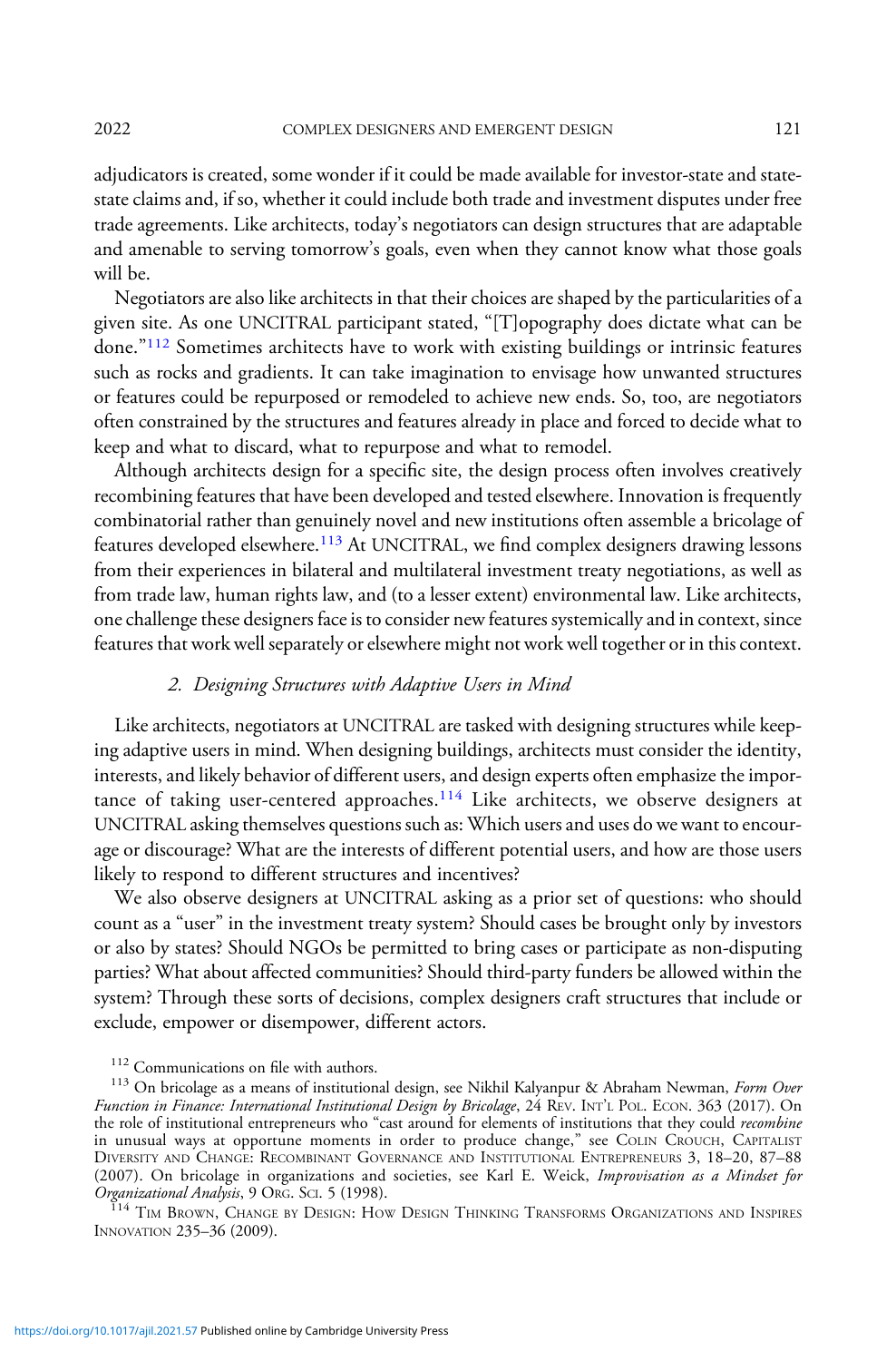Various interest groups remind the UNCITRAL designers not to forget users. For instance, a representative of EFILA (European Federation for Investment Law and Arbitration) cautioned that "many architects forget the users" and reminded the system's "architects" that it was "important to keep the users in mind in this whole process."<sup>115</sup> To EFILA, investors represent the key users. But to other interest groups, more actors should be recognized as key users, including developing states lacking adequate resources to defend claims or NGOs and community groups desirous of standing to bring and intervene in cases.<sup>116</sup>

The users of the investment treaty system are not limited to disputing parties; they also include adjudicators. Lack of diversity in appointments is a frequent concern raised at UNCITRAL, prompting calls for greater gender and regional balance.<sup>117</sup> Some actors note the advisability of diversity and inclusivity in general terms;<sup>118</sup> others point to the role they play in ensuring that decision making draws on the insights of people with varied ideas and lived experiences.<sup>119</sup> "The decisionmaking process is likely to be perceived as fairer if the decisionmakers are more diverse, thus enhancing the legitimacy of a mechanism," according to one negotiator, and representation by a range of nationalities increases the likelihood of choosing an adjudicator with some local knowledge.<sup>120</sup>

 $^{116}$  Submission to UNCITRAL Working Group III on ISDS Reform, Contributed by Columbia Center on Sustainable Investment (CCSI), International Institute for Environment and Development (IIED), and International Institute for Sustainable Development (IISD), Third Party Rights in Investor–State Dispute Settlement: Options for Reform, UNCITRAL (July 15, 2019), *available at* [https://uncitral.un.org/sites/uncitral.un.org/](https://uncitral.un.org/sites/uncitral.un.org/files/media-documents/uncitral/en/wgiii_reformoptions_0.pdf)files/media-documents/<br>uncitral/en/wgiii\_reformoptions\_0.pdf.

<sup>117</sup> See, e.g., Kenya, Transcript of Audio from UNCITRAL Working Group III (ISDS Reform), 38th Sess., Jan. 23, 2020, 14:00–17:00 ("It will be critical that we balance geographical and gender representation, as well as representation of the various legal systems that are enforced. These issues have been at the very heart of, of concern for developing countries, not as a superficial requirement, but an essence of inclusivity in the processes that adjudicate on investments that are paid for by public funds. As long as developing countries continue to be distanced from the epicenter of decisions, the result and systems will suffer a crisis of legitimacy."); Indonesia, Transcript of Audio from UNCITRAL Working Group III (ISDS Reform), 38th Sess., Jan. 23, 2020, 14:00–17:00 ("Diversity should be seriously considered in the selection and appointment process of arbitrators or adjudicators, especially on gender balance, geographical distribution, and different legal systems. . . . [I]t will be logical that a balance needs to be struck between arbitrators from developing and developed countries.").

<sup>118</sup> European Union, Transcript of Audio from UNCITRAL Working Group III (ISDS Reform), 40th Sess., Feb. 8, 2021, 11:00–13:00 ("Diversity requirements, linguistic requirements, and knowledge of different legal systems should be built into any convention or statute establishing such a permanent mechanism."); Chile Transcript of Audio from UNCITRAL Working Group III (ISDS Reform), 38th Sess., Jan. 23, 2020, 9:00– 12:30 (appointments should be "based on gender diversity, nationality, and language, and candidates should understand political, cultural, economic realities").<br><sup>119</sup> On the importance of cognitive diversity—different ways of thinking—in reaching good judgments in com-

plex situations, as well as the link between cognitive and other types of diversity, such as race, gender, and socioeconomic class, see SCOTT E. PAGE, THE DIFFERENCE: HOW THE POWER OF DIVERSITY CREATES BETTER GROUPS, FIRMS, SCHOOLS, AND SOCIETIES (2007); Lu Hong & Scott E. Page, Groups of Diverse Problem Solvers Can Outperform Groups of High-Ability Problem Solvers, 46 PROC. NAT'L ACAD. SCI. 16385 (2004); Scott E. Page, Where Diversity Comes from and Why It Matters?, 44 EUR. J. Soc. PsyCH. 267 (2014).

<sup>120</sup> South Africa, Transcript of Audio from UNCITRAL Working Group III (ISDS Reform), 40th Sess., Feb. 9, 2021, 11:00-13:00. See also Tunisia, Transcript of Audio from UNCITRAL Working Group III (ISDS Reform), 38th Sess., Jan. 22, 2020, 14:00–17:00 ("We should also take into account equitable representation, and also a balanced distribution of legal cultures and doctrines . . . [because standards like] fair and equitable treatment can mean something different depending on the legal system or culture in a country.").

<sup>115</sup> Malcolm Langford, Multilateral Instrument on ISDS reform - Webinar #3: UNCITRAL Secretariat & ISDS Academic Forum, YOUTUBE (May 14, 2020), at [https://www.youtube.com/watch?v](https://www.youtube.com/watch?v=NI_SESUsNwE&feature=youtu.be)=[NI\\_SESUsNwE&feature](https://www.youtube.com/watch?v=NI_SESUsNwE&feature=youtu.be)=<br>voutu.be.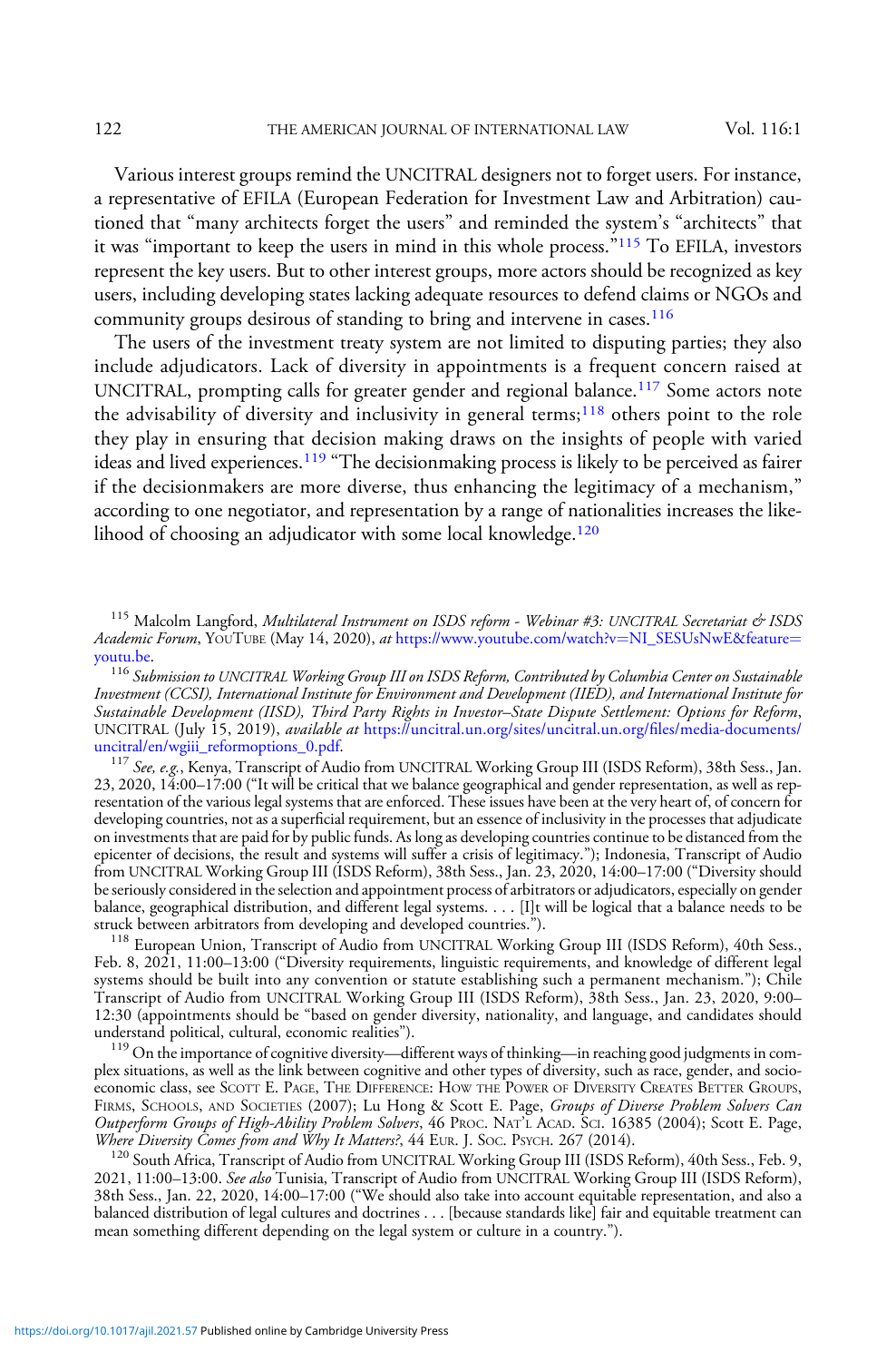Designs both shape and are shaped by their users in a coevolutionary manner. As commentators on architecture note, the ability of architects to shape the behaviors of users can be hard to discern ("Good design is obvious. Great design is transparent."121), but there are limits to their power ("People ignore design that ignores people."<sup>122</sup>). The structures that architects design can influence the identity and behavior of users, but users may also ignore or work around structures they find problematic. "The paradox of impact is that while design shapes the world in profound ways, it is also being shaped by the world," which means that architects function as "critical mediators," not complete controllers.<sup>123</sup>

Negotiators at UNCITRAL know they are designing for adaptive actors who navigate structures to pursue their own ideas and interests. If negotiators change the system's structures, they can affect the identities, ideas, and interests of actors within the system. For example, they could require adjudicators to have experience in public international law or international economic law but not international commercial arbitration.<sup>124</sup> Yet they understand that actors might seek to work around reforms they dislike. For example, interest groups at UNCITRAL suggest investors may bypass ISDS if there is no party appointment, perhaps by signing contracts that permit international commercial arbitration.<sup>125</sup>

Negotiators are keenly aware of the dual role of states as architects and users, and the need to design with users in mind.<sup>126</sup> These conditions play out in debates over appointments; some actors argue that permitting treaty parties to appoint all the adjudicators would "lead to a mechanism biased in favor of states."<sup>127</sup> Others respond that when states appoint permanent adjudicators rather than ad hoc arbitrators, they do so as a treaty party, rather than as a disputing party. As one negotiator put it, in ad hoc appointments, disputing parties typically

<sup>124</sup> Submission from the Government of China: Possible Reform of Investor-State Dispute Settlement (ISDS), UNCITRAL Working Group III (Investor-State Dispute Settlement Reform) 38th Sess., Oct. 2019, UN Doc.<br>A/CN.9/WG.III/WP.177, at http://undocs.org/en/A/CN.9/WG.III/WP.177.

<sup>125</sup> Submission to UNCITRAL Working Group III on ISDS Reform, Contributed by European Federation for Investment Law and Arbitration, Ensuring Equitable Access to all Stakeholders: Critical Suggestions for the MIC, UNCITRAL (July 15, 2019), available at [https://uncitral.un.org/sites/uncitral.un.org/](https://uncitral.un.org/sites/uncitral.un.org/files/media-documents/uncitral/en/wgiii_efila.pdf)files/media-documents/ [uncitral/en/wgiii\\_e](https://uncitral.un.org/sites/uncitral.un.org/files/media-documents/uncitral/en/wgiii_efila.pdf)fila.pdf ("UNCITRAL Working Group III must address the risk that private parties will not see the MIC as a viable forum for enforcing the treaty protections granted to them by States."); Submission to UNCITRAL Working Group III on ISDS Reform, Contributed by Corporate Counsel International Arbitration Group and United States Council for International Business, Comments: Appointment of Arbitrators, Appellate Mechanism, and Enforcement, UNCITRAL (Dec. 4, 2020), available at [https://uncitral.un.org/sites/uncitral.un.](https://uncitral.un.org/sites/uncitral.un.org/files/media-documents/uncitral/en/120420_cciag_and_uscib_comments_on_december_15_uncitral_papers.pdf) org/fi[les/media-documents/uncitral/en/120420\\_cciag\\_and\\_uscib\\_comments\\_on\\_december\\_15\\_uncitral\\_pa](https://uncitral.un.org/sites/uncitral.un.org/files/media-documents/uncitral/en/120420_cciag_and_uscib_comments_on_december_15_uncitral_papers.pdf)[pers.pdf](https://uncitral.un.org/sites/uncitral.un.org/files/media-documents/uncitral/en/120420_cciag_and_uscib_comments_on_december_15_uncitral_papers.pdf) (observing that a proposed permanent court "will not be perceived as fair by investors, and they will alter<br>their investment decisions accordingly").

 $t^{126}$  Anthea Roberts, *Power and Persuasion in Investment Treaty Interpretation: The Dual Role of States*, 104 AJIL<br>179 (2010).

<sup>127</sup> Bahrain, Transcript of Audio from UNCITRAL Working Group III (ISDS Reform), 40th Sess., Feb. 8, 2021, 11:00–13:00. See also EFILA, Transcript of Audio from UNCITRAL Working Group III (ISDS Reform), 40th Sess., Feb. 9, 2021, 15:00–17:00 (agreeing with Bahrain); USCIB, Transcript of Audio from UNCITRAL Working Group III (ISDS Reform), 40th Sess., Feb. 9, 2021, 11:00–13:00; CCIAG, Transcript of Audio from UNCITRAL Working Group III (ISDS Reform), 40th Sess., Feb. 9, 2021, 11:00–13:00.

<sup>&</sup>lt;sup>121</sup> Joe Sparano, QUOTES ON DESIGN, *at* [https://quotesondesign.com/joe-sparano.](https://quotesondesign.com/joe-sparano)<br><sup>122</sup> Frank Chimero, QUOTES ON DESIGN, [https://quotesondesign.com/frank-chimero.](https://quotesondesign.com/frank-chimero)<br><sup>123</sup> TANIA ALLEN, SOLVING CRITICAL DESIGN PROBLEMS: THEORY necessarily interfaces with many other systems to shape and redefine the world and our human experience within it. Designers and design in general is, however, uniquely situated to be critical mediators between the various enti-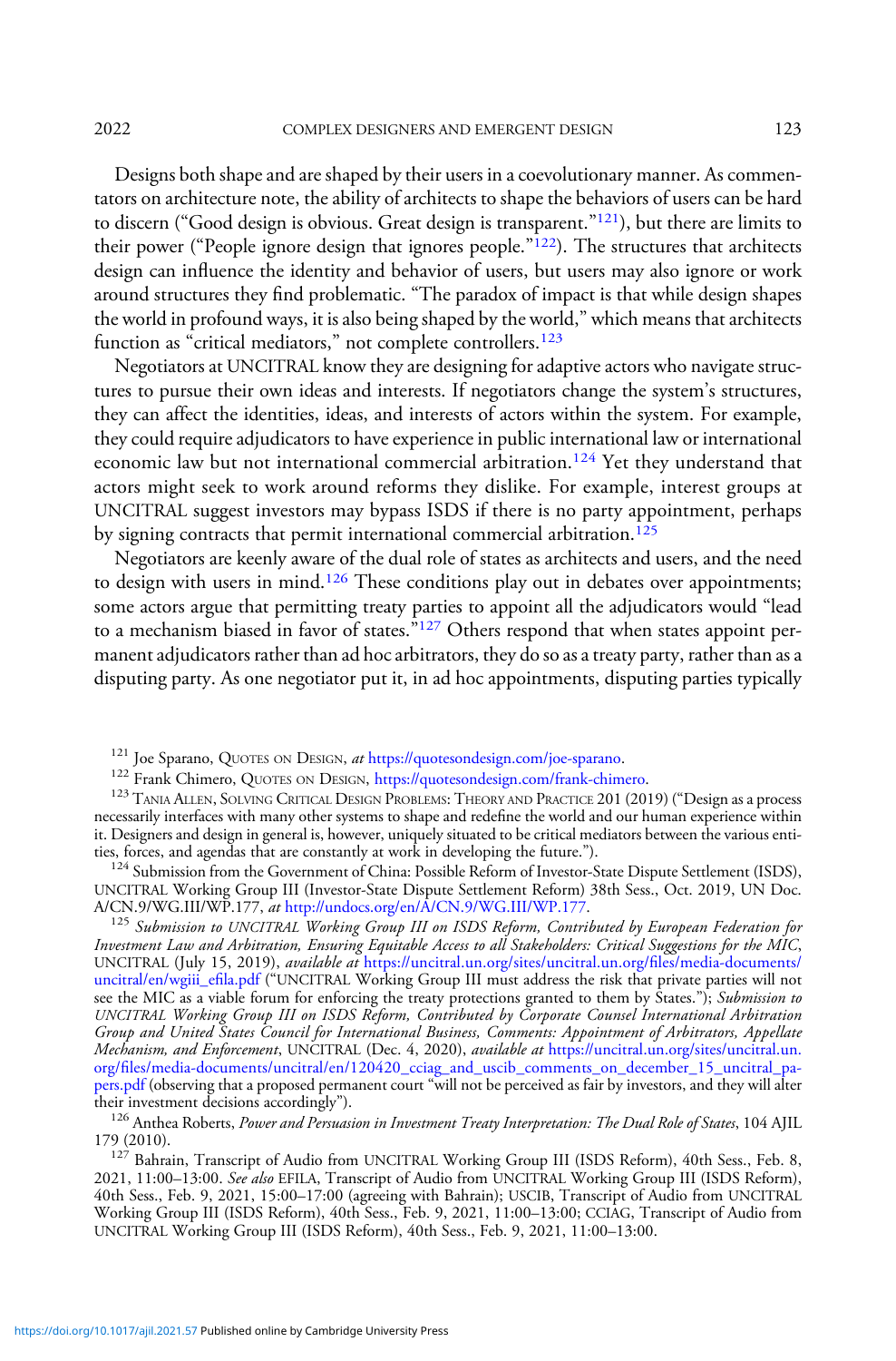appoint someone who is likely to "defend their interests," but "the viewpoint of [states] when making appointments changes radically from ad hoc to permanent system."<sup>128</sup>

By locating decision-making power in different places (e.g., with the treaty parties instead of the disputing parties) and at different times (e.g., before a case has arisen instead or after one has been filed), UNCITRAL designers may try to influence the identity of appointees and the ideas and incentives that shape the appointments. One submission describes the process as follows:

When appointing adjudicators to the standing mechanism, the contracting parties would be expected to appoint objective adjudicators, rather than ones that are perceived to lean too heavily in favour of investors or states, because they are expected to internalize not only their defensive interests, as potential respondents in investment disputes, but also their offensive interests, i.e. the necessity to ensure an adequate level of protection to their investors. They will therefore take a longer term perspective.<sup>129</sup>

# B. Gardeners

Negotiators at UNCITRAL also frequently invoke the imagery of gardening with respect to the process. Negotiators publicly discuss whether they should work on reforms that would permit an "early harvest," or are ripe for picking; they ask whether the Group should focus on "low hanging fruit" or whether such fruit is already being picked elsewhere.<sup>130</sup> In private, some characterize planting seeds for reform and cultivating support as engaging in "patient gardening" that leads to feelings of success when some of the "gardening gradually [starts] blooming" or begins "bearing fruit." They also recognize the need to intervene when the "Garden [has gone] a bit awry."<sup>131</sup>

### 1. Designing with Environmental Fit in Mind

For a landscape architect or gardener, understanding the environment is the starting point for design, and working with or against the environment is a continuing process. "Effective gardening requires the right setting: fertile soil, good light, water. It requires a strong view as to what should and should not be grown. . . . It requires a hard-headed willingness to weed what does not belong."<sup>132</sup> As one UNCITRAL participant states: "Part of the difference in approaches between structural (architect) and procedural (gardener) reform is that the former

 $^{128}$  European Union, Transcript of Audio from UNCITRAL Working Group III (ISDS Reform), 40th Sess., Feb. 8, 2021, 15:00–17:00.

 $^{131}$  Communications on file with authors.<br> $^{132}$  Eric Liu & Nick Hanauer, The Gardens of Democracy: A New American Story of Citizenship, the ECONOMY, AND THE ROLE OF GOVERNMENT 1 (2011).

<sup>&</sup>lt;sup>129</sup> Submission from the European Union and its Member States, *supra* note 86, at 6. 130 United States, Transcript of Audio from UNCITRAL Working Group III (ISDS Reform), 38th Sess., Oct. 16, 2019, 14:00–17:00 (observing a code of conduct "is a strong candidate for an early harvest as a product"); Costa Rica, Transcript of Audio from UNCITRAL Working Group III (ISDS Reform), 38th Sess., Oct. 14, 2019, 10:00–12:30 ("achieving early harvest results"); Australia, Transcript of Audio from UNCITRAL Working Group III (ISDS Reform), 38th Sess., Oct. 17, 2019, 14:00–17:00 (suggesting "phased entry into force to allow for early harvest"); Singapore, Transcript of Audio from UNCITRAL Working Group III (ISDS Reform), 39th Sess., Oct. 9, 2020, 15:00–17:00 ("the harvesting of these lower hanging fruits").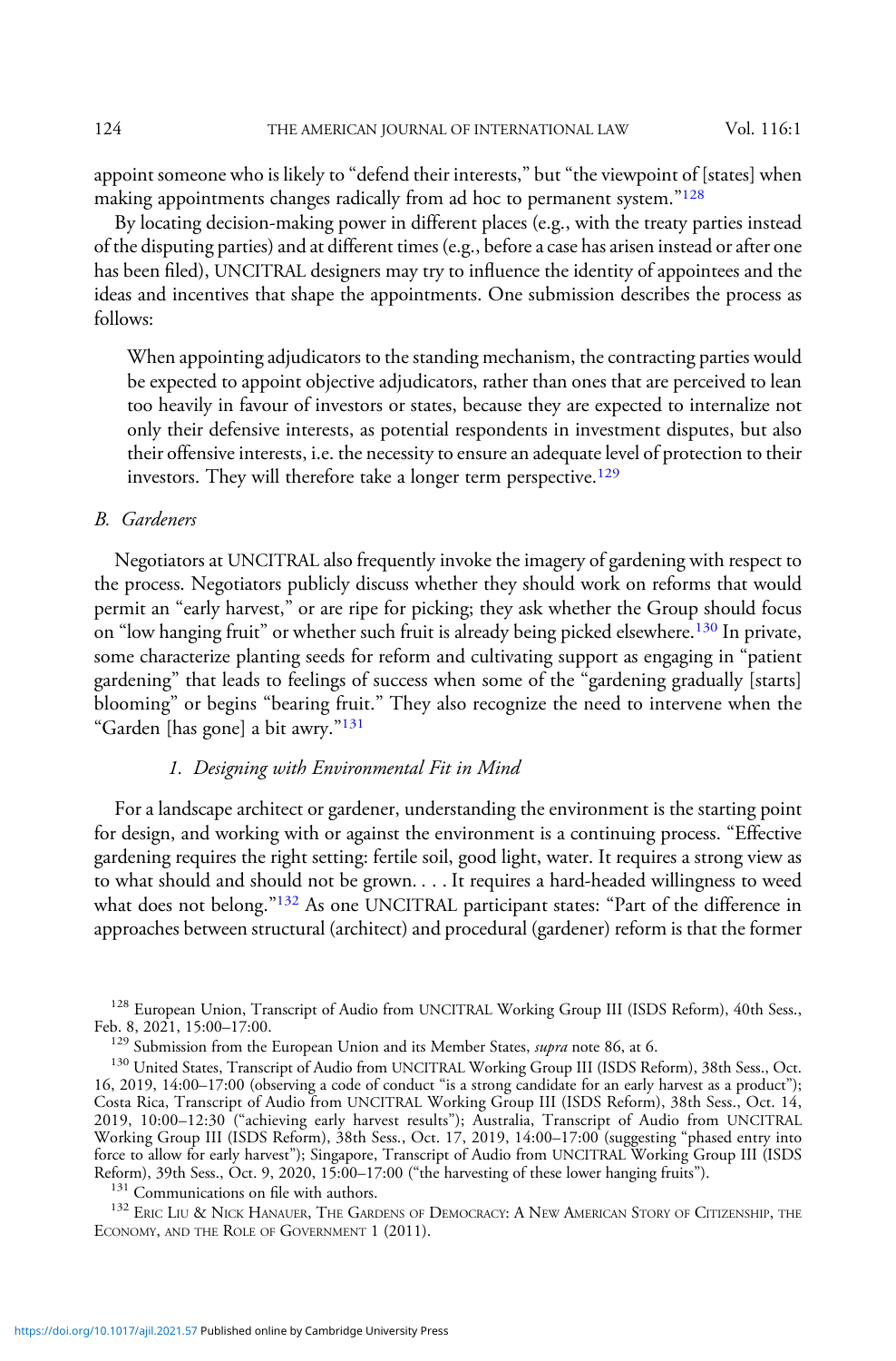2022 COMPLEX DESIGNERS AND EMERGENT DESIGN 125

seems to want to design to withstand the elements and the landscapers/gardeners are developing with the elements in mind."<sup>133</sup>

Landscape success is often judged by how well a design suits its wider environment. Gardeners know that different plants are more likely to survive and thrive in different environments. Similarly, different institutions fit different environments.<sup>134</sup> An institution, like a plant, may grow more durable over time through continued support; for instance, the Group of Seven was created as a temporary experiment but generated unanticipated positive feedback, which led it to endure.<sup>135</sup> An institution can also generate negative feedback or worsening fit with its wider environment over time, which may engender perceptions of ineffectiveness or illegitimacy.<sup>136</sup>

Perceptions of a legitimacy crisis in ISDS and public discontent clearly motivate the negotiators at UNCITRAL. One asked, "How do we maintain the legitimacy of ISDS?" before answering:

I think perceptions matter and . . . are key to this idea of social license and if I could just briefly quote from a Chief Justice of the English court: "Justice should not only be done but it should manifestly and undoubtedly be seen to be done again." From Australia's perspective I think it's important that both real and perceived problems should be considered. At the end of the day we are all accountable to the public and we need to counter public perceptions to be relevant.<sup>137</sup>

Perceptions of ISDS within the wider environment matter for those engaging in reforms because they affect the system's legitimacy and functioning.<sup>138</sup>

Even though landscape architects pay close attention to their environment, a wide range of visions is still possible: rigid Versailles-like gardens could be imposed or thoughtful, yet minimal alterations could be made, like Nanzen-in garden in Kyoto. The extent to which designers work with existing materials or transform the landscape is a design choice. Some complex designers at UNCITRAL view architecture as preceding gardening. For instance, one negotiator reasons:

[T]he architect is creating the structures, and must design intelligently, whilst the gardener comes along later (maybe just very slightly later) and has to make sure that the living body which has been created (populated by humans, with all their failings) grows up strong. I've understood for some time that creating the architecture is only the first step,

<sup>133</sup> Communications on file with authors.

<sup>134</sup> Barbara Koremenos, Charles Lipson & Duncan Snidal, The Rational Design of International Institutions, 55 INT'<sup>L</sup> ORG. 761, 762 (2001) (observing that "design differences are not random . . . they are the result of rational, purposive interactions among states and other international actors to solve specific problems"). See also JOSEPH<br>JUPILLE, WALTER MATTLI & DUNCAN SNIDAL, INSTITUTIONAL CHOICE AND GLOBAL COMMERCE 9 (2013).

<sup>136</sup> YOUNG, *supra* note 6, at 171–78 (describing the effectiveness of four governance regimes by evaluating the changing fit between these four regimes and their wider environments).

<sup>137</sup> Australia, Transcript of Audio from UNCITRAL Working Group III (ISDS Reform), 34th Sess., Nov. 29, 2017, 9:30–12:30.

<sup>138</sup> Mauritius, Transcript of Audio from UNCITRAL Working Group III (ISDS Reform), 34th Sess., Nov. 29, 2017, 9:30–12:30 (speaks at 1:56 in the recording); South Africa, Transcript of Audio from UNCITRAL Working Group III (ISDS Reform), 34th Sess., Nov. 29, 2017, 9:30–12:30.

 $^{135}$  Orfeo Fioretos, *Minilateralism and Informality in International Monetary Cooperation*, 26 REV. INT'L POL. ECON. 1136 (2019)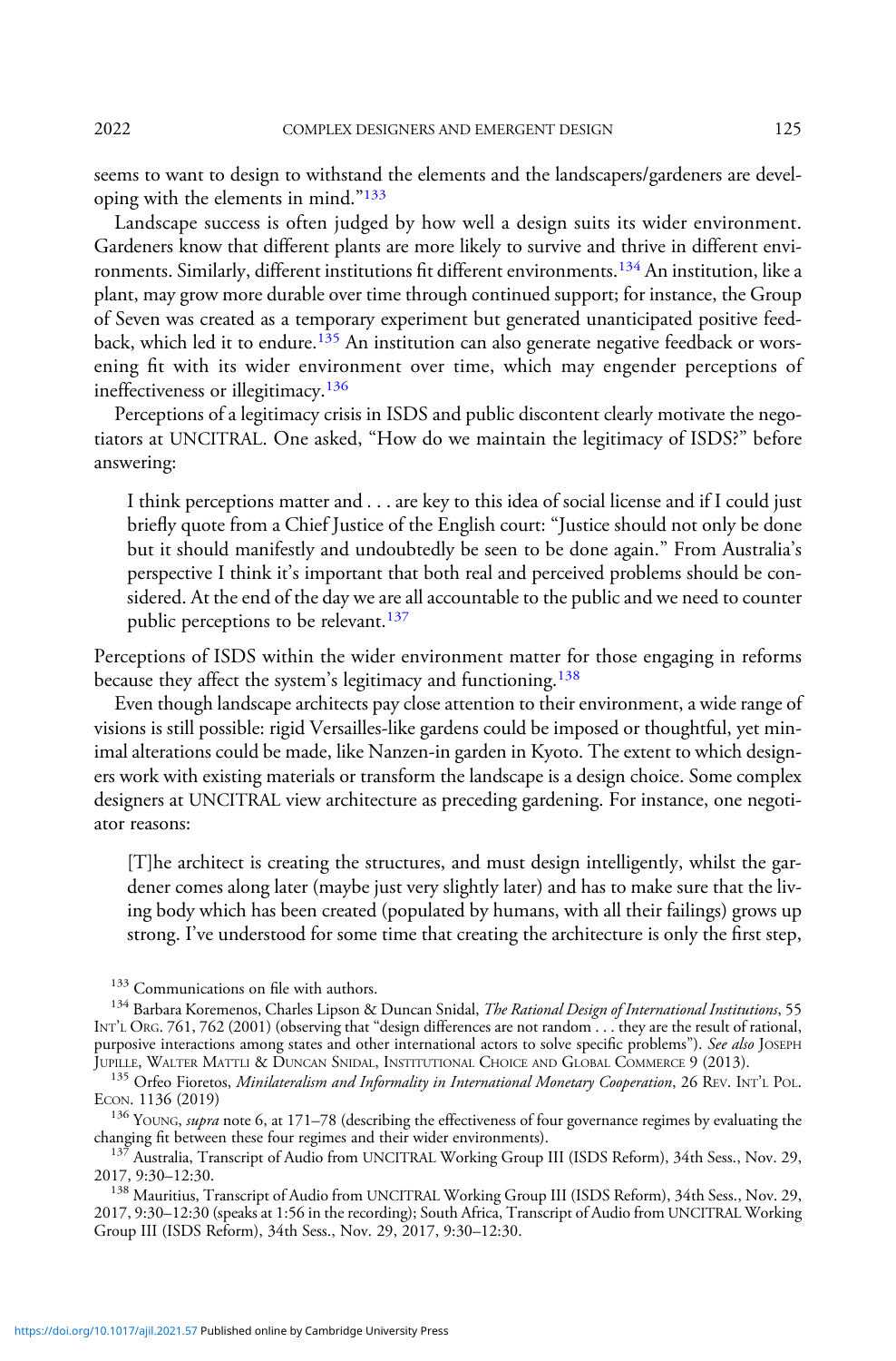the next step would be getting the people in place who can make sure that there is life in the house, and that is the tending and planting which a gardener would do. You need both, but not at the same time.<sup>139</sup>

Others see a greater commingling of the two functions in the role of the landscaper. As another participant explains,"I wonder if 'landscaper' isn't a broader but more accurate [metaphor than] gardener, since there seems to be a suggestion that the gardeners don't have a larger vision, when I think they do." $140$  The vision for a landscape like Central Park in New York is not implemented once and then left alone, it is created and recreated through many small interventions over time.

Environments can be dynamic, even volatile, and institutions that work well in a stable environment may prove rigid and lacking in resilience in the face of change, such as shifts in the balance of power.<sup>141</sup> The Appellate Body of the World Trade Organization (WTO) is an example that looms large in the minds of UNCITRAL negotiators. Long considered the "jewel in the crown" of the trading system, the Appellate Body proved vulnerable when the United States refused to appoint new members.<sup>142</sup> The Appellate Body fit its environment well in the 1990s but proved vulnerable when the political environment changed.

To keep dispute settlement operating, some states at the WTO turned to a little-used option of Article 25 arbitration, invoking and repurposing it as a temporary replacement for appeals.<sup>143</sup> Vulnerability can accompany some highly centralized designs that have single points of failure or chokepoints, whereas maintaining more diversity and redundancy can help institutions adapt to changing conditions.

# 2. Engaging in Adaptive Management

Unlike architects, gardeners have not completed their work once an initial design has been implemented. After seeds are planted, gardeners tend their plots, observing young shoots and well-established plants alike and calibrating conditions to ensure that they flourish. The process is more like continuous calibration through adaptive management than episodic design and redesign.

A gardener's interventions are often corrective; observing an increase in rainfall this month, a gardener turns off the irrigation line. Part of the job is to anticipate future scenarios and

<sup>&</sup>lt;sup>139</sup> Communications on file with authors.<br><sup>140</sup> Communications on file with authors.<br><sup>141</sup> YOUNG, *supra* note 6, at 177 (emphasizing that an institution's fit with its wider environment is crucial for effectiveness and observing that the key question for regimes operating in volatile environments is "whether regimes are resilient in the sense that they have the capacity to make significant changes to cope with external stresses in a manner that leaves their fundamental character unchanged") stresses in a manner that leaves their fundamental character unchanged")<br><sup>142</sup> World Trade Organization Press Release, WTO Disputes Reach 400 Mark (Nov. 6, 2009), *at* [https://www.](https://www.wto.org/english/news_e/pres09_e/pr578_e.htm)

[wto.org/english/news\\_e/pres09\\_e/pr578\\_e.htm](https://www.wto.org/english/news_e/pres09_e/pr578_e.htm); "Unprecedented Challenges" Confront Appellate Body, Chair Warns, WTO NEWS (June 22, 2018), at [https://www.wto.org/english/news\\_e/news18\\_e/ab\\_22jun18\\_e.htm;](https://www.wto.org/english/news_e/news18_e/ab_22jun18_e.htm) Manfred Elsig, Mark Pollack & Gregory Shaffer, Trump Is Fighting an Open War on Trade. His Stealth War on Trade May Be Even More Important, WASH. POST (Sept. 27, 2017), at [https://www.washingtonpost.com/news/](https://www.washingtonpost.com/news/monkey-cage/wp/2017/09/27/trump-is-fighting-an-open-war-on-trade-his-stealth-war-on-trade-may-be-even-more-important) monkey-cage/wp/2017/09/27/trump-is-fi[ghting-an-open-war-on-trade-his-stealth-war-on-trade-may-be-even-](https://www.washingtonpost.com/news/monkey-cage/wp/2017/09/27/trump-is-fighting-an-open-war-on-trade-his-stealth-war-on-trade-may-be-even-more-important)

<sup>&</sup>lt;sup>143</sup> Statement on a Mechanism for Developing, Documenting and Sharing Practices and Procedures in the Conduct of WTO Disputes, WTO Doc. No. JOB/DSB/1/Add.12 (Apr. 30, 2020), available at [https://trade.](https://trade.ec.europa.eu/doclib/docs/2020/april/tradoc_158731.pdf) [ec.europa.eu/doclib/docs/2020/april/tradoc\\_158731.pdf](https://trade.ec.europa.eu/doclib/docs/2020/april/tradoc_158731.pdf).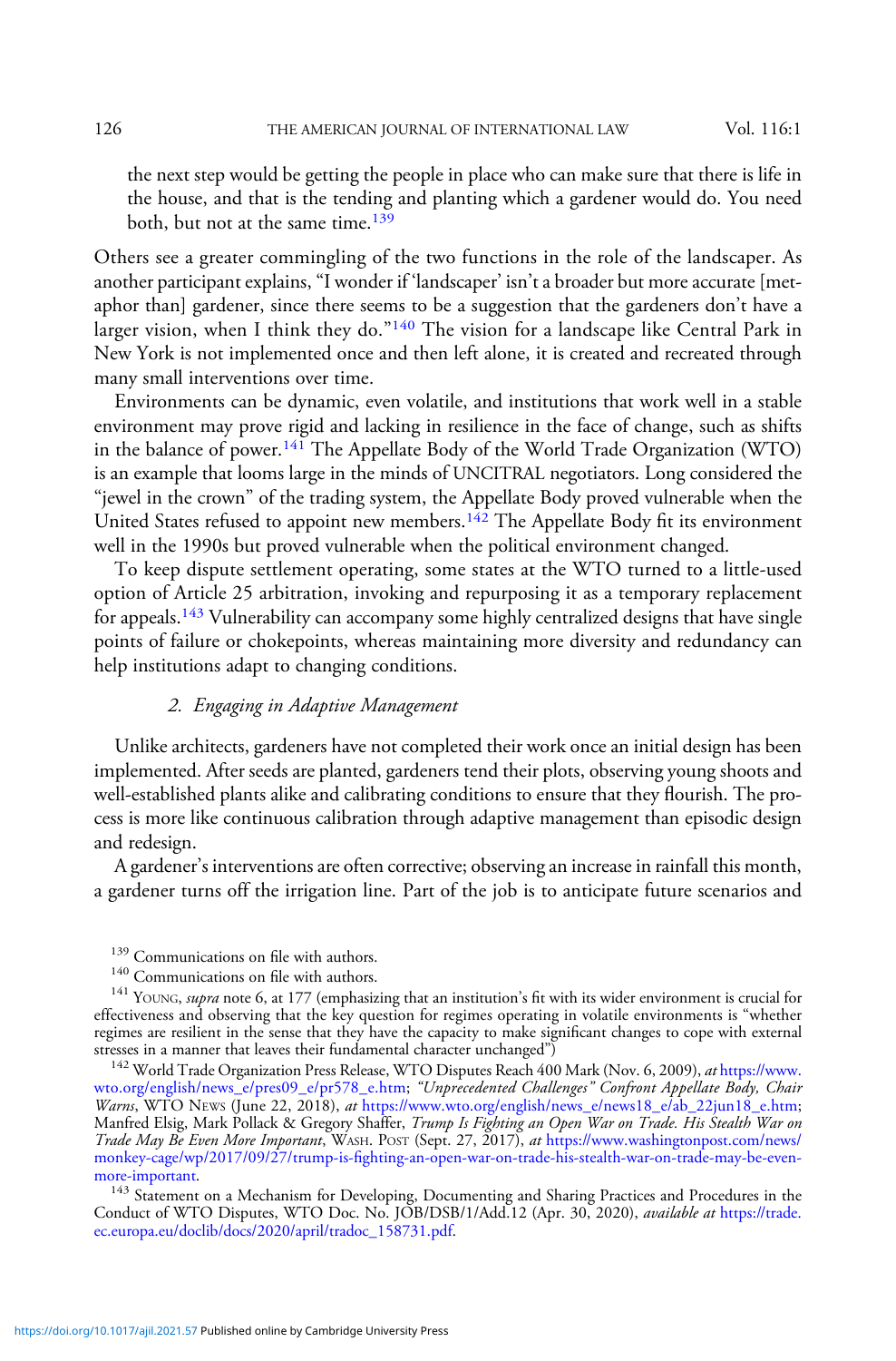design accordingly, yet gardeners also know that their work faces threats they cannot predict. They cannot plan everything ahead of time like architects do; gardeners must be flexible and respond to changing conditions as they go.<sup>144</sup> Thus, despite the UNCITRAL Working Group's agreement on a list of reforms to consider, the chair has emphasized that the schedule "remains open to the identification of new concerns" citing damages as a potential example. "We will always have to remain adaptable and flexible. None of us have a crystal ball." $145$ 

When invoking gardening as a metaphor for governing, Eric Liu and Nick Hanauer observe: "Great gardeners would never simply 'let nature take its course.' They take responsibility for their gardens." Gardening presupposes "instability and unpredictability; and thus expects a continuous need for seeding, feeding, and weeding ever-changing systems." Gardeners know that great gardens are "sustainable only with continuous investment and renewal." To garden is to "tend."<sup>146</sup> Other commentators point out that "the 'gardening' skills of senior leadership should be to tend, prune, and harvest ideas."<sup>147</sup> For example, the European Union has been seeking to plant the seeds for a new multilateral investment court while also pruning (i.e., terminating) its intra-EU investment treaties.

Complex designers at UNCITRAL recognize the need to seed reforms and then observe them closely, with monitoring processes and tools to intervene if corrective measures are required. Regular meetings of the treaty parties in an interpretive commission serve as one such monitoring mechanism, and interpretive statements are one such tool.<sup>148</sup> Of course, treaty parties can only intervene or make interpretations if they are able to reach an agreement on how to act in accordance with the requirements of the treaty, which may often prove impossible in practice due to a lack of capacity or differences in interests among the treaty parties. More generally, UNCITRAL has started to function as a common hub where states discuss the system as a whole.<sup>149</sup>

Being in a position to make regular adjustments, whether big or small, is important. Sometimes monitoring may lead to a major redesign, but often it results in tweaks, such as redirecting or expanding a budget or fine-tuning the rules. Dynamic environments require adaptive management and such monitoring and intervention processes are likely to outlive

<sup>144</sup> As the writer George Martin explains of the two jobs: "The architects plan everything ahead of time. . . . They have the whole thing designed and blueprinted out before they even nail the first board up. The gardeners dig a hole, drop in a seed and water it. . . . [A]s the plant comes up and they water it, [but] they don't know how many branches it's going to have, they find out as it grows." George R.R. Martin, *George R.R. Martin–Quotes–Quotable* Quote, GOODREADS, at [https://www.goodreads.com/quotes/749309-i-think-there-are-two-types-of-writers-the](https://www.goodreads.com/quotes/749309-i-think-there-are-two-types-of-writers-the-architects%23:~:text=The%20architects%20plan%20everything%20ahead,plumbing%20there's%20going%20to%20be)[architects#:](https://www.goodreads.com/quotes/749309-i-think-there-are-two-types-of-writers-the-architects%23:~:text=The%20architects%20plan%20everything%20ahead,plumbing%20there's%20going%20to%20be)∼:text=[The%20architects%20plan%20everything%20ahead,plumbing%20there](https://www.goodreads.com/quotes/749309-i-think-there-are-two-types-of-writers-the-architects%23:~:text=The%20architects%20plan%20everything%20ahead,plumbing%20there's%20going%20to%20be)'s%20going%<br>[20to%20be.](https://www.goodreads.com/quotes/749309-i-think-there-are-two-types-of-writers-the-architects%23:~:text=The%20architects%20plan%20everything%20ahead,plumbing%20there's%20going%20to%20be) *See also* JOSHUA COOPER RAMO, THE AGE OF THE UNTHINKABLE: WHY THE NEW WORLD DISORDER CONSTANTLY SURPRISES US AND WHAT WE CAN DO ABOUT IT (2009) ("Seeing the world as a ceaselessly complex and adaptive system . . . involves changing the role I imagine for ourselves . . . from architects of a system I can control . . . to gardeners living in a shifting ecosystem that is mostly out of our control.").

 $^{145}$  Chair, Transcript of Audio from UNCITRAL Working Group III (ISDS Reform), Resumed 40th Sess., May 4, 2021, 13:00–15:00.

<sup>146</sup> LIU & HANAUER, *supra* note 132, at 1, 6, 11, 6.<br><sup>147</sup> BROWN, *supra* note 114, at 80.

<sup>148</sup> See Interpretation of Investment Treaties by Treaty Parties: Possible Reform of Investor-State Dispute Settlement (ISDS), UNCITRAL Working Group III (Investor-State Dispute Settlement Reform), 39th Sess., Mar.-Apr. 2020, UN Doc. A/CN.9/WG.III/WP.191, at http://undocs.org/en/A/CN.9/WG.III/WP.191.

<sup>149</sup> Anthea Roberts & Taylor St John, UNCITRAL and ISDS Reform: Visualising a Flexible Framework, EJIL: TALK! (Oct. 24, 2019), at [https://www.ejiltalk.org/uncitral-and-isds-reform-visualising-a-](https://www.ejiltalk.org/uncitral-and-isds-reform-visualising-a-flexible-framework)flexible-framework.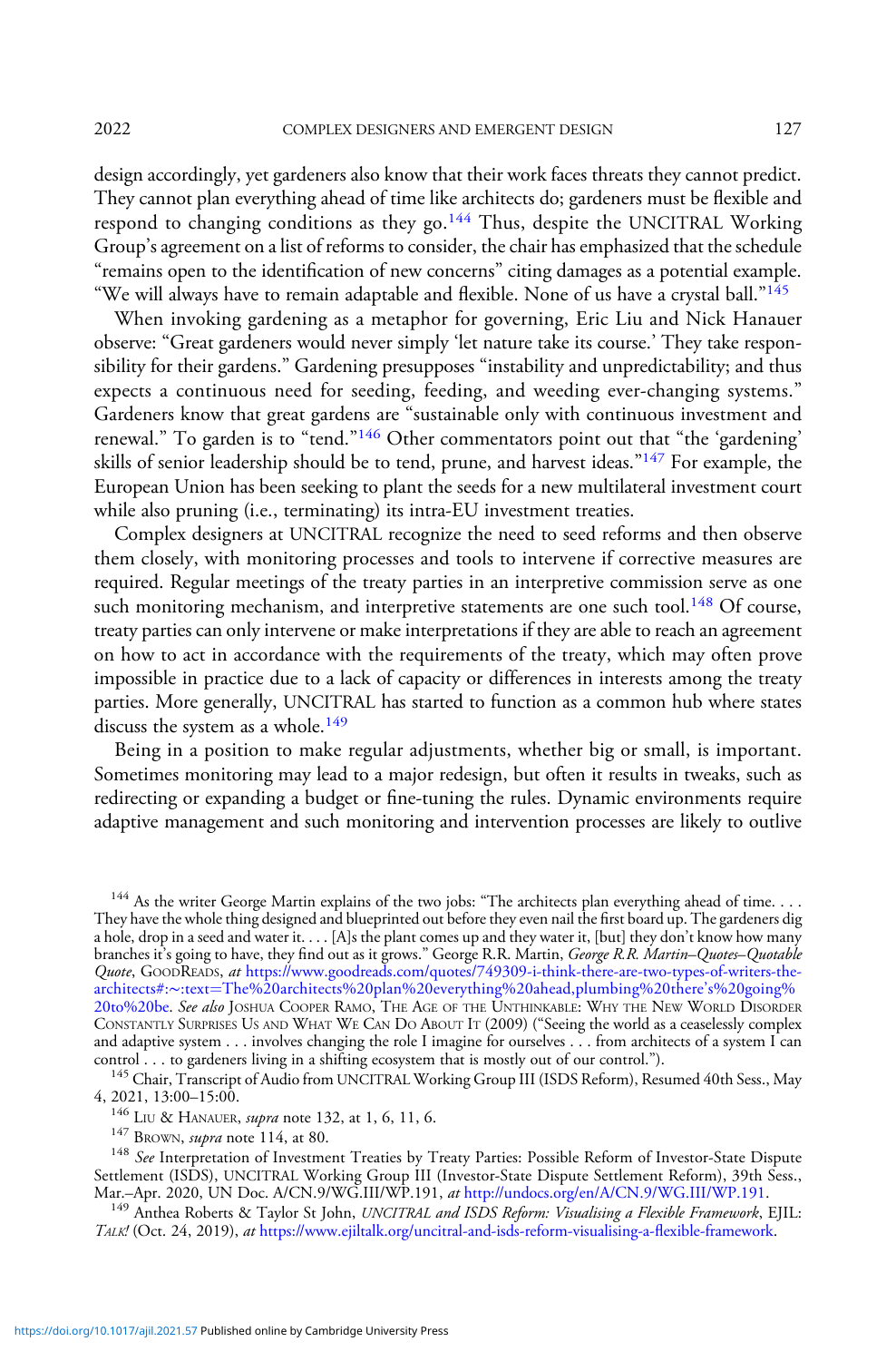the initial UNCITRAL process. As one negotiator explains of a potential multilateral instrument:

[A]ny such instrument will have to be sufficiently flexible as to be able to build in additional rules that may be necessary in the future. An example of this is the issue of thirdparty funding. It's an important issue today and has been an important issue over the last few years. But if you looked at the debates around ISDS 10 years ago, or 15 years ago, the question of the party funding was not present. We cannot predict what our successors in 10 or 15 years may view as issues, which may also need to be addressed. So this flexibility for future rules has to be built in.<sup>150</sup>

|                         | Procedural                   | Substantive                                                                                                                                   |
|-------------------------|------------------------------|-----------------------------------------------------------------------------------------------------------------------------------------------|
| Architects<br>Gardeners | Focus on adaptive management | Focus on episodic design and redesign Designing institutions in light of adaptive users<br>Designing institutions in light of the environment |

# IV. EMERGENT DESIGN

Although it is too early to tell which reforms (if any) will ultimately be adopted at UNCITRAL, the approach being taken by the Working Group so far and the key design principles that underlie this approach are already clear. In this Part, we develop three principles we see at UNCITRAL: flexible structures, balanced content, and adaptive management processes. We refer to them as emergent design principles and note that similar notions of emergent design are appearing across a range of areas.<sup>151</sup> These principles also resemble adaptive management principles and ideas from polycentric, experimentalist, and networked governance—academic literatures that we consider part of the wider turn to complexity theory.<sup>152</sup>

<sup>150</sup> European Union, Transcript of Audio from UNCITRAL Working Group III (ISDS Reform), 39th Sess., Oct. 9, 2020, 15:00-17:00.

<sup>151</sup> Ann Pendleton-Jullian & John Seely Brown, Design Unbound: Designing for Emergence in a White WATER WORLD, chs. 9–11 (2018) (who advocate for an architectural philosophy of "designing for emergence"); Zoltán I. Búzás & Erin R. Graham, *Emergent Flexibility in Institutional Development: How International Rules*<br>Really Change, 64 INT'L STUD. Q. 821 (2020) (who suggest designing for "emergent flexibility" in institutions). *Really Change*, 64 INT'L STUD. Q. 821 (2020) (who suggest designing for "emergent flexibility" in institutions). <sup>152</sup> The notion of "adaptive governance" or "adaptive management" is most frequently applied in areas deal

with socioecological systems. *See* Carl Folke, Thomas Hahn, Per Olsson & Jon Norberg, *Adaptive Governance of* Social-Ecological Systems, 30 ANN. REV. ENVTL. RESOURCES 441, 441–73 (2005); Timothy Karpouzoglou, Art Dewulf & Julian Clark, Advancing Adaptive Governance of Social-Ecological Systems Through Theoretical Multiplicity, 57 ENVTL. SCI.&POL'<sup>Y</sup> 1, 1–9 (2016); Lyndal Hasselman, Adaptive Management; Adaptive Co-Management; Adaptive Governance: What's the Difference?, 24 AUSTRALASIAN J. ENVTL. MGMT. 31, 31-36 (207). These emergent design principles also find resonance with theories of polycentric governance. Elinor Ostrom, Institutions and the Environment, 28 ECON. AFF. 24, 24–31 (2008); Elinor Ostrom, A Polycentric Approach for Coping with Climate Change (Policy Research Working Paper 5095, 2009), available at [http://documents1.world](http://documents1.worldbank.org/curated/en/480171468315567893/pdf/WPS5095.pdf)[bank.org/curated/en/480171468315567893/pdf/WPS5095.pdf.](http://documents1.worldbank.org/curated/en/480171468315567893/pdf/WPS5095.pdf) They also find resonance in theories of experimentalist governance; Gráinne De Búrca, Robert O. Keohane & Charles Sabel, Global Experimentalist Governance, 44 BRIT. J. POL. SCI. 477, 477-86 (2014); Charles F. Sabel & Jonathan Zeitlin, Learning from Difference: The New Architecture of Experimentalist Governance in the EU, 14 EUR. L.J. 271, 271–327 (2008); JONATHAN ZEITLIN, EXTENDING EXPERIMENTALIST GOVERNANCE? THE EUROPEAN UNION AND TRANSNATIONAL REGULATION (2015); and networked governance; NETWORKED POLITICS: AGENCY, POWER, AND GOVERNANCE (Miles Kahler ed., 2009). They additionally find resonance in theories of network governance; Kim, *supra* note 76; Rakhyun E. Kim, The Emergent Network Structure of the Multilateral Environment Agreement System, 23 GLOB. ENVTL. CHANGE 980, 980–91 (2013); as well as scholarship combining resilience thinking with institutionalist theory; Duit & Galaz, supra note 19; Andreas Duit, Resilience Thinking: Lessons for Public Administration, 94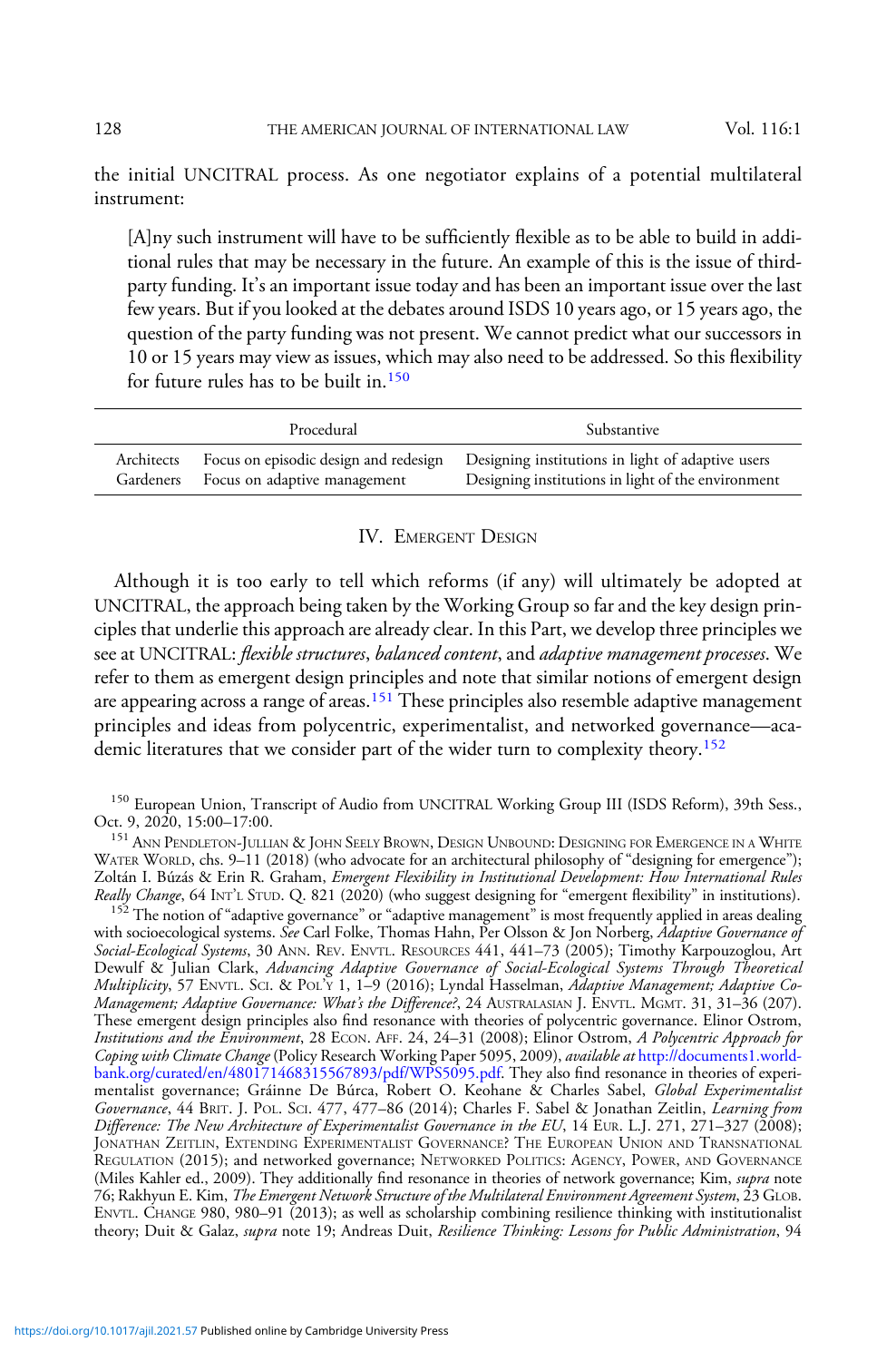2022 COMPLEX DESIGNERS AND EMERGENT DESIGN 129

Like many scholars, we turn to complexity theory for analytical reasons, because it is useful for describing and conceptualizing what we observe at UNCITRAL. It helps demonstrate that there is a coherence and logic underlying the negotiators' approach. We recognize, however, that outlining an approach in detail and connecting theory to practice has normative implications. Making a normative argument is not our main purpose here, and we do not make a normative argument for or against any specific reform to the investment treaty system. But we do see value in emergent design approaches. In that sense we make a broader argument: when negotiators perceive themselves to be acting in a dynamic complex adaptive system, we expect that they will often adopt emergent design approaches, and we believe these approaches may provide effective ways to achieve their aims.

Why are negotiators at UNCITRAL turning to an emergent design approach? It is instructive to return to the six characteristics that shape would-be designers' perceptions of complexity sketched above, particularly dynamism, power, and preferences. New information about the investment treaty system is emerging ever faster and some negotiators at UNCITRAL feel they may be working just ahead of a new controversial case or large damages award; there is dynamism and a sense of urgency. Power is distributed widely. No actor has the power to insist upon its approach being accepted as the only approach. And state approaches differ sharply. China, the European Union, and the United States all have different visions of the way forward, for example. The preferences of other states, and even their views on the reform mandate being too extensive or not extensive enough, diverge. These characteristics lead negotiators to perceive relatively high levels of complexity in the negotiation.

Additionally, the UNCITRAL negotiators see themselves as working within an existing complex adaptive system, as noted above. None of the proposed reforms could or should be "developed in a vacuum," explained one negotiator, because designers must contend with "over three decades of decisions and state practice" and "almost 3000 different agreements" extant.<sup>153</sup> Even when advocating for far-reaching reform, delegates proclaim that they "do not want to throw the baby out with the bathwater."<sup>154</sup> Other negotiators note that "there is no need to reinvent the wheel" to emphasize that the Working Group should draw on work done by other international organizations or language in recent treaties.<sup>155</sup>

<sup>154</sup> Mauritius, Transcript of Audio from UNCITRAL Working Group III (ISDS Reform), 37th Sess., Apr. 3, 2019, 10:00–13:00; see also ASIL, Transcript of Audio from UNCITRAL Working Group III (ISDS Reform), 37th Sess., Apr. 2, 2019, 15:00–18:00 (observing, "It's eminently sensible not to throw the baby out with the bath"). <sup>155</sup> Thailand, Transcript of Audio from UNCITRAL Working Group III (ISDS Reform), 38th Sess., Oct. 16,

PUB. ADMIN. 364, 364-80 (2016); Martin Sjöstedt, Resilience Revisited: Taking Institutional Theory Seriously, 20 ECOLOGY & SOC'Y 23, 23-31 (2015); Martin Sjöstedt, Governing for Sustainability: How Research on Large and Complex Systems Can Inform Governance and Institutional Theory, 29 ENVTL. POL'Y & GOVERNANCE 293, 293–302<br>(2019).

<sup>&</sup>lt;sup>153</sup> United States, Transcript of Audio from UNCITRAL Working Group III (ISDS Reform), 40th Sess., Feb. 8, 2021, 15:00–17:00. This sentiment echoes complexity theorists who liken actors seeking to reform complex systems to passengers on an aircraft who must both fly the plane and redesign it in flight; they cannot stop the plane and go back to the drawing board. JOHN STERMAN, BUSINESS DYNAMICS: SYSTEMS THINKING AND MODELING FOR A COMPLEX WORLD 4 (2000).

<sup>2019, 9:30</sup>–12:30; Australia, Transcript of Audio from UNCITRAL Working Group III (ISDS Reform), 38th Sess., Oct. 17, 2019, 9:30–12:30 (encouraging the Working Group to "build on some of the work that's been done in modern agreements without necessarily having to reinvent the wheel in that regard"); see also Singapore Transcript of Audio from UNCITRAL Working Group III (ISDS Reform), 38th Sess., Oct. 16, 2019, 9:30–12:30 (observing "we do not think the Secretariat needs to reinvent the wheel by drafting a code of conduct from scratch").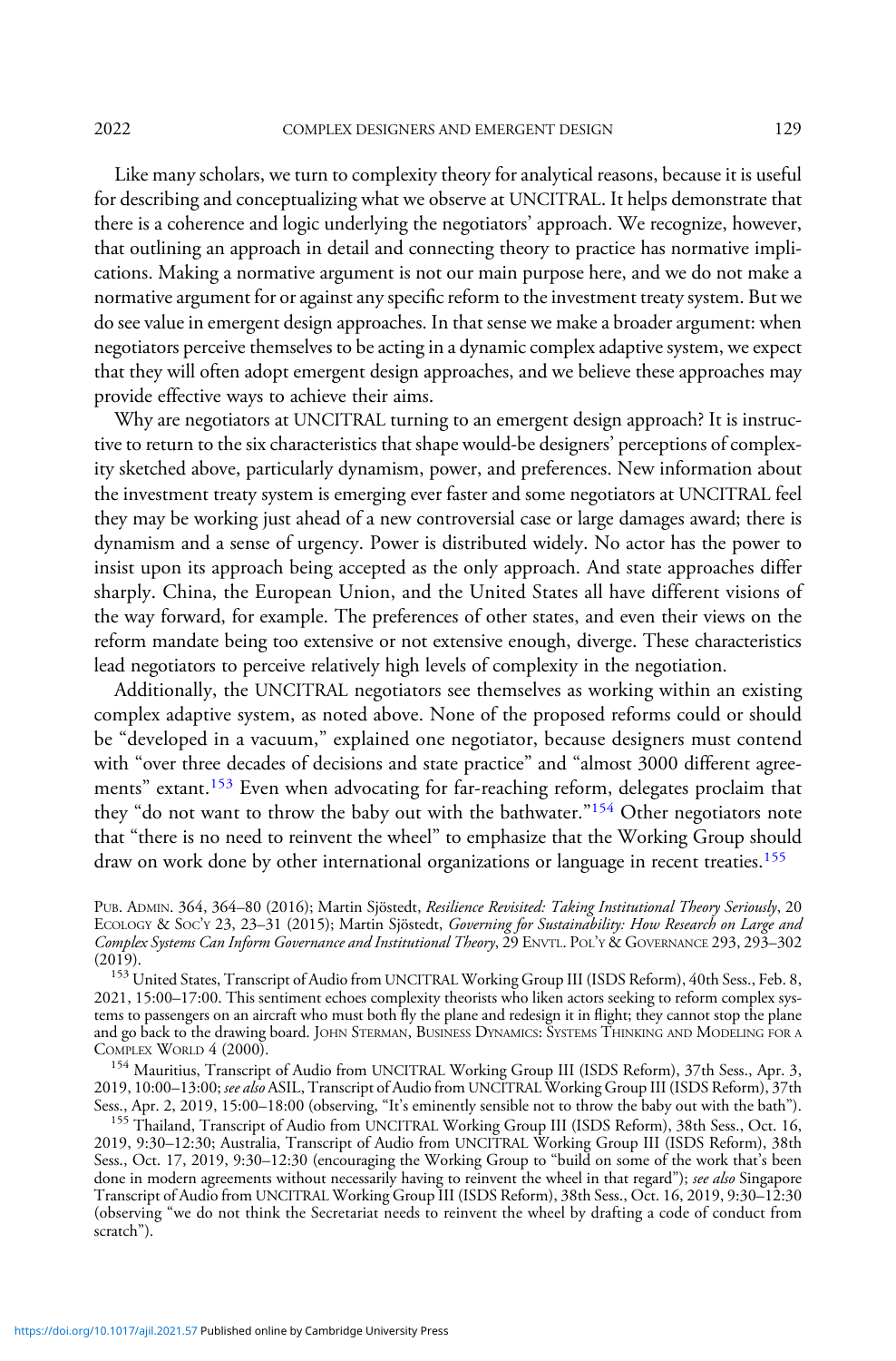UNCITRAL negotiators' perceptions that they are operating in an existing system, amid complexity, has been central to their decision to adopt an evolutionary and experimental approach to reform. We know from discussions that some negotiators adopted this approach reluctantly, after realizing that more direct paths to their aims were not available to them. Some negotiators may wish that they were starting with a blank slate or that their state was powerful enough to make its preferred approach the only blueprint for ISDS reform. But since they do not start with a blank slate and since no one actor is powerful enough to mandate a single design, negotiators opted to work toward their varying reform aims over time, through evolution and experimentation.

Evolutionary modes of change take place when several slightly different versions of a rule or procedure appear, followed by the selection and replication of some of these versions and the withering of others. These three steps—variation, selection, and replication—are the core of evolutionary change.<sup>156</sup> Evolutionary change has already occurred in the investment treaty system; for instance, states created different variations of the same treaty provisions, and then some of these variations were widely replicated while others declined in prominence.<sup>157</sup> The difference at UNCITRAL is that negotiators can collectively monitor variations and make selection a conscious process. Evolutionary processes can be achieved faster and more efficiently by institutions than in the natural world.<sup>158</sup>

In taking an evolutionary approach, experimentation is key—something which is permitted by the flexible, opt-in structure envisaged for the multilateral instrument being discussed at UNCITRAL. Pioneers of applied complexity, like Dave Snowden and Yaneer Bar-Yam, argue in favor of adopting multiple, preferably simultaneous, small-scale experiments coupled with monitoring to see what works and what does not, while watching for unintended consequences. Instead of seeking a single "fail-safe" design, Snowden advocates trying multiple "safe-to-fail" experiments to see how the complex system responds to different probes by amplifying successes and dampening failures.<sup>159</sup> Bar-Yam likewise advocates "enlightened evolutionary engineering," which involves experimenting with incremental adaptations followed by monitoring.<sup>160</sup>

Although UNCITRAL was chosen as the forum for these reforms for other reasons, its working methods and traditional decision-making procedures lend themselves to

<sup>156</sup> Lewis & Steinmo, *supra* note 66. *But see* Campbell *supra* note 67, at 174 (defining evolutionary change more widely, by contrasting evolutionary change to revolutionary change ("Revolutionary change involves simultaneous change across most, if not all, dimensions of an institution over a given period of time; evolutionary change consists of change in only a few of these dimensions; and stability consists of the absence of change in most, if not all, of these dimensions. So, for any episode of change, change may be located on a continuum, which ranges from stability on one end, through increasing degrees of evolutionary change in the middle, and through increasing degrees of

<sup>157</sup> Alschner & Skougarevskiy, *supra* note 91, at 583–84 (observing that several states largely replicated British investment treaties, including Barbados, India, Israel, and Ghana).

<sup>158</sup> Lewis & Steinmo, *supra* note 66, at 335. 159 Snowden & Boone, *supra* note 66, at 335. 159 Snowden & Boone, *supra* note 73. Experiments that fail may turn out to be unexpectedly costly, however, since the stakes in the investment treaty system can be high. For instance, a treaty or procedural innovation may create more opportunities for claims or claimants might use the Most Favored Nation clause to make a small experiment much wider in applicability than anticipated by states. Even if they are aiming for low-cost experiments, negotiators at UNCITRAL face risks, especially from unforeseen interconnections in the system.<br><sup>160</sup> YANEER BAR-YAM, MAKING THINGS WORK: SOLVING COMPLEX PROBLEMS IN A COMPLEX WORLD (2004).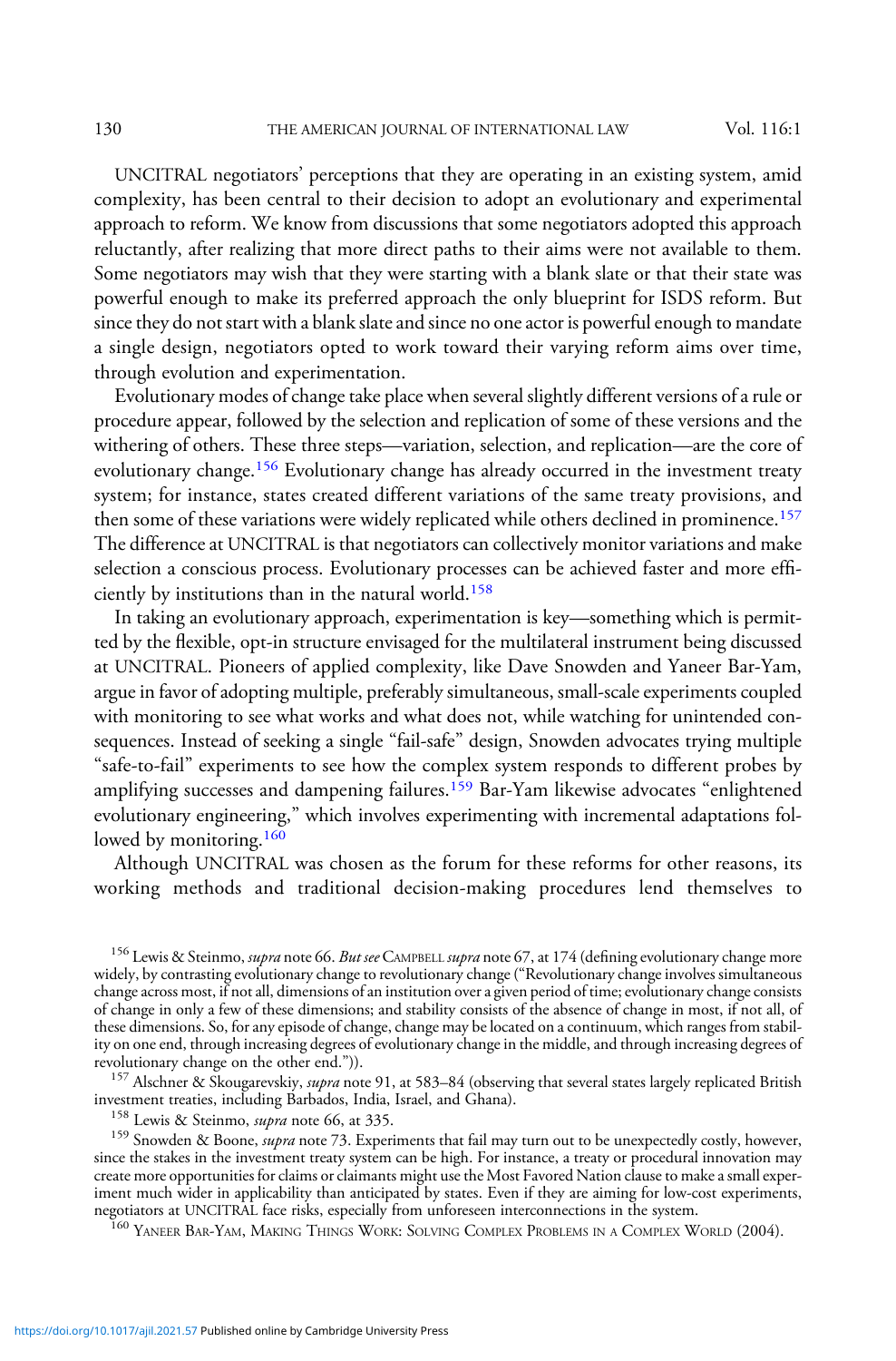experimentation and evolutionary approaches.<sup>161</sup> Block-Lieb and Halliday argue that incrementalism is a defining trait of UNCITRAL's working methods.<sup>162</sup> After surveying its lawmaking in three areas, they conclude that "a dynamic model of incrementalism was employed by UNCITRAL and . . . this policy of incrementalism allowed it simultaneously to expand its ambitions, build legitimacy, and increase its access to other tangible and intangible resources."<sup>163</sup> UNCITRAL's incrementalism has included building on prior efforts by other international organizations, digging into an area more deeply over progressive rounds, and widening the substantive boundaries of the topics it seeks to embrace in successive rounds.164

Working iteratively and looking for small interventions that might have outsize systemic effects, rather than striving for one big reform now, might actually serve the negotiators' aims better over time. According to Roger Martin, a professor of management who uses complexity approaches:

The performance of a complex adaptive system is not improved dramatically with the pulling of a single lever . . . . What's more, in a complex adaptive system, the unintended consequences of a singular big, bold move can often undo the hoped-for-benefits of that one move and even make the situation worse . . . . [W]ith a complex adaptive system, not even the smartest mind can know with reasonable certainty—if any certainty at all what the best direction is. In this context, big is definitely not better. So, [designers] should start small, ending up with dramatic change at the end of many small steps.<sup>165</sup>

Is this what we see at UNCITRAL, that designers are starting small but will end up with dramatic change at the end of many small steps? Is this how they understand the purpose of evolutionary or incremental reforms?

Many in the investment law community assume that the purpose of incremental reforms is to sustain the existing system. Academics and civil society observers express concern that small-scale corrective actions may end up "locking in a broken system" $166$ —a concern we return to in the conclusion. In our observation, an important group of states do see incremental changes as a way to introduce sustaining innovations into the existing system with an aim of stabilizing rather than transforming it.

It is also possible for incremental reforms to be transformative, however, and we observe some states aiming for this approach. Gradual revolution through incremental changes can be the most effective available path to more far-reaching, lasting transformation. Small changes can have big effects. If states were to eliminate the most-favored-nations clause, or apply it

<sup>161</sup> We examine the choice for UNCITRAL as the forum in Roberts & St John, *supra* note 10.<br><sup>162</sup> BLOCK-LIEB & HALLIDAY, *supra* note 21, at 80–91 (describing how UNCITRAL has deployed incrementalism in three forms), and more generally 50–91 (providing a detailed analysis of UNCITRAL's evolution as a law-making<br>body and how it has "invented new legal technologies that offered greater flexibility to reform a broader ran laws, especially with the benefit of time and incremental progress").<br><sup>163</sup> BLOCK-LIEB & HALLIDAY, *supra* note 21, at 83.<br><sup>164</sup> *Id.* at 83–84.

<sup>165</sup> ROGER MARTIN, WHEN MORE IS NOT BETTER: OVERCOMING AMERICA'S OBSESSION WITH ECONOMIC EFFICIENCY 211–12 (2020).

<sup>166</sup> Lisa Sachs, Lise Johnson, Brooke Guven, Jesse Coleman & Ladan Mehranvar, The UNCITRAL Working Group III Work Plan: Locking in a Broken System?, CCSI (May 4, 2021), at [https://mailchi.mp/law/the-unci](https://mailchi.mp/law/the-uncitral-working-group-iii-work-plan-locking-in-a-broken-system?e=52229118f4)[tral-working-group-iii-work-plan-locking-in-a-broken-system?e](https://mailchi.mp/law/the-uncitral-working-group-iii-work-plan-locking-in-a-broken-system?e=52229118f4)=[52229118f4](https://mailchi.mp/law/the-uncitral-working-group-iii-work-plan-locking-in-a-broken-system?e=52229118f4).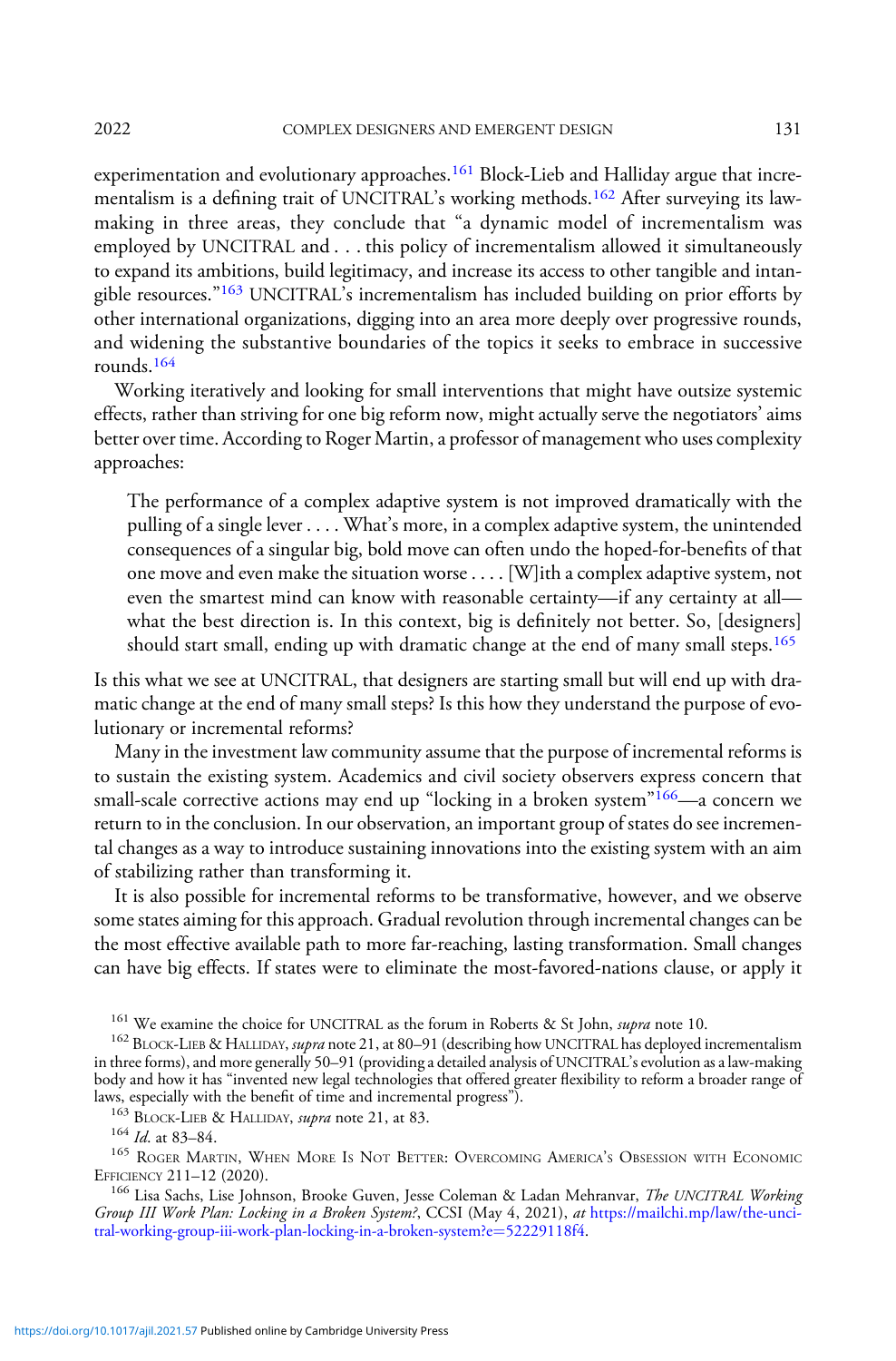only to prospective treaties or substantive provisions, the dynamics of the investment treaty system would change significantly.<sup>167</sup> So, too, if states were to endorse a different way of interpreting damages clauses.<sup>168</sup>

Changes that look minor individually may be transformative when viewed over time or in combination. ISDS provisions were added to investment treaties over several decades; each addition seemed small when viewed in isolation, but collectively they transformed the system.<sup>169</sup> Reforms can also be incremental-in-step but wide-in-scope; political scientist Yuen Yuen Ang argues that a combination of gradual and broad changes may work best to produce transformative results, because incremental reforms in one area activate reforms in other areas, producing complementarities.<sup>170</sup>

Incremental or evolutionary processes can also generate momentum or set in motion new processes. Discussions at UNCITRAL may set in motion various processes that could lead to outcomes not currently on the agenda. At the international level, the UNCITRAL process may spur competitive reform dynamics among international organizations, increasing incentives for UNCTAD and the OECD to push forward substantive reforms. At the national level, the UNCITRAL process may lead to new inter-ministerial conversations, creating pressure for formal inter-ministerial processes to be created where they do not already exist.

At this point, it is too early to tell if the evolutionary approach adopted at UNCITRAL will lead to transformative outcomes or not. Negotiators themselves cannot fully predict the effects of individual changes, let alone how certain reforms might interact with other reforms or if current discussions might build momentum for broader reforms in the future. Expectations among participants about where this process might lead vary—an issue we return to in the conclusion.

Despite varying expectations about and evaluations of potential longer-term outcomes, actors seem to share an understanding of what is happening at UNCITRAL in the shorterterm. As a descriptive matter, states are creating tools through which they can monitor and manage the investment treaty system to shape its evolution and emergence. In the rest of this section, we explain how the UNCITRAL negotiators are pursuing this goal through creating flexible structures, pursuing balanced content, and establishing adaptive management processes. These principles form the essence of their emergent design approach.

### A. Flexible Structures

The foundation of the UNCITRAL reform approach is a flexible structure that would enable individual states to choose which reforms they wish to accept and update their reform options and choices over time. Instead of developing a single "optimal" design, this flexible

<sup>&</sup>lt;sup>167</sup> On how different approaches to the MFN clause could have systemic effects, see Simon Batifort & J. Benton Heath, *The New Debate on the Interpretation of MFN Clauses in Investment Treaties: Putting the Brakes on Multilateralization*, 111 AJIL 873 (2018).

 $168$  On how damages calculations could be reframed with systemic effects, see Emma Aisbett & Jonathan Bonnitcha, A Pareto-Improving Compensation Rule for Investment Treaties, 24 J. INT'L ECON. L. 181 (2021); Jonathan Bonnitcha & Emma Aisbett, Against Balancing: Revisiting the Use/Regulation Distinction to Reform<br>Liability and Compensation Under Investment Treaties, 42 MICH. J. INT'L L. 231 (2021).

<sup>&</sup>lt;sup>169</sup> St John, *supra* note 42, at 183–210.<br><sup>170</sup> Yuen Yuen Ang, How China Escaped the Poverty Trap 74–77 (2017).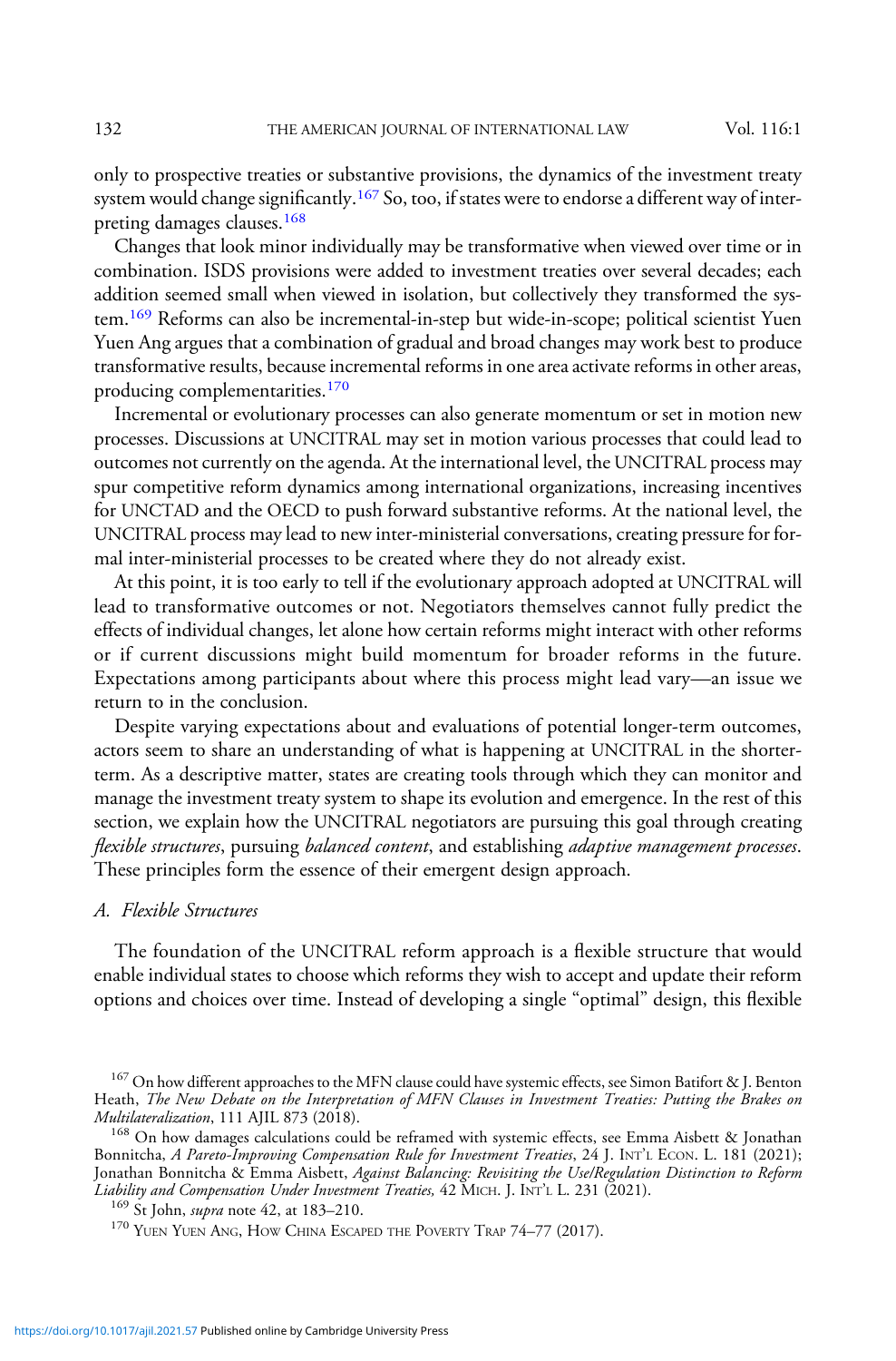approach is premised on the acceptance by states of continuing diversity in their approaches and adaptability of the instrument over time.

At UNCITRAL, negotiators regularly extol the virtues of a flexible reform structure that would permit diversity and enable choice. Negotiators have repeatedly emphasized that "there is no one-size-fits-all solution" $171$  and that states should be given "maximum flexibility" to "choose and adopt the best solution based on their specific needs and interests."<sup>172</sup> What is being contemplated, indicates another, is a "menu of different dispute settlement options, which states can choose to opt in[to] according to their appetites," and which would amount to a "sensible, flexible, and inclusive way to deal with the diversity and different permutations of reform."<sup>173</sup> The goal is to "build reform functionally and flexibly rather than in a one-size-fits-all structure."<sup>174</sup>

For the negotiators at UNCITRAL, flexibility is fundamental: "flexible solutions are desirable solutions." $175$  The resulting pluralism seems to be accepted not just as a negotiating reality given the need to find consensus in the face of divergent views among states but, to some extent, as a normative good in that it would allow different states to make their own choices and experiment with what works best. According to one negotiator, any reform framework should be "essentially flexible" with an "architecture" that would enable states "to adopt and implement relevant solutions . . . that fits their concerns based on their specific needs and interests."<sup>176</sup> In the words of another:

There is need for a coherent and flexible approach to the overall reform of ISDS allowing each state the choice of whether, and to what extent it wishes to adopt the relevant reform options. Different solutions should be envisaged to ensure the . . . framework allows countries to retain the ability to implement the reforms of their choice.<sup>177</sup>

Negotiators are considering a flexible framework into which different reform options could be docked over time as additional protocols.<sup>178</sup> One UNCITRAL negotiator likened this sort

<sup>172</sup> Submission from the Governments of Chile, Israel, Japan, Mexico and Peru: Possible Reform of Investor-State Dispute Settlement (ISDS), UNCITRAL Working Group III (Investor-State Dispute Settlement Reform), 38th Sess., Oct. 2019, UN Doc. A/CN.9/WG.III/WP.182, at [https://undocs.org/en/A/CN.9/WG.III/WP.182.](https://undocs.org/en/A/CN.9/WG.III/WP.182) See also Submission from the Government of Costa Rica, UNCITRAL Working Group III (Investor-State Dispute Settlement Reform), 37th Sess., Apr. 2019, UN Doc. A/CN.9/[WG.III/WP.164](https://undocs.org/A/CN.9/WG.III/WP.164), *at* [https://undocs.org/A/CN.9/](https://undocs.org/A/CN.9/WG.III/WP.164)<br>WG.III/WP.164 ("Because not all Member States have the same concerns, process should ensure enough flexibility so that they can choose to adopt the solutions and form that best suits their specific interests."). <sup>173</sup> Singapore, Transcript of Audio from UNCITRAL Working Group III (ISDS Reform), 39th Sess., Oct. 9,

2020, 15:00–17:00.

 $^{174}$  United States, Transcript of Audio from UNCITRAL Working Group III (ISDS Reform), 37th Sess., Apr. 3, 2019, 10:00–13:00.

<sup>175</sup> Brazil, Transcript of Audio from UNCITRAL Working Group III (ISDS Reform), 39th Sess., Oct. 9, 2020, 15:00–17:00.

 $^{176}$  Israel, Transcript of Audio from UNCITRAL Working Group III (ISDS Reform), 39th Sess., Oct. 9, 2020, 15:00–17:00.

<sup>177</sup> South Africa, Transcript of Audio from UNCITRAL Working Group III (ISDS Reform), 39th Sess., Oct. 9, 2020, 15:00–17:00.

 $178$  Such a framework could be developed as a legal instrument or it could operate as a framing in the mind's eye of negotiators. A flexible framework creates a blueprint for thinking about what reform options exist and how they might fit together, but it could operate at the level of practice (i.e., a framework agreement is actually passed) or

<sup>&</sup>lt;sup>171</sup> Submission from the Government of Thailand, *supra* note 86. See also Submission from the Government of Costa Rica, *supra* note 87 ("There is no one size fits all solution and, thus, flexibility should be at the core of any Working Group III discussion.").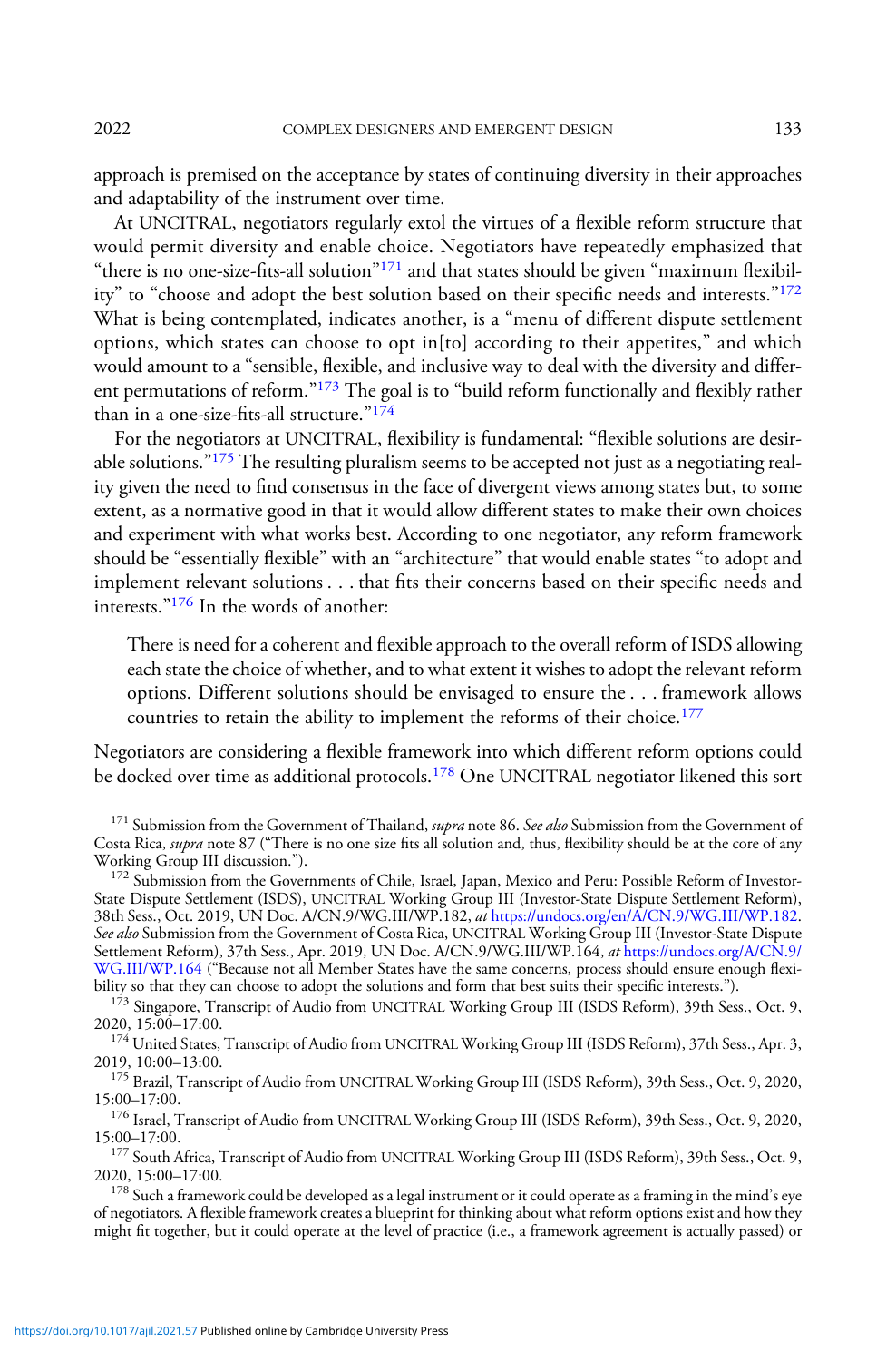of framework to a "backbone" that different reforms could be plugged into or a computer operating system from which states could choose to download different apps:

[This potential] multilateral instrument [which] serve[s] as a basic foundation on which various plug-ins can be turned on and off strikes me . . . as being somewhat akin to developing an operating system of sorts like Android and the various substantive modules and options sitting on this backbone, comprising basically the different user applications, such as LinkedIn [or] WhatsApp, . . . all of which one can choose to download and install or not, depending on our needs.<sup>179</sup>

Adaptability over time also matters to the UNCITRAL negotiators: "In addition to flexibility, any future discussions should be guided by adaptability."<sup>180</sup> Thus, a potential multilateral instrument "needs to be flexible enough in its architecture" to accommodate different choices now as well as "new or even future institutions that may be developed through this Working Group's processes, such as an advisory center or a multilateral investment court."<sup>181</sup> The negotiators are thinking across different time scales, too, with one observing that the Working Group needs "flexibility and adaptability in developing and implementing different solutions in the short, medium and long term."<sup>182</sup>

At UNCITRAL, flexibility is valued at both the macro and the micro levels. At the macro level, the possibility of a multilateral instrument would offer "in-built flexibility" that "allow[s] each State the choice of whether and to what extent it wishes to adopt the relevant reform options."<sup>183</sup> [Figure 3](#page-39-0) illustrates a potential flexible framework with the three main blocks of reform currently being discussed: procedural instruments, dispute settlement institutions, and advisory support mechanisms.<sup>184</sup> Several states, academics, and civil society groups have proposed different variations along similar lines.<sup>185</sup>

 $^{179}$  Singapore, Transcript of Audio from UNCITRAL Working Group III (ISDS Reform), 39th Sess., Oct. 9, 2020, 15:00–17:00.

<sup>180</sup> United States, Transcript of Audio from UNCITRAL Working Group III (ISDS Reform), 39th Sess., Oct. 9, 2020, 15:00–17:00.

<sup>181</sup> Singapore, Transcript of Audio from UNCITRAL Working Group III (ISDS Reform), 39th Sess., Oct. 9, 2020, 15:00–17:00.

<sup>182</sup> Costa Rica, Transcript of Audio from UNCITRAL Working Group III (ISDS Reform), 39th Sess., Oct. 9, 2020, 15:00–17:00.

<sup>183</sup> See Multilateral Instrument on ISDS Reform: Possible Reform of Investor-State Dispute Settlement (ISDS), UNCITRAL Working Group III (Investor-State Dispute Settlement Reform), 39th Sess., Mar.–Apr. 2020, UN Doc. A/CN.9/WG.III/WP.194, at https://undocs.org/en/A/CN.9/WG.III/WP.194.

<sup>184</sup> Roberts & St John, *supra* note 149. **185 See, e.g., Submission from the Governments of Chile, Israel, Japan, Mexico and Peru: Possible Reform of** Investor-State Dispute Settlement (ISDS), UNCITRAL Working Group III (Investor-State Dispute Settlement Reform), 38th Sess., Oct. 2019, UN Doc. A/CN.9/WG.[III/WP.182](https://undocs.org/en/A/CN.9/WG.III/WP.182), *at* [https://undocs.org/en/A/CN.9/WG.](https://undocs.org/en/A/CN.9/WG.III/WP.182)<br>III/WP.182. Matthew C. Porterfield & Brooke Skartvedt Guven, *Reforming the International Investment* Regime Through a Framework Convention on Investment and Sustainable Development, UNCITRAL (Oct. 6, 2020), available at [https://uncitral.un.org/sites/uncitral.un.org/](https://uncitral.un.org/sites/uncitral.un.org/files/media-documents/uncitral/en/a_framework_convention_on_investment.pdf)files/media-documents/uncitral/en/a\_frame[work\\_convention\\_on\\_investment.pdf;](https://uncitral.un.org/sites/uncitral.un.org/files/media-documents/uncitral/en/a_framework_convention_on_investment.pdf) Stephan W. Schill & Geraldo Vidigal, Designing Investment Dispute Settlement à la Carte: Insights from Comparative Institutional Design Analysis, 18 L. & PRAC. INT'L CT. & TRIB. 314 (2019).

theory (i.e., it provides intellectual guidance only). It could also represent a temporary scaffold designed to assist the emergence of reforms until they are able to stand on their own. On frameworks versus scaffolds, see Ann Pendleton-Jullian, *Coming of Age: From Frameworks and Theories of Change to Scaffolds for Ecologies of Change*,<br>*in Cynerin, supra* note 65, at 280, 284.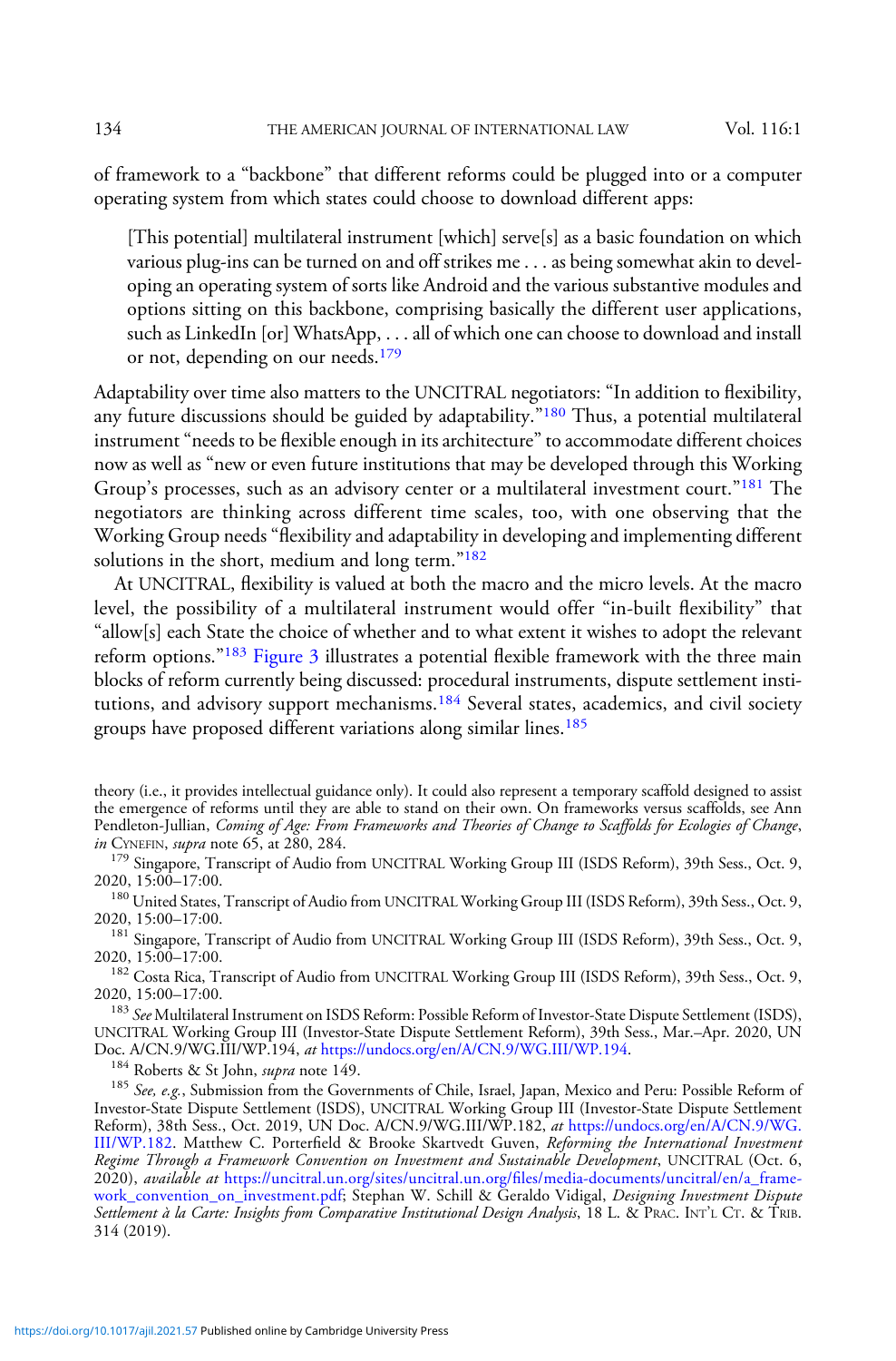<span id="page-39-0"></span>

FIGURE 3. Visual representation of a potential flexible framework for ISDS reforms. © Anthea Roberts and Taylor St John

A state could be permitted to opt into procedural reforms but not structural ones, like a permanent court or appellate body. Within procedural reforms, states could opt into a code of conduct that would spell out the ethical obligations of adjudicators or into rules on the calculation and limits of damages or both. We illustrate this higher level of granularity in [Figure 4](#page-40-0) by showing categories of reform that could be developed under each main block.<sup>186</sup>

On the micro level, flexibility means giving states choice within particular reforms. For instance, within dispute settlement, negotiators may recognize multiple options, including domestic courts, alternative dispute resolution (including ombudsmen and conciliation or mediation), state-state dispute settlement, permanent adjudicators or a court of first instance, investor-state arbitration, and an appellate tribunal. Some might operate as alternatives, whereas others might be given jurisdiction in a certain sequence or over different issues. The European Union and its member states have endorsed an "open architecture" approach, recognizing that

[a] certain level of flexibility would . . . need to be built into a standing mechanism. This would be necessary, for example, for countries that might want to use the standing mechanism for state-to-state dispute settlement, but which do not use investor-state dispute settlement in their agreements. It may also be the case that some countries may like to retain the flexibility to utilize only an appeal mechanism . . . . [T]he open architecture of

<sup>&</sup>lt;sup>186</sup> Roberts & St John, *supra* note 149.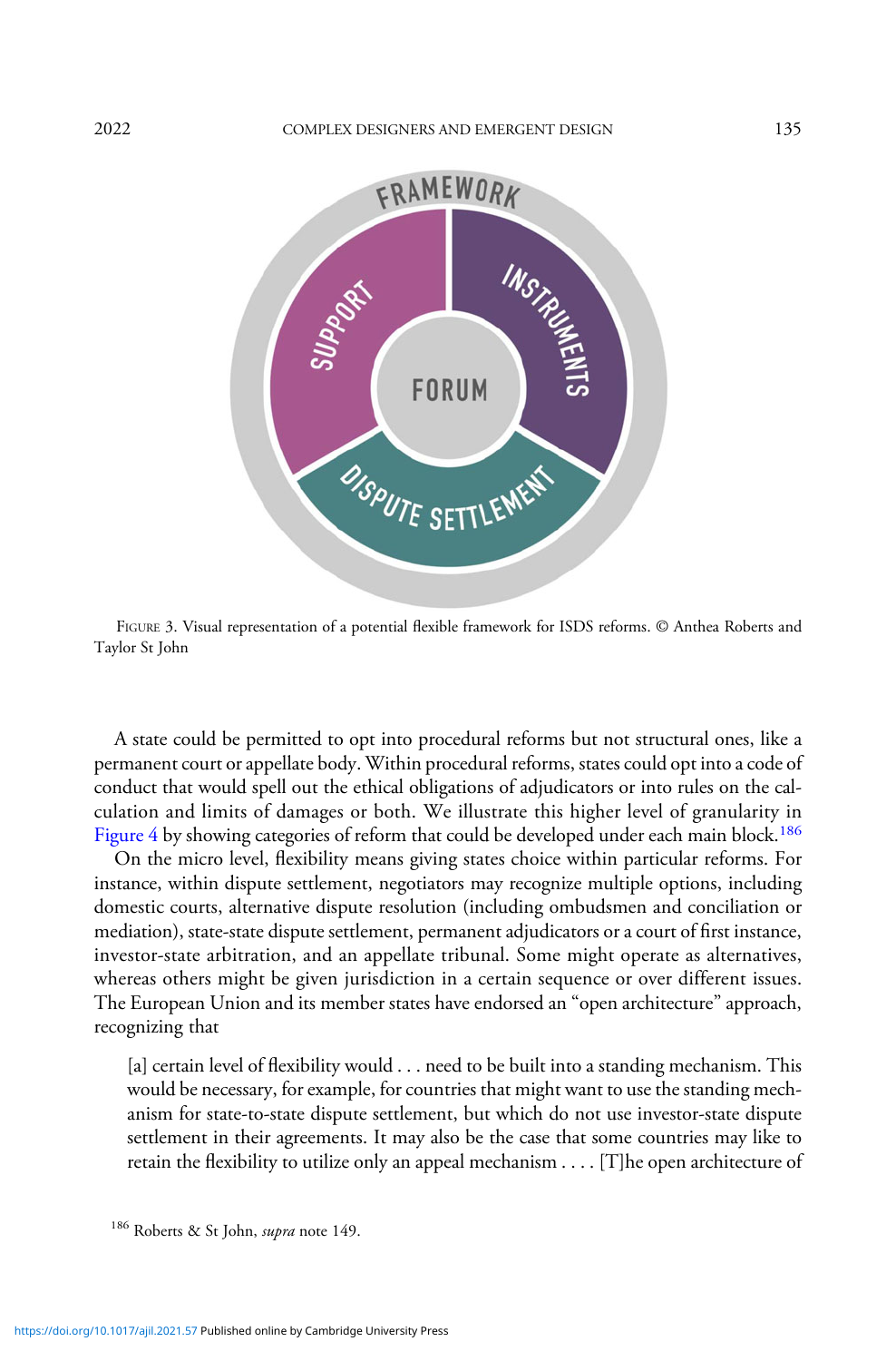<span id="page-40-0"></span>

FIGURE 4. Detailed visual representation of a potential flexible framework for ISDS reforms. © Anthea Roberts and Taylor St John

the standing mechanism could be a way of providing for such flexibility for those countries.<sup>187</sup>

This sort of flexible and modular approach could enable states with divergent preferences, such as China, Brazil, and the European Union, to agree to a common framework.<sup>188</sup>

Flexible structures also leave room for pluralism and experimentation, which enables actors to learn from the experiences of others.<sup>189</sup> Parallel reform experiments can generate useful evidence for such learning. For instance, Brazil (which has not ratified investment treaties) and South Africa (which terminated its treaties in favor of domestic court proceedings) have discussed their approaches at UNCITRAL.<sup>190</sup> And the European Union and Canada, Singapore, Viet Nam, and Mexico are moving forward with the investment court system in their bilateral treaties, demonstrating experimentation with standing rosters and

<sup>189</sup> MILLER & PAGE, *supra* note 7, at 216; ROOM, *supra* note 64, at 33–37.<br><sup>190</sup> Brazil, Transcript of Audio from UNCITRAL Working Group III (ISDS Reform), 34th Sess., Nov. 28, 2017, 14:00–17:00; South Africa, Transcript of Audio from UNCITRAL Working Group III (ISDS Reform), 34th Sess., Nov. 28, 2017, 14:00–17:00.

<sup>&</sup>lt;sup>187</sup> Submission from the European Union and Its Member States, *supra* note 86, at 9. The notion of open architecture draws from Roberts, *supra* note 11.

<sup>&</sup>lt;sup>188</sup> Submission from the Government of China, *supra* note 124; Submission from the European Union and Its Member States, supra note 86; Submission from the Government of Brazil: Possible Reform of Investor-State Dispute Settlement (ISDS), UNCITRAL Working Group III (Investor-State Dispute Settlement Reform), 38th Sess., Oct. 2019, UN Doc. A/CN.9/WG.III/WP.171, at [http://undocs.org/en/A/CN.9/WG.III/WP.171.](http://undocs.org/en/A/CN.9/WG.III/WP.171) See also Anthea Roberts & Taylor St John, UNCITRAL and ISDS Reform: China's Proposal, EJIL: TALK! (August 5,<br>2019), available at https://www.ejiltalk.org/uncitral-and-isds-reform-chinas-proposal.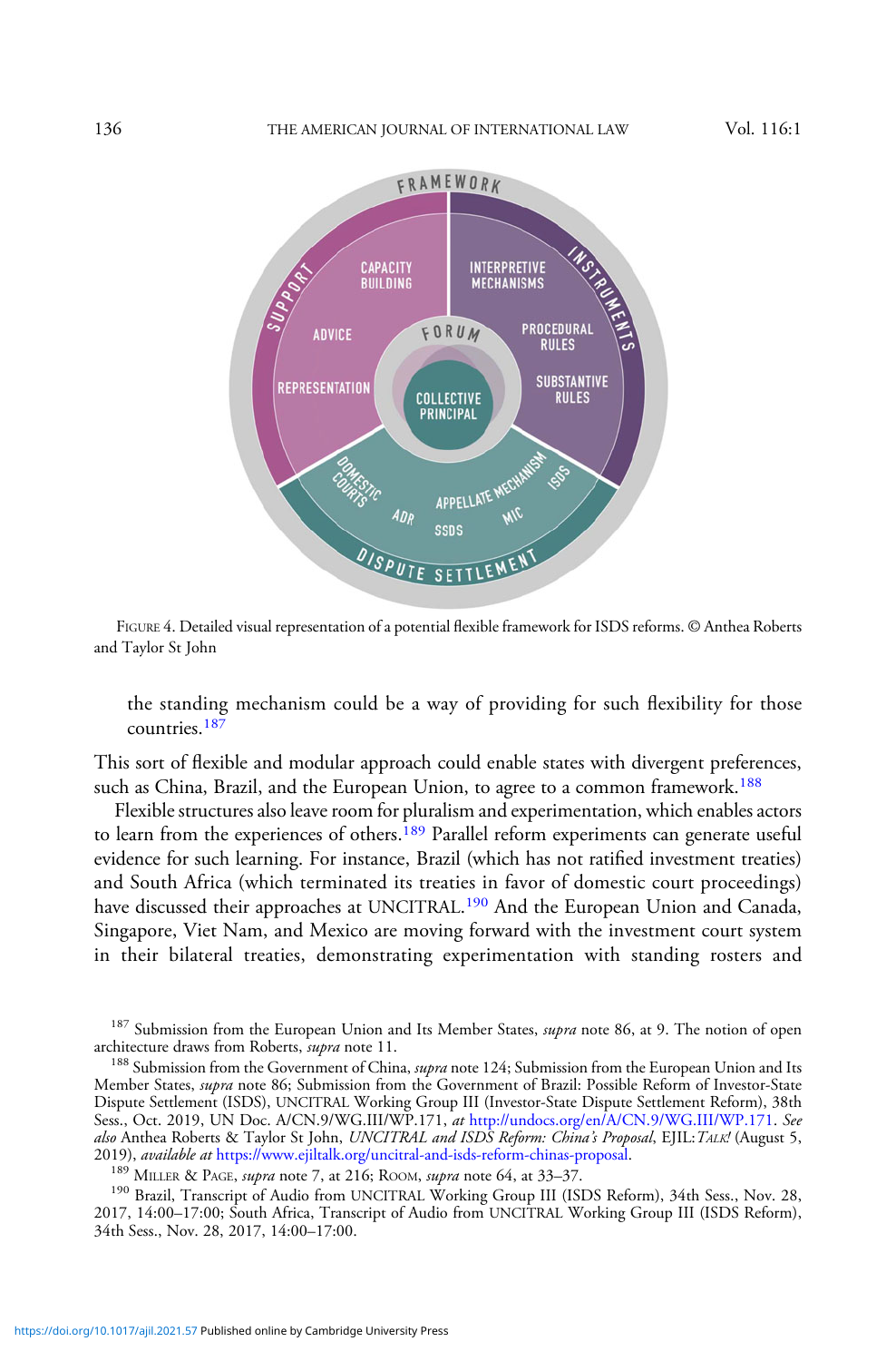permanent adjudicators that other states could copy bilaterally if they view the experiment as successful or scale up as the basis for a multilateral investment court.<sup>191</sup>

A flexible framework with regular meetings may encourage a balance to be struck between the goals of exploration and exploitation.<sup>192</sup> Exploration furthers innovation, but too much time spent exploring can come at the cost of exploiting good solutions that have already been found. At UNCITRAL, negotiators may encourage variation to flourish and at the same time introduce centralized mechanisms to foster widespread replication of reforms already shown to work well. Mechanisms being considered for this include limiting the number of options in a multilateral instrument from which states can select and developing model clauses or tool kits of "best practices."<sup>193</sup> The plural is significant because reasonable expert views on "best practices" may differ.<sup>194</sup> Flexible structures can function as a foundation for continuing experimentation and managed evolution.

# B. Balanced Content

UNCITRAL negotiators frequently invoke the goal of "balance" for their investment treaties and reform proposals. They want to develop treaties and reforms that strike a suitable balance between investment protection and regulatory freedom.<sup>195</sup> In discussing the introduction of counterclaims, they stress the balancing of states' ability to bring and to be the subject of claims.<sup>196</sup> In appointing adjudicators, they call for states to balance their dual

<sup>191</sup> The EU and Canada Adopt Rules Putting in Place the CETA Investment Court, EUR. COMM'N (Jan. 29, 2021), at https://trade.ec.europa.eu/doclib/press/index.cfm?id=2240.

<sup>192</sup> James G. March, *Exploration and Exploitation in Organizational Learning*, 2 ORG. SCI. 71, 71 (1991). On exploration and exploitation in the trade context, see Morin, Pauwelyn & Hollway, *supra* note 4.

<sup>193</sup> See Submission from the Government of Thailand, supra note 86 (model clauses could be developed on substantive provisions to "reduce the fragmentation of international investment law and ensure consistency, coherence, and predictability of arbitral awards"); Submission from the Governments of Chile, Israel, and Japan, UNCITRAL Working Group III (Investor-State Dispute Settlement Reform), 37th Sess., Apr. 2019, UN Doc. A/CN.9/WG.III/WP.163, at <https://undocs.org/A/CN.9/WG.III/WP.163> (recommending developing "'best practices' toolkits . . . that can build on the experience of Working Group participants to share as guidance"); Submission from the Governments of Chile, Israel, Japan, Mexico, and Peru: Possible Reform of Investor-State Dispute Settlement (ISDS), UNCITRAL Working Group III (Investor-State Dispute Settlement Reform), 38th Sess., Oct. 2019, UN Doc. A/CN.9/WG.III/WP.182, at 9, at [https://undocs.org/en/A/CN.9/WG.III/WP.](https://undocs.org/en/A/CN.9/WG.III/WP.182) [182](https://undocs.org/en/A/CN.9/WG.III/WP.182) (table compiling recent best practices from recent treaties).<br><sup>194</sup> Snowden & Boone, *supra* note 73.

<sup>195</sup> See, e.g., Colombia, Transcript of Audio from UNCITRAL Working Group III (ISDS Reform), 39th Sess., Oct. 5, 2020, 15:00–17:00 ("We believe it is essential to strike a balance between attracting foreign investment and our holding the state's own interests."); India, Transcript of Audio from UNCITRAL Working Group III (ISDS Reform), 37th Sess., Apr. 1, 2019, 15:00–18:00 ("I would like to address this issue of balance once again. . . . We can partly address the issue of balance in our treaties to redrafting our treaties by having a balance of rights [between] investors and states. But the issue remains is that the balance is also in the hands of ISDS tribunals because of the expansive interpretation of the treaty continues. No matter how many times we reform or redraft our treaties the balance would not be achieved. So I think that balance is a concern that can be addressed by<br>this Working Group.").

<sup>196</sup> See, e.g., Chile, Transcript of Audio from UNCITRAL Working Group III (ISDS Reform), 39th Sess., Oct. 7, 2020, 11:00–13:00 (highlighting "the importance of a more balanced system, one in which States have different tools to deal with claims against them, including the possibility of counterclaims"); Peru, Transcript of Audio from UNCITRAL Working Group III (ISDS Reform), 39th Sess., Oct. 7, 2020, 11:00–13:00 ("It is important to establish a more balanced system, so that States have the necessary tools to enable them to ensure that investors do what they should. It's important to point out that the aim of the proposal is to have a more efficient and balanced system without inclining the balance disproportionately in favor of one party. If we have a framework in which States can make counterclaims, then there is greater equality and a better balance in costs.").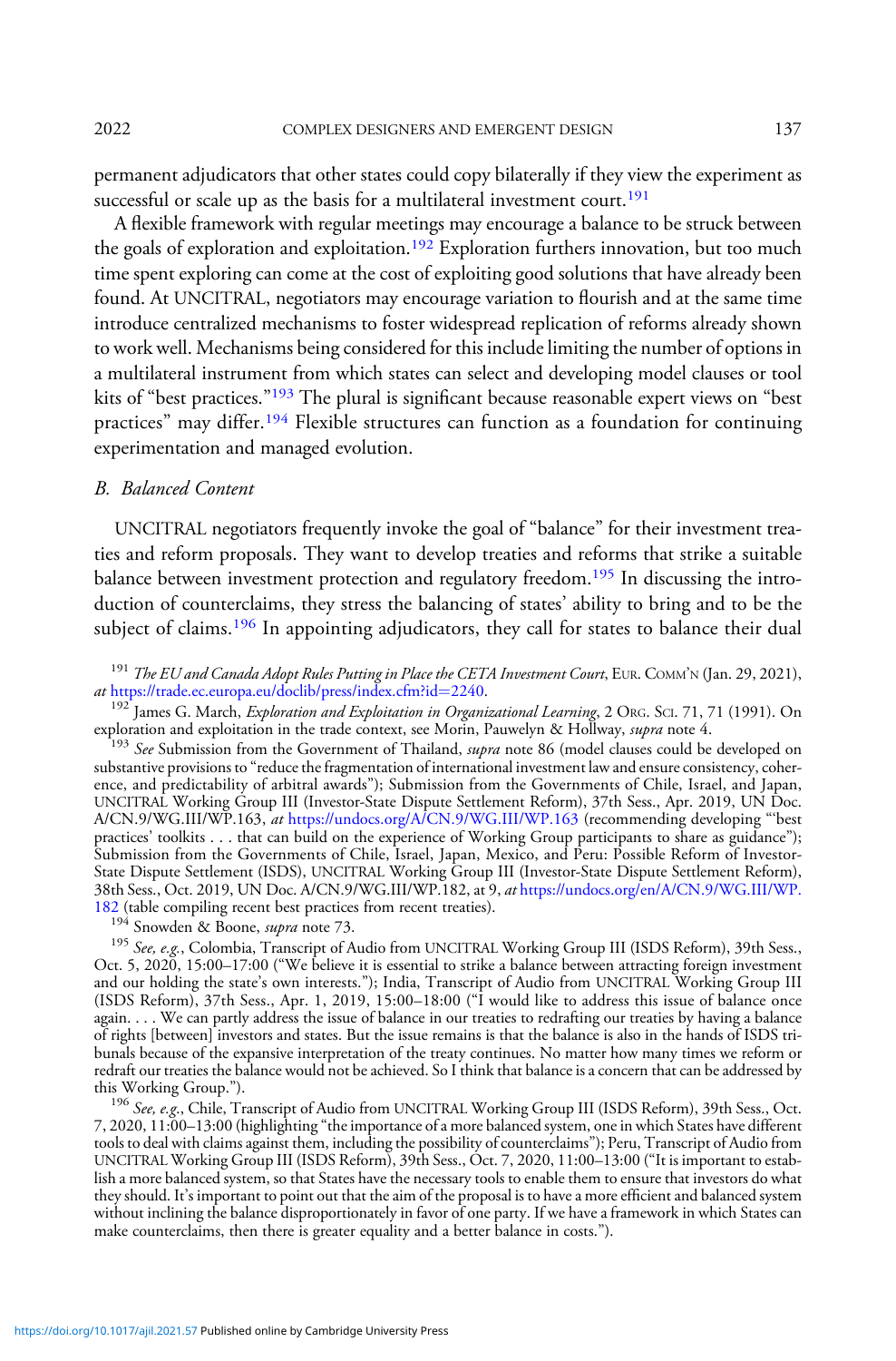interests as capital importers and capital exporters.<sup>197</sup> In weighing the advantages of an appellate mechanism, they reflect on striking a balance between the virtues of correctness and consistency and those of cost and duration.<sup>198</sup>

Since the values pursued by complex designers often stand in tension with one another, the designers must find a balance between these values and then monitor or manage that balance as it evolves over time. As Jeffrey Dunoff and Mark Pollack point out, those who design judicial institutions "confront an interlocking set of potential tradeoffs" in pursuit of values like judicial independence, accountability, and transparency; they can maximize some values, but in doing so sacrifice others.<sup>199</sup> Such trade-offs play out in iterative interactions involving states, adjudicators, and other actors.

In line with the trend toward *management* that we observe at UNCITRAL, we refer to these tensions and trade-offs between competing values as "polarities to be managed," drawing on Barry Johnson's idea from management literature.<sup>200</sup> As Martin explains, these sorts of tensions "can't be fully solved but only balanced and managed."<sup>201</sup> To be successful over time, the balance initially struck between interdependent goals may need to be recalibrated in light of changes in conditions and perceptions.<sup>202</sup>

# 1. Independence and Accountability

One kind of polarity faced by UNCITRAL negotiators is between independence and accountability. This tension arises most clearly when negotiators discuss the selection and appointment of adjudicators since participants frequently frame the choice as requiring trade-offs between competing goals."There are different interests in the appointment of adjudicators that pull in different directions," the chair says. "For instance renewable terms can strengthen accountability, but this measure also leads to a decrease in independence. Long terms can ensure independence, but reduce accountability."203

The UNCITRAL Secretariat likewise frames this issue as one of balance: "The Working Group may wish to note the need for a balance between independence and accountability, and the role of appointment procedures in this respect."<sup>204</sup> In support of this framing, the

Sess., Jan. 20, 2020, 14:00–17:00 ("We think it would be important to have a balanced approach. . . . to ensure no additional costs or delays are generated."); Israel, Transcript of Audio from UNCITRAL Working Group III (ISDS Reform), Resumed 38th Sess., Jan. 20, 2020, 14:00–17:00 ("The question is how to balance" the "different concerns in the establishment of an appeal mechanism.").

<sup>199</sup> Jeffrey L. Dunoff & Mark A. Pollack, *The Judicial Trilemma*, 111 AJIL 225, 226 (2017).<br><sup>200</sup> Barry Johnson, Polarity Management: Identifying and Managing Unsolvable Problems xvii–xviii<br>(2014).

 $^{201}$  ROGER MARTIN, THE DESIGN OF BUSINESS: WHY DESIGN THINKING IS THE NEXT COMPETITIVE ADVANTAGE 37 (2009). On the general need for balance in design thinking, see also 5–7 and 18–21.

 $^{202}$  Brian Emerson & Kelly Lewis, Navigating Polarities: Using Both/And Thinking to Lead Transformation 7–11 (2019).

 $^{203}$  Chair, Transcript of Audio from UNCITRAL Working Group III (ISDS Reform), 40th Sess., Feb. 8, 2021, 11:00–13:00.

<sup>204</sup> Selection and Appointment of ISDS Tribunal Members: Possible Reform of Investor–State Dispute Settlement (ISDS), UNCITRAL Working Group III (Investor-State Dispute Settlement Reform), 40th Sess.,

<sup>&</sup>lt;sup>197</sup> See, e.g., European Union, Transcript of Audio from UNCITRAL Working Group III (ISDS Reform), 40th Sess., Feb. 8, 2021, 15:00–17:00 (in making appointments for permanent adjudicators, states are"balancing their interest between ensuring their investors are protected in third countries against possible cases that may be brought against them").<br><sup>198</sup> *See, e.g.*, Peru, Transcript of Audio from UNCITRAL Working Group III (ISDS Reform), Resumed 38th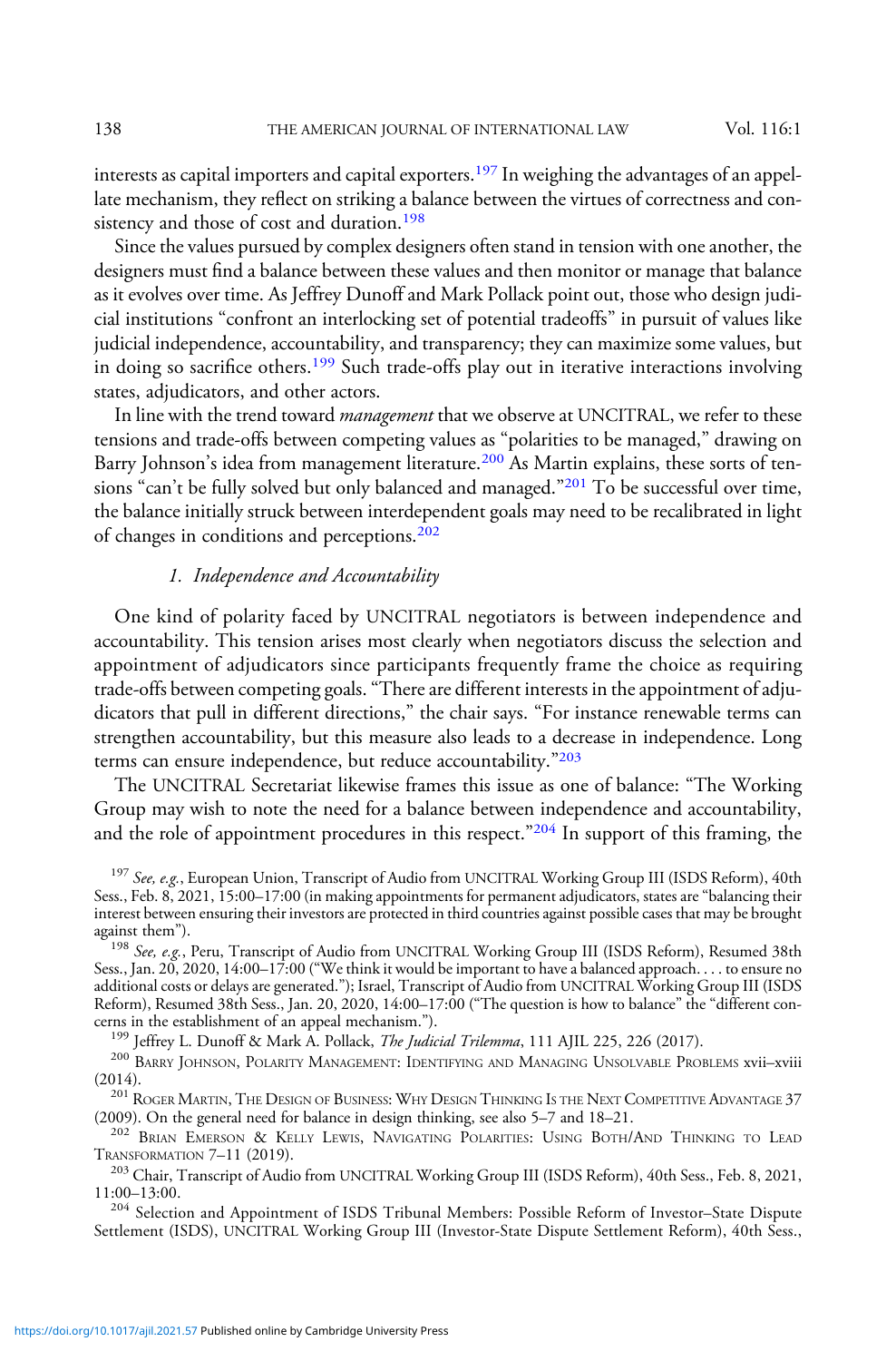Secretariat cites academic commentary to the effect that"designers of international courts face a series of trade-offs[;] . . . in particular, . . . independence and accountability are features that are in conflict with one another: the more independent judges are the less accountable they will be, and vice versa."205

States want adjudicators to be independent and accountable, but these interdependent goals cannot both be fully satisfied because they are in tension. As regards issues like renewable terms, UNCITRAL negotiators are considering how to calibrate this balance. Some (including representatives from the European Union and its member states) argue for movement toward permanent appointments and non-renewable terms to enhance independence; others (including representatives from the United States) warn that these reforms might be "so focused on independence that [they] may overshoot the mark and compromise other important objectives rather than balance them."<sup>206</sup>

This tension between independence and accountability also comes to the fore over other issues, such as whether and when an interpretation issued by the treaty parties might be binding on a tribunal.<sup>207</sup> If the answer is always, even when the interpretation might resemble an amendment or apply to existing cases, accountability to the treaty parties is high. If the answer is never or only when the interpretation is clearly not an amendment and only with respect to future disputes, independence with respect to the treaty parties is high.

More broadly, the tension between these interdependent goals in dispute resolution finds expression in the work of scholars who frame international tribunals or judges as having "bounded discretion" or "constrained independence" in relation to governments.<sup>208</sup> Sometimes the balance struck is closer to full independence (in which case tribunals or judges are depicted as "trustees") while at other times the balance is closer to full accountability (in which case tribunals are "agents").<sup>209</sup> The tension between the two roles partly arises due to the twin judicial functions of resolving disputes and interpreting the law, where tribunals are often cast as trustees with respect to dispute resolution (where individual treaty parties appear

<sup>207</sup> Roberts, *supra* note 126, at 179–225.<br><sup>208</sup> Tom Ginsburg, *Bounded Discretion in International Judicial Lawmaking*, 45 VA. J. INT'L L. 631 (2004); Laurence R. Helfer & Anne-Marie Slaughter, *Why States Create International Tribunals: A Response to Professors*<br>Posner and Yoo, 93 CAL. L. REV. 899, 917, 933–34 (2005).

<sup>209</sup> Karen J. Alter, Agents or Trustees? International Courts in Their Political Context, 14 EUR. J. INT'L REL. 33, 38– 39 (2008); Karen J. Alter, Delegation to International Courts and the Limits of Re-contracting Political Power, in DELEGATION AND AGENCY IN INTERNATIONAL ORGANIZATIONS 312, 326–29 (Darren G. Hawkins, David A. Lake, Daniel L. Nielson & Michael J. Tierney eds., 2006); Manfred Elsig & Mark A. Pollack, *Agents, Trustees,* and International Courts: The Politics of Judicial Appointment at the World Trade Organization, 20 EUR. J. INT'<sup>L</sup> REL. 391 (2014). On the multiple motivations for delegating to courts or tribunals more generally, see Jacob Katz Cogan, *Competition and Control in International Adjudication*, 48 VA. J. INT'L L. 411, 416 (2008); Kenneth W. Abbott, Robert O. Keohane, Andrew Moravcsik, Anne-Marie Slaughter & Duncan Snidal, *The Concept of* Legalization, 54 INT'L ORG. 401, 415-18 (2000); Kenneth W. Abbott & Duncan Snidal, Hard and Soft Law in International Governance, 54 INT'<sup>L</sup> ORG. 421 (2000).

Feb. 2021, UN Doc. A/CN.9/WG.III/WP.203, at [https://documents-dds-ny.un.org/doc/UNDOC/LTD/V20/](https://documents-dds-ny.un.org/doc/UNDOC/LTD/V20/065/89/PDF/V2006589.pdf?OpenElement)<br>065/89/PDF/V2006589.pdf?OpenElement.

<sup>&</sup>lt;sup>205</sup> The Secretariat referenced: Olof Larsson, Theresa Squatrito, Øvyind Stiansen & Taylor St John, Selection and Appointment in International Adjudication: Insights from Political Science 4 (Acad. F. on ISDS, Concept Paper<br>2019/10).

 $^{206}$  United States, Transcript of Audio from UNCITRAL Working Group III (ISDS Reform), 40th Sess., Feb. 8, 2021, 15:00–17:00.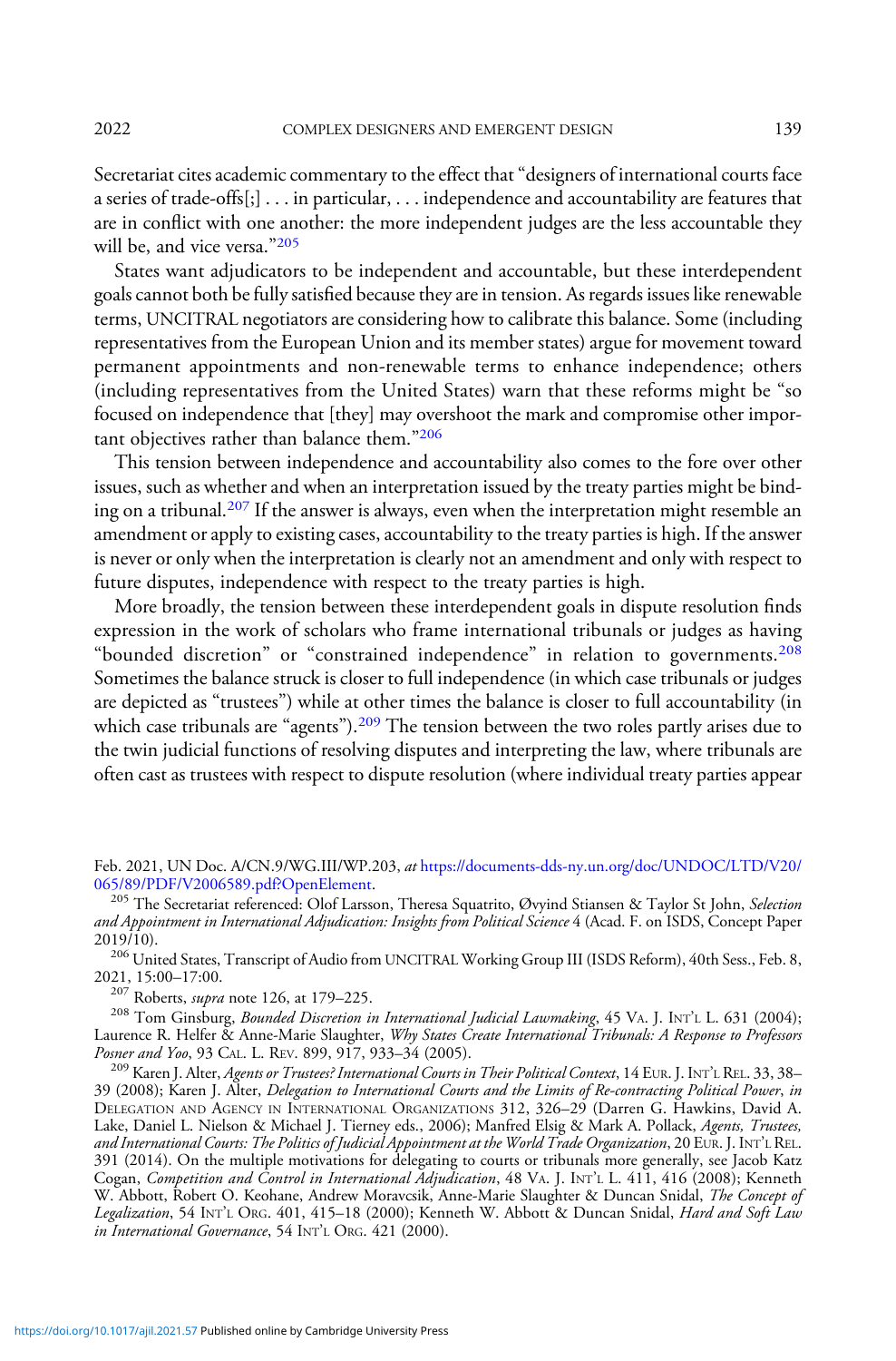before them as disputing parties) and agents with respect to interpretation (where tribunals share interpretive power with the treaty parties acting collectively).

Movements in the trade regime cast a shadow over the UNCITRAL discussions and show negotiators how systems sometimes lurch between competing goals.210 Under the General Agreement on Tariffs and Trade (GATT), panel reports would become legally binding only if they had been adopted in the GATT Council by consensus, resulting in high accountability and low independence when it came to the functions of resolving disputes and interpreting the law. Recognizing the problems arising from this lack of independence, states went to the opposite pole in creating the WTO, under which panel reports became legally binding unless there was a consensus not to adopt them ("reverse consensus").<sup>211</sup> Panel reports were subject to appeal to the WTO Appellate Body while authoritative interpretations could, in theory, be adopted by a three-quarter majority vote of the WTO General Council. In practice, however, this threshold was high enough that interpretations by the treaty parties were never adopted, so the balance in both dispute resolution and interpretation shifted toward independence over accountability.<sup>212</sup>

The movement between these goals over time can be captured by what Johnson calls a "polarity map" which shows the movement in sentiments or perceptions (y-axis) about the advantages and disadvantages of moving toward different interdependent goals (x-axis) (see [Figure 5\)](#page-45-0). The GATT system began in the top right hand quadrant with the advantages that come with treaty party control before some members experienced some of the disadvantages that came with this in terms of lack of independence and impartiality, tipping their perceptions of the system into the bottom right hand quadrant. From there, they looked up to the positives of the other pole in the top left hand quadrant, redesigning the institution to take advantage of the positives of independence. Too much independence then caused concern in the United States, as it meant that it lacked an ability to control and correct WTO decisions, resulting in US sentiment tipping into the bottom left hand quadrant. These concerns led some U.S. officials to argue in favor of returning to GATT-style dispute resolution where treaty parties would have greater control over judicial decision-making.<sup>213</sup> The resulting infinity curve captures the cyclical movement in sentiment and institutional design over time.

<sup>&</sup>lt;sup>210</sup> The trade regime casts a shadow over appointment discussions in particular; on the trade-off between independence and accountability with respect to appointments to the WTO Appellate Body, instead of interpretations by panels, see Elsig & Pollack, *supra* note 209; Dunoff & Pollack, *supra* note 199 at 260–71; John Maton & Carolyn Maton, Independence Under Fire: Extra-Legal Pressures and Coalition Building in WTO Dispute Settlement, 10 J. INT'L ECO. L. 317 (2007); Jennifer A. Hillman, *Independence at the Top* of the Triangle: Best<br>Resolution of the Judicial Trilemma?, 111 AJIL UNBOUND 364–68 (2017)

<sup>&</sup>lt;sup>211</sup> Peter van den Bossche, From Afterthought to Centrepiece: The WTO Appellate Body and Its Rise to Prominence in the World Trading System, in THE WTO AT TEN 289-325 (Giorgio Sacerdoti, Alan Yanovich & Jan Bohanes eds., 2006).

 $2^{12}$  Claus-Dieter Ehlermann & Lothar Ehring, The Authoritative Interpretation Under Article IX:2 of the Agreement Establishing the World Trade Organization: Current Law, Practice and Possible Improvements, 8 J. INT'L ECON. L. 803 (2003); Nicolas Lamp, Arrested Norm Development: The Failure of Legislative-Judicial Dialogue in the WTO (unpublished manuscript on file with authors).

 $^{213}$  For instance, then U.S. Trade Representative Robert Lighthizer called for the WTO's dispute-settlement system to be totally rethought and returned to GATT-style panels. See Robert E. Lighthizer, How to Set World Trade Straight, WALL ST. J. (Aug. 20, 2020), at [https://www.wsj.com/articles/how-to-set-world-trade-straight-](https://www.wsj.com/articles/how-to-set-world-trade-straight-11597966341)[11597966341](https://www.wsj.com/articles/how-to-set-world-trade-straight-11597966341).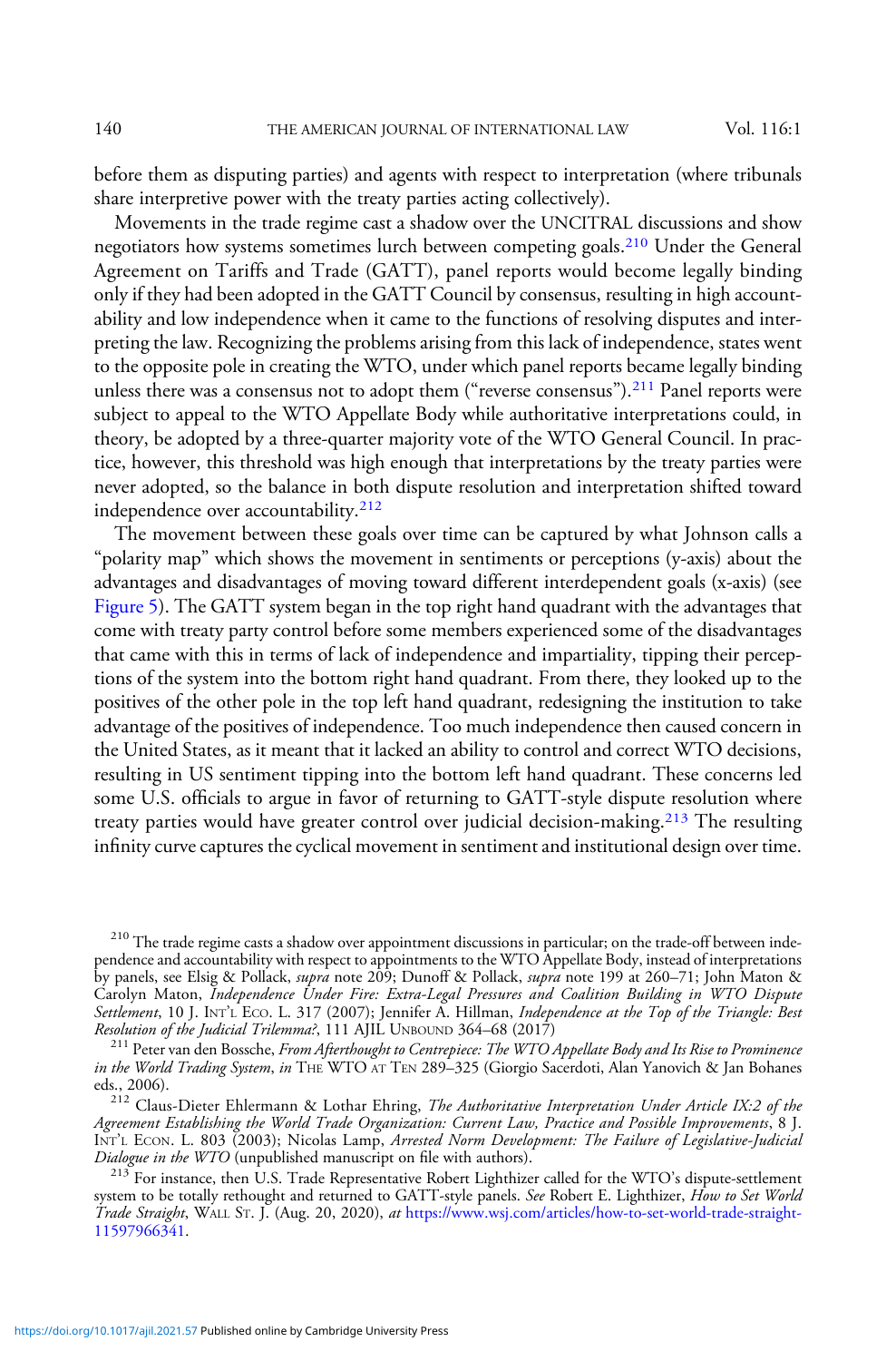<span id="page-45-0"></span>

FIGURE 5. Mapping the polarity between independence and accountability. © Anthea Roberts and Taylor St John

### 2. Centralization and Decentralization

Negotiators at UNCITRAL also debate the benefits of centralization and decentralization. Those who favor introducing an investment court or appellate body aim at recalibrating the balance of the system toward greater centralization. They often emphasize the need to ensure greater consistency, coherence, predictability, or efficiency in dispute resolution, qualities that they argue will be facilitated by the development of a court with a stable group of judges and an appellate system and that will foster a more consistent body of quasi-precedent.<sup>214</sup> By contrast, negotiators who oppose the introduction of a court or appellate mechanism point to the problems of undermining diversity and state choice, and entrenching consistency at the expense of correctness and innovation.<sup>215</sup>

Centralization is associated with increased consistency and efficiency, and decentralization with increased diversity and experimentation, which give rise to greater dynamism. Centralization's positives of increased consistency and efficiency often come at the cost of lost dynamism and insufficient flexibility to ensure adequate variation and redundancy. On the flip side, decentralization's positives of dynamism and resilience often come at the cost of increased inconsistency and inefficiency.

[Figure 6](#page-46-0) shows a polarity map of these interdependent goals. Starting in the bottom left quadrant, one can see the disadvantages that emanate from too much decentralization

<sup>214</sup> Submission from the Government of China, *supra* note 124 (observing that establishing a permanent appeal mechanism would "be an important factor in promoting application of the rule of law to the settlement of disputes between investors and states" after noting that numerous inconsistencies in awards rendered by arbitration tribunals and uncertainty of arbitral results "have seriously affected the expectations of the parties involved" and that arbitration alone "clearly cannot meet the requirements for realizing the rule of law"). See also Submission from the<br>European Union and Its Member States, *supra* note 86, at 9–12.

<sup>215</sup> United States, Transcript of Audio from UNCITRAL Working Group III (ISDS Reform), Resumed 38th Sess., Jan. 20, 2020, 10:00–12:30 (observing that "searching for consistency where it may in fact, not need to apply may not be the best objective for strengthening the legitimacy and enhancing the correctness of decisions"); Japan, Transcript of Audio from UNCITRAL Working Group III (ISDS Reform), Resumed 38th Sess., Jan. 20, 2020, 14:00–17:00 (noting that "there are real risks" to the introduction of an appellate mechanism, including pursuing coherence and consistency to the extent it undermines correctness).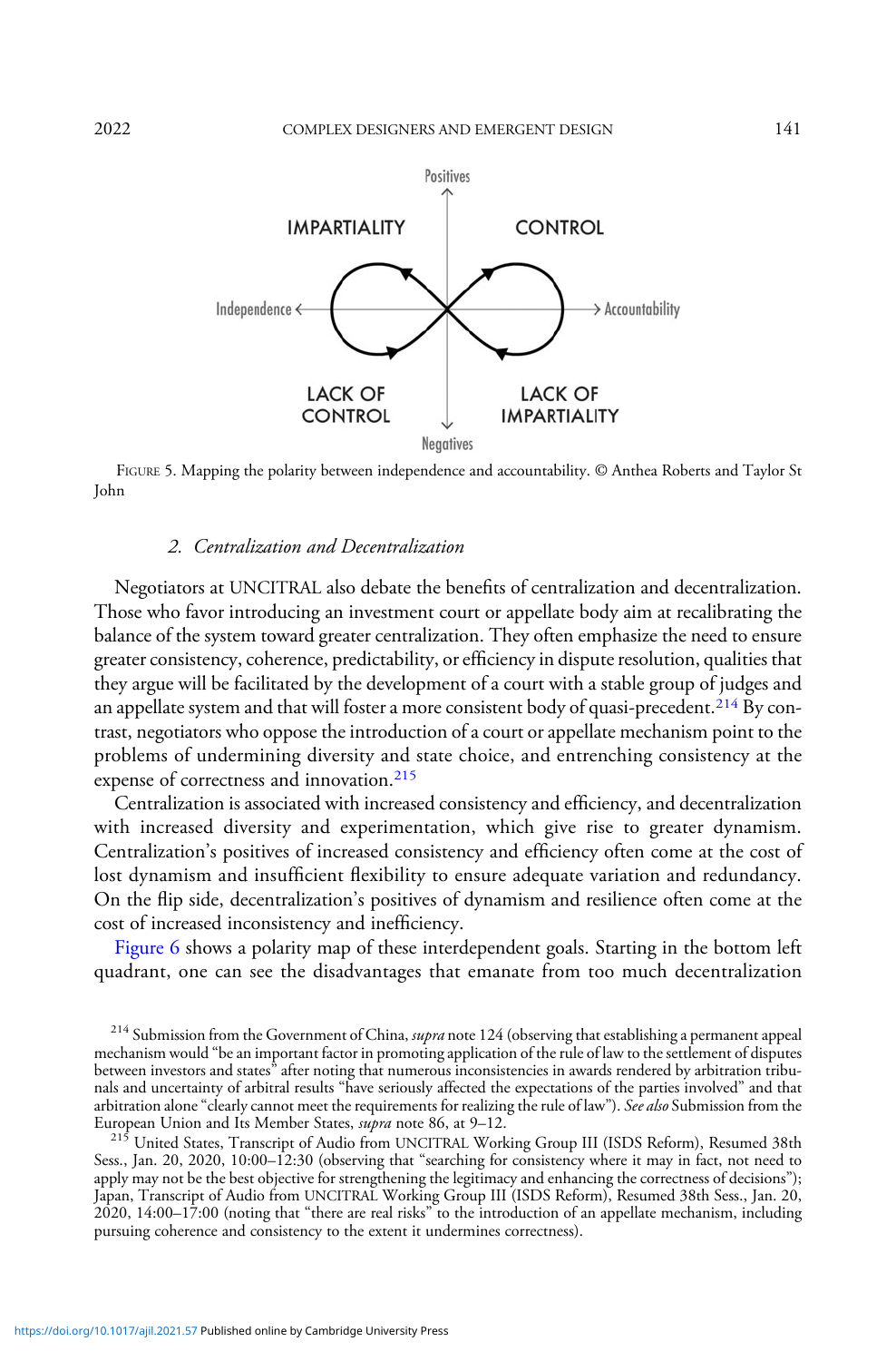<span id="page-46-0"></span>

FIGURE 6. Mapping the polarity between centralization and decentralization. © Anthea Roberts and Taylor St John

(inconsistency and inefficiency), which often lead actors facing these problems to look up to the top right quadrant, which reflects the advantages of centralization (consistency and efficiency). But as actors increasingly move toward centralization, they are likely to experience more of the negatives of that approach by dropping into the bottom right quadrant (stasis and fragility), which will make them look up to the positives of decentralization in the top left quadrant (dynamism and resilience), resulting in a cyclical infinity curve movement.

Any movements in one direction entail more positives from one pole and more negatives from the other. The emergent design question thus becomes not which pole is better but, rather, how can one get more of the positives from one pole without losing many of the positives from the other?<sup>216</sup> Whatever balance is struck between the above goals might also require periodic recalibration.

#### C. Adaptive Management Processes

The UNCITRAL negotiators spend a lot of time discussing how to manage various aspects of the system. Should third-party funders be permitted in the system and, if so, what transparency rules should be applied to their role? Should an early dismissal procedure be adopted to deal with frivolous claims? Do small and medium-sized enterprises need more support or different rules to ensure that they can access the system? Are case proceedings too long and costly and, if so, what could be done about it? Are damages awards too high or unpredictable and, if so, what rules could the negotiators adopt to guide their future formulation? Although these might look like individual concerns, they can be tied together as attempts to develop adaptive processes to manage the investment treaty system over time.

UNCITRAL negotiators discuss how to build mechanisms to enable adaptive management. For instance, while discussing a proposed advisory center, one negotiator observed: "There's likely to be an evolution in how the center functions. . . . It may be that we have to make some

<sup>216</sup> EMERSON & LEWIS, supra note 202, at 148–50.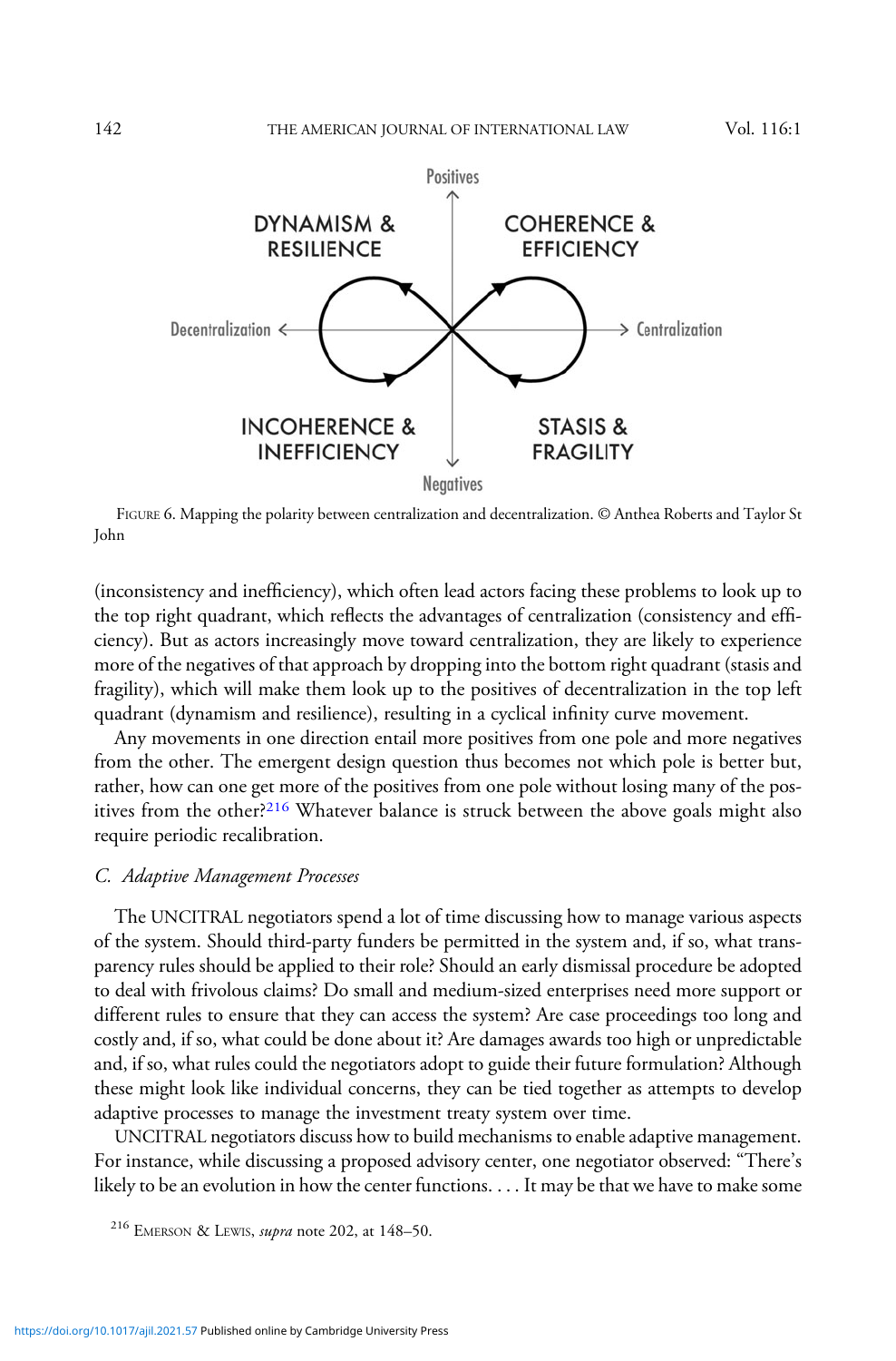initial decisions at a certain moment in time but we need to have the flexibility to be able to adjust . . . it's useful to think about this project not just in static terms but also how it may evolve and . . . we don't want to be coming back and revising an international treaty too frequently if we can avoid it so we need to think about mechanisms within this [center] to try to manage these issues."<sup>217</sup> Adaptive management requires the creation of forums and processes for monitoring and intervention, which moves complex designers past episodic (re)design and toward continuous calibration.

Forums for monitoring and intervention have become increasingly common in international law, spreading from multilateral environmental agreements to other fields that also cope with complexity and change. Robin Churchill and Geir Ulfstein first charted the growth of these forums, which they called "autonomous institutional arrangements." They noted that these arrangements suggested "a distinct and different approach to institutionalized collaboration between states, being both more informal and more flexible" than previous arrangements.<sup>218</sup> At the WTO, various committees, working parties, and review bodies generate and disseminate information, partly transforming the Organization into a forum for "the supervision, monitoring, and management of (certain aspects of) the international trading system."<sup>219</sup> Many recent investment treaties establish joint committees to monitor implementation and exchange information.<sup>220</sup>

# 1. Monitoring Stocks and Flows

Monitoring stocks and flows encourages actors to think systemically and to identify whether corrective interventions are necessary. Stocks and flows are concepts that come from systems thinking: as certain elements flow into or out from a system, the stock of that element in the system may rise or fall, with the potential to cause systemwide changes, which can be non-linear if certain critical thresholds are breached.<sup>221</sup> For instance, if discontent with the system builds up (high stocks), relatively small challenges (low flows) may bring the system closer toward a tipping point in which officials feel significant pressure to enact more far-reaching change. At the same stage, even if discontent with the system is low (low stocks), it may reach or surpass tolerance levels in the event of a large shock (high flows). Complex designers can exercise agency in this process, monitoring and intervening in stocks and flows by reference to their understanding of how these affect the broader dynamics within the system and in the shadow of potential tipping points.

Stocks can refer to tangible elements like the total number of treaties in effect or cases that have been filed or are ongoing. Flows can refer to the rate of new treaties being signed or existing ones lapsing or being terminated or the number of new cases being brought and existing

 $^{217}$  European Union, Transcript of Audio from Informal Online Meeting on the Establishment of an Advisory Center, June 15, 2021, 13:00–15:00.

 $^{218}$  Robin Churchill & Geir Ulfstein, Autonomous Institutional Arrangements in Multilateral Environmental

Agreements: A Little-Noticed Phenomenon in International Law, 94 AJIL  $\hat{623}$  (2000).<br><sup>219</sup> Andrew Lang & Joanne Scott, *The Hidden World of WTO Governance: A Rejoinder to Richard H. Steinberg*,<br>20 EUR. J. INT'L L. 575, 20 EUR. J. INT'L L. 575, 576 (2009).<br><sup>220</sup> Tarcisio Gazzini, *Nigeria and Morocco Move Towards a "New Generation" of Bilateral Investment Treaties*,

EJIL:TALK! (May 8, 2017), at [https://www.ejiltalk.org/nigeria-and-morocco-move-towards-a-new-generation-of](https://www.ejiltalk.org/nigeria-and-morocco-move-towards-a-new-generation-of-bilateral-investment-treaties)[bilateral-investment-treaties](https://www.ejiltalk.org/nigeria-and-morocco-move-towards-a-new-generation-of-bilateral-investment-treaties).<br><sup>221</sup> See STERMAN, supra note 153, at 102, 210–11.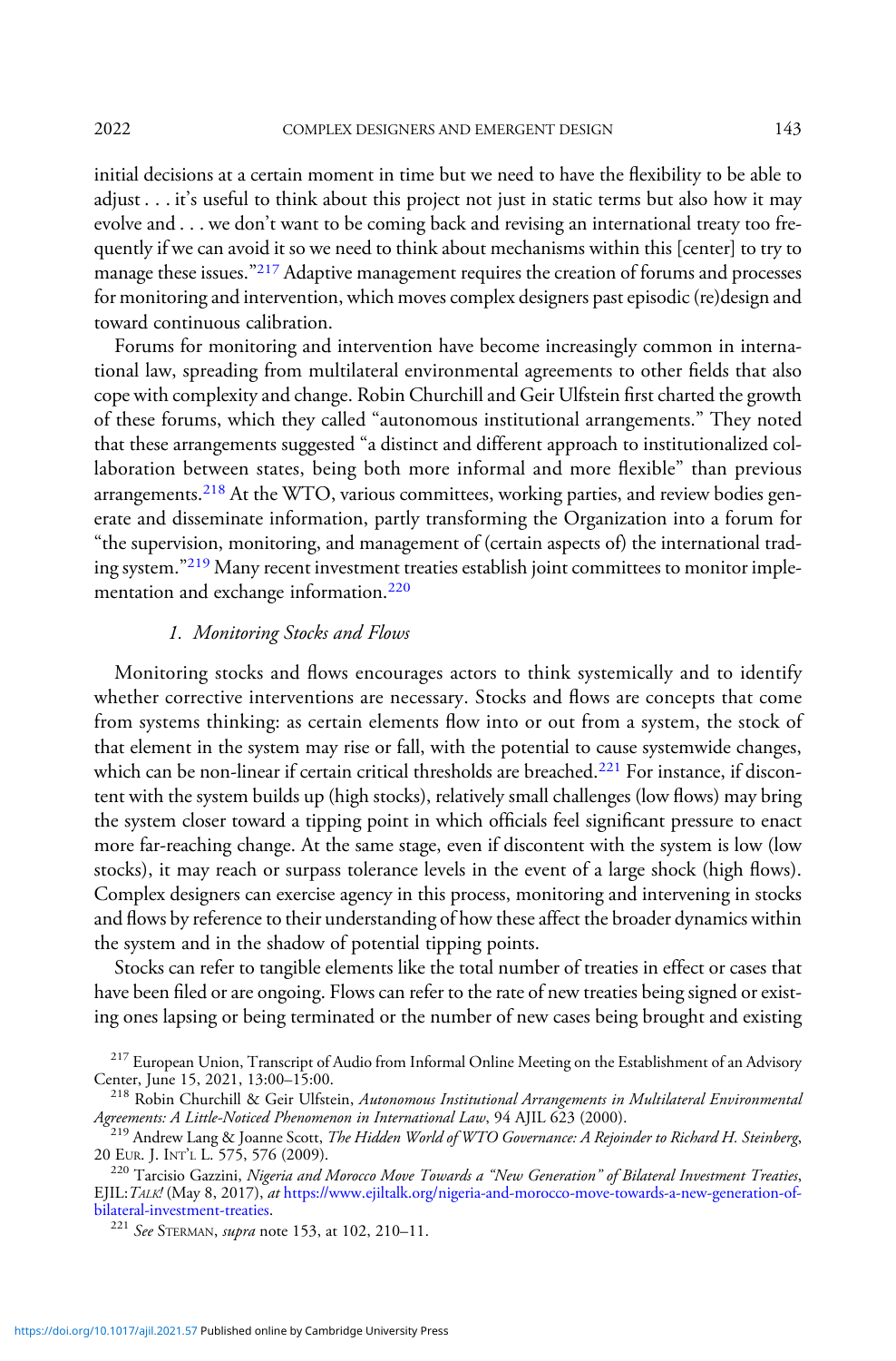ones being resolved. Both can also refer to intangible elements like public or state support for the system. UNCITRAL negotiators show a desire to monitor and regulate certain flows and stocks within the system. Unlike arbitrators, who are tasked with interpreting and applying a treaty in a single case, UNCITRAL serves as a forum in which states can consider these issues at a systemic level. Negotiators agree on the need for tools to monitor and manage certain stocks and flows. They ask: which stocks and flows most urgently require monitoring and which tools should states use to manage them?

Many of the proposed reforms reflect a desire to tighten the jurisdictional tap to stem the flow of cases. One clear example is the discussion of rules around creating early dismissal procedures for frivolous claims.<sup>222</sup> Reforms seeking to limit liability (e.g., treaty provisions stating that generally applicable measures taken in the public interest will not typically constitute expropriation) or some reforms on damages (e.g., switching damages calculations from expectation damages to reliance damages or providing a cap on damages) also represent efforts to tighten the tap in terms of liability and quantum. By contrast, efforts to ensure greater access to investment treaty arbitration for small and medium enterprises represent efforts to loosen the jurisdictional tap.

It is also possible to reduce the flow of cases by looking at elements in the system that might be driving flow rates indirectly. We see this approach in negotiators' search for more information about third-party funding. Some states have expressed concern that such funding incentivizes cases to be filed in the hope of high damages awards; others warn that prohibiting third-party funding might negatively affect the ability of small and medium-sized enterprises to bring cases. Negotiators are considering reforms to require disclosure of third-party funding, which would generate more evidence about its role in the system that could then be used in deciding how to address this funding.<sup>223</sup>

Stocks and flow rates can also apply to intangible elements of the system, such as public acceptance. The filing of a controversial, high-profile case, like *Philip Morris* against Australia or Vattenfall against Germany, may significantly alter the stock of support for the system. For instance, public discontent with ISDS grew in the years leading up to the negotiations of the Transatlantic Trade and Investment Partnership (TTIP) between the United States and the European Union until the negotiations broke down, leading the European Union to formulate the court-based proposal it then took to UNCITRAL. Monitoring public perceptions and systemic legitimacy therefore also forms part of UNCITRAL negotiators' work, as does intervening when appropriate.

#### 1. Intervening in Feedback Loops

Although feedback loops are often assumed to emerge and run automatically in complex systems (e.g., without being planned by designers), designers may be able to anticipate such loops and use them in pursuit of their long-term strategic aims. Designers can build in positive

<sup>&</sup>lt;sup>222</sup> Security for Cost and Frivolous Claims: Possible Reform of Investor-State Dispute Settlement (ISDS), UNCITRAL Working Group III (Investor-State Dispute Settlement Reform), 39th Sess., Mar.–Apr. 2020, UN Doc. A/CN.9/WG.III/WP.192, at [https://documents-dds-ny.un.org/doc/UNDOC/LTD/V20/003/85/PDF/](https://documents-dds-ny.un.org/doc/UNDOC/LTD/V20/003/85/PDF/V2000385.pdf?OpenElement)<br>V2000385.pdf?OpenElement.

<sup>&</sup>lt;sup>223</sup> Third-Party Funding—Possible Solutions: Possible Reform of Investor-State Dispute Settlement (ISDS), UNCITRAL Working Group III (Investor-State Dispute Settlement Reform), 38th Sess., Oct. 2019, UN Doc. A/CN.9/WG.III/WP.172, at [https://undocs.org/en/A/CN.9/WG.III/WP.172.](https://undocs.org/en/A/CN.9/WG.III/WP.172)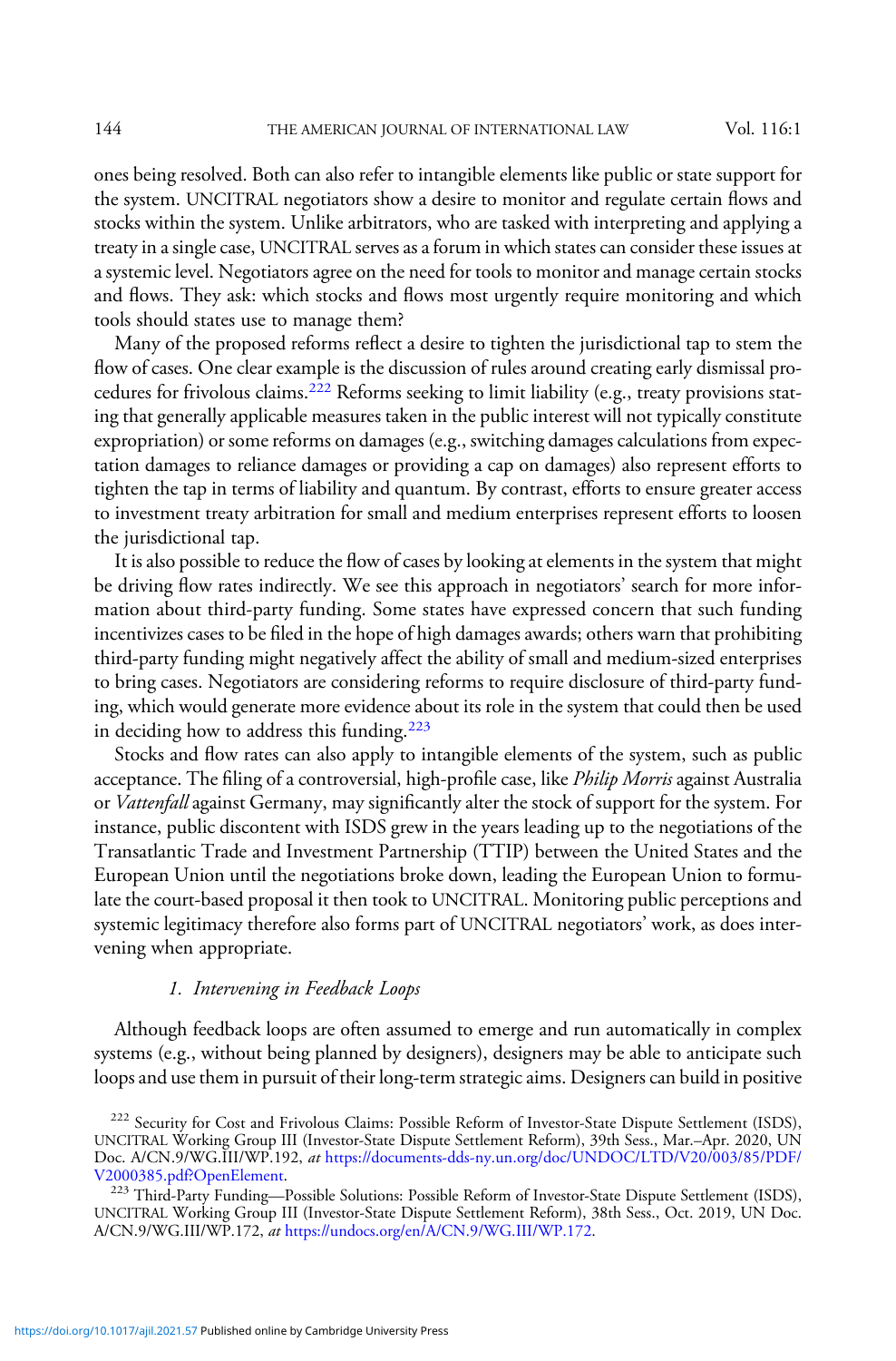feedback loops, which amplify a particular approach, and negative feedback loops, which have a dampening effect. By intervening at key leverage points, actors can help steer the system's trajectory.<sup>224</sup> They can do this with an eye to their overarching goals, such as seeking resilience or transformation of the system.

On a micro level, one feedback loop of interest to UNCITRAL negotiators is treaty interpretation. Decisions by arbitral tribunals do not command strict precedential value but, in practice, they are often cited as authority by later tribunals. This progression produces a positive feedback loop in which particular interpretations gain momentum and eventually become (relatively) settled jurisprudence.<sup>225</sup> The process is subject to negative feedback loops within the course of arbitration: another tribunal may disagree with the initial interpretation and set forth a contrary interpretation. The negative loop may also be picked up in future cases, which would either fully or partially balance out the momentum of the original positive feedback loop and potentially create a sufficient feedback loop in its favor to establish a new interpretation. The more a specific interpretation is accepted, the more likely it is to be followed by other tribunals.

Tribunals, however, share interpretive power with treaty parties, and states can endorse or repudiate interpretations of their treaties by amending existing treaties, entering into new treaties, or using drafting techniques to better guide interpretation of their treaties.<sup>226</sup> When states act to endorse an interpretation developed by a tribunal or tribunals, their action contributes to a positive feedback loop. When they repudiate such an interpretation, their action produces a negative feedback loop. At UNCITRAL, states treat the possibility of joint interpretations as a key leverage point for intervening in the system. As one delegation explains, joint interpretations "narrow the scope of interpretive discretion of tribunals and thus minimize unintended and contradictory interpretations in ISDS proceedings."<sup>227</sup>

On a macro level, different UNCITRAL negotiators appear to have different goals in managing feedback loops, including aiming for resilience in the existing system or transformation to a new system. If negotiators want to promote resilience in the existing system, they can use feedback mechanisms to take small-scale corrective or confirmatory actions that will stabilize the system or allow it to adapt while continuing to function; the aim is to prevent building to an unstable tipping point that might result in more abrupt change. By contrast, if negotiators want to transform the system, they can make interventions that strengthen destabilizing feedback loops or they could use destabilizing feedback loops to undermine an existing institution, and then build stabilizing ones to reinforce a new institution.

As complex systems are dynamic and unpredictable, governance systems regulating them must be adaptive if they are going to cope with changes over time, whether new interpretations by tribunals or increased concern by the public. To permit ongoing learning and

<sup>&</sup>lt;sup>224</sup> ROOM, *supra* note 64, at 238–39.<br><sup>225</sup> WOLFGANG ALSCHNER, INVESTMENT ARBITRATION AND STATE-DRIVEN REFORM: NEW TREATIES, OLD<br>OUTCOMES (manuscript on file with the authors); STONE SWEET & GRISEL, *supra* note 94, at

<sup>&</sup>lt;sup>226</sup> Jeremy K. Sharpe, From Delegation to Prescription: Interpretive Authority in International Investment Agreements, in BY PEACEFUL MEANS: INTERNATIONAL ADJUDICATION AND ARBITRATION (C. Brower, et al. eds., 2022) (observing states increasingly guiding interpretation of their treaties through interpretive guidelines, inter-

<sup>&</sup>lt;sup>227</sup> Iran, Transcript of Audio from UNCITRAL Working Group III (ISDS Reform), 39th Sess., Oct. 8, 2020, 15:00–17:00.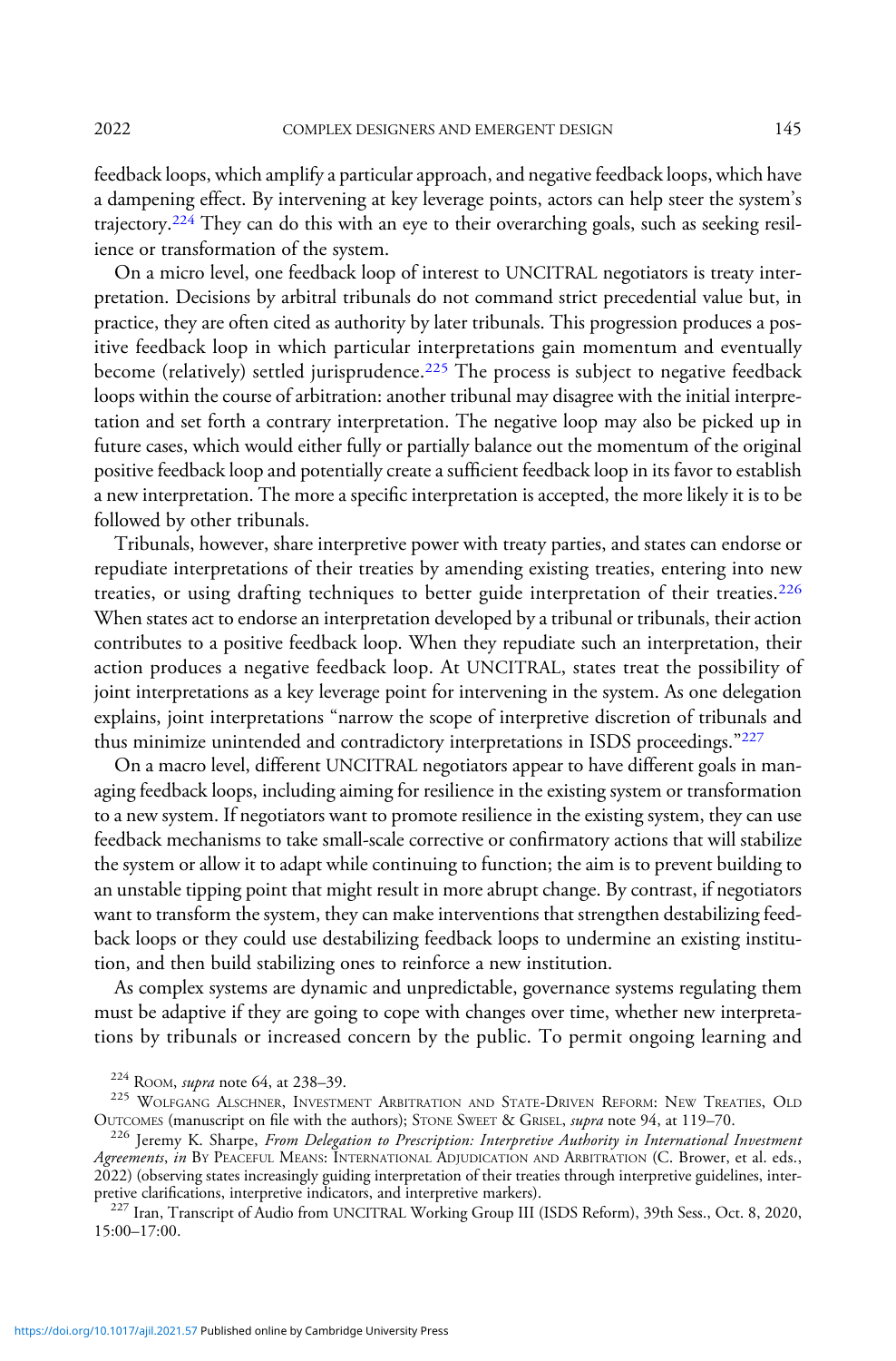adaptation, designers can create forums where relevant actors can meet on a regular basis to monitor the system and make interventions to shape its evolution. As we have reflected during the UNCITRAL process:

States waking up to the importance of a forum is a subtler, longer-term development, but it may be the most important thing happening in this Working Group. A hub where they meet regularly, learn from one another, and deliberate reform options opens up new possibilities for joint action and gives new impetus to domestic action. A hub focuses minds on potential problems in a forward-looking way.<sup>228</sup>

Time will tell if this sort of hub develops in or beyond UNCITRAL. If so, it suggests that negotiators see their engagement with the system as one of ongoing adaptive management, rather than just episodic redesign.

#### **CONCLUSION**

In this Article, we have argued that there is a logic and coherence underlying what we observe at UNCITRAL that can be illuminated by applying insights from complexity theory. We conclude in this section by comparing expectations about where UNCITRAL's evolutionary approach might lead over time and by asking if the emergent design principles we see here are playing out in other complex governance systems like those in climate and trade.

As noted above, expectations about where the evolutionary approach adopted at UNCITRAL will lead vary widely. Some academics and civil society observers emphasize that small-scale corrective action may lock in the existing system.<sup>229</sup> For instance, Bart-Jaap Verbeek argues that "[t]he UNCITRAL process . . . runs a real risk of producing middle-ground solutions that will fail to address the fundamental flaws of the ISDS system and will only further institutionalise and re-legitimise the system."<sup>230</sup> Likewise, Lise Johnson and Lorenzo Cotula note that the prioritization of pragmatism and flexibility "may well help fix certain flaws affecting present-day ISDS. But it does not allow a more open discussion about designing an international system . . . that responds to the social, environmental and economic challenges the world faces today."<sup>231</sup> These actors see an incremental approach as dissipating momentum for more far-reaching reform or termination programs.

Other actors emphasize that the evolutionary approach might be transformative. To some negotiators, the current discussions are setting in motion processes that may build momentum and eventually lead to outcomes not currently on the agenda, including substantive reform. This, after all, is the way UNCITRAL has operated in the past: starting with a relatively restricted mandate, building legitimacy gradually, and incrementally going deeper and more broadly into an issue area.<sup>232</sup> Thus, reflecting on the process, one negotiator noted: "The interesting thing about UNCITRAL is that it has triggered . . . a more general debate on

<sup>&</sup>lt;sup>228</sup> Roberts & St John, *supra* note 99.<br><sup>229</sup> Ksenia Polonskaya, *Metanarratives as a Trap: Critique of Investor–State Arbitration Reform*, 23 J. INT'L ECON.<br>L. 949 (2020).

<sup>&</sup>lt;sup>230</sup> Verbeek, *supra* note 13.<br><sup>231</sup> Johnson & Cotula, *supra* note 13.<br><sup>232</sup> BLOCK-LIEB & HALLIDAY, *supra* note 21, at 80–91.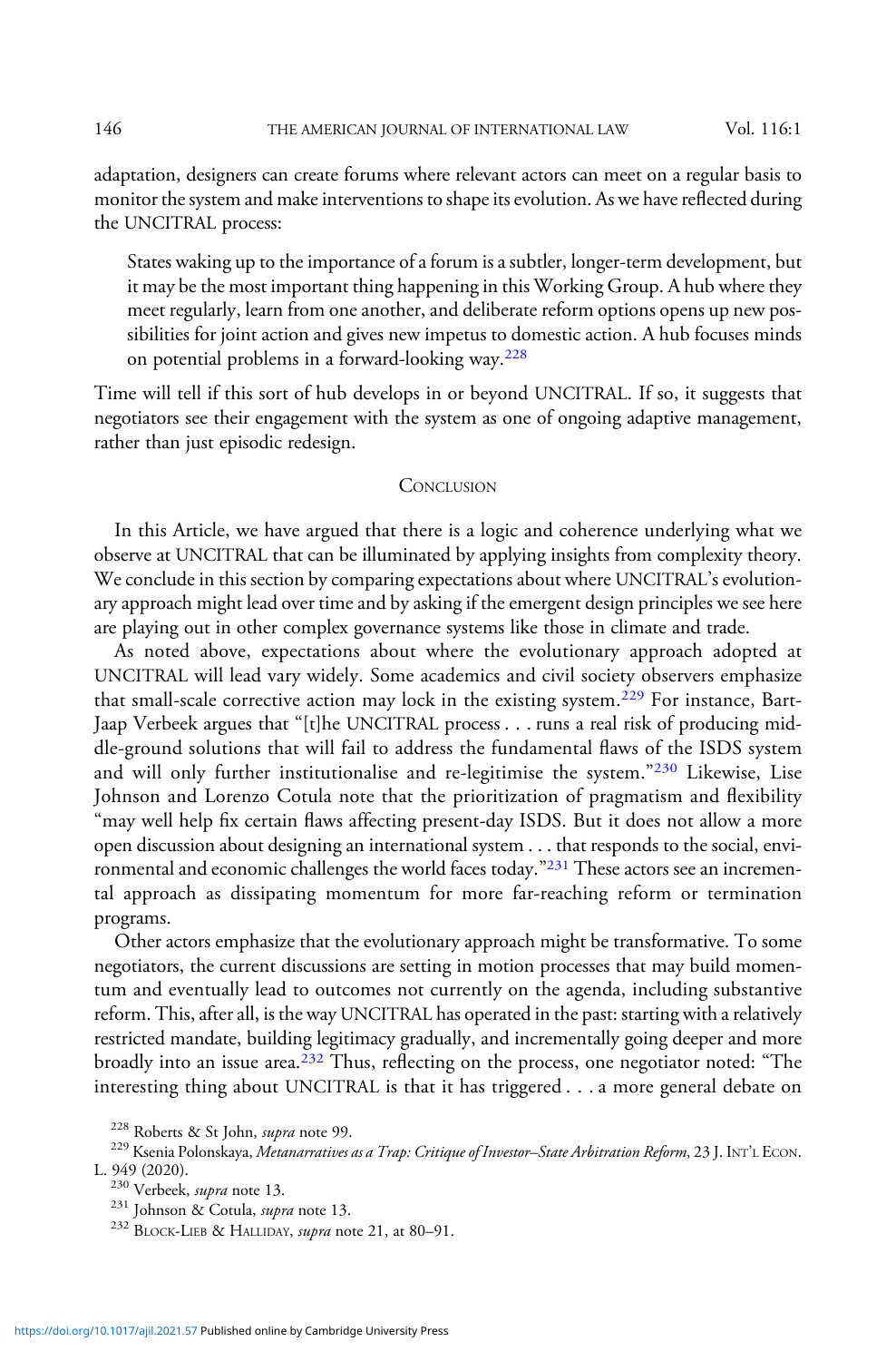the regime overall," pointing out that it had prompted discussions about how substantive rulemaking fits with dispute resolution and the need for an advisory center to better support developing states.<sup>233</sup>

We do not know what will eventuate from the UNCITRAL reform process and while we believe emergent design approaches have many benefits, it is important to note that these approaches also have downsides. One important concern is that not all actors have the resources to engage effectively over a long time span. Processes of incremental change are "generally difficult for all but the most attentive political actors to anticipate, monitor, and influence. These features advantage organized interests with long time horizons and the resources to play the long game." $^{234}$  Using evolutionary approaches in governance raises "fundamental questions about who has the power to shape outcomes over the long term."<sup>235</sup> Another concern is that flexibility may preserve state sovereignty in theory, while making it more likely that, in practice, developing states will have to adopt multiple models in line with powerful actors' preferences. Flexibility, like all values, has drawbacks.

To what extent do the concepts of complex designers or emergent design apply elsewhere? It is likely that would-be designers perceive growing complexity in a variety of issue areas today, and complexity theory is already being used to make sense of institutional dynamics in many international fields, from peace keeping to tax.<sup>236</sup> If we return to the characteristics that shape would-be designers' perceptions of complexity sketched above—agents, formal structures, informal practices, issue area dynamism, and the distributions of power and preferences among would be-designers—it is easy to see why actors in many areas might perceive themselves to be acting within systems that are becoming increasingly complex.

For instance, the climate is a dynamic issue area, with new scientific information and changing political positions emerging frequently. Thousands of agents, if not more, are involved in climate governance, from small NGOs to large corporations, and from village authorities to central banks and presidents. The existing formal architecture is expansive and diverse, with authority weakly centralized. Varied informal structures (such as production practices) exist at local, national, and international scales, many of which may be difficult to dislodge. Meanwhile, the power to act is widely distributed; no single actor enjoys the ability to insist on its approach as the one and only solution. Would-be designers subscribe to starkly different approaches. By any of these measures, climate governance is more complex than the investment treaty system.

It is unlikely a coincidence, then, that the emergent design approach we see incipient at UNCITRAL has been taken much farther in climate governance. After more traditional attempts at multilateral cooperation failed or generated very limited results in climate change, emergent design principles were employed. More flexible and adaptive treaty structures like the Paris Agreement emerged and the role of the UN Framework Convention on Climate

Societal Change Without Causing Harm, 27 INT'L PEACEKEEPING 836 (2020). On tax, see Vincent Arel-Bundock, The Unintended Consequences of Bilateralism: Treaty Shopping and International Tax Policy, 71 INT'<sup>L</sup> ORG. 349 (2017).

<sup>&</sup>lt;sup>233</sup> The Debate on ISDS Reform, Main Narratives and Tensions Moderated by Dr. Inga Martinkutė, Vilnius University, YOUTUBE (May 13, 2021), at [https://www.youtube.com/watch?v](https://www.youtube.com/watch?v=-6pRUzoIrdI)=[-6pRUzoIrdI](https://www.youtube.com/watch?v=-6pRUzoIrdI) (Comment by Colin Brown at 52:00).

<sup>&</sup>lt;sup>234</sup> Jacob S. Hacker, Paul Pierson & Kathleen Thelen, *Drift and Conversion: Hidden Faces of Institutional Change, in* ADVANCES IN COMPARATIVE-HISTORICAL ANALYSIS 181 (James Mahoney & Kathleen Thelen eds., 2015). *Change, in* ADVANCES IN COMPARATIVE-HISTORICAL ANALYSIS 181 (James Mahoney & Kathleen Thelen eds., 2015).<br><sup>235</sup> Id. at 182.<br><sup>236</sup> On peacekeeping, see Cedric de Coning, *Adaptive Peace Operations: Navigating the Complexit*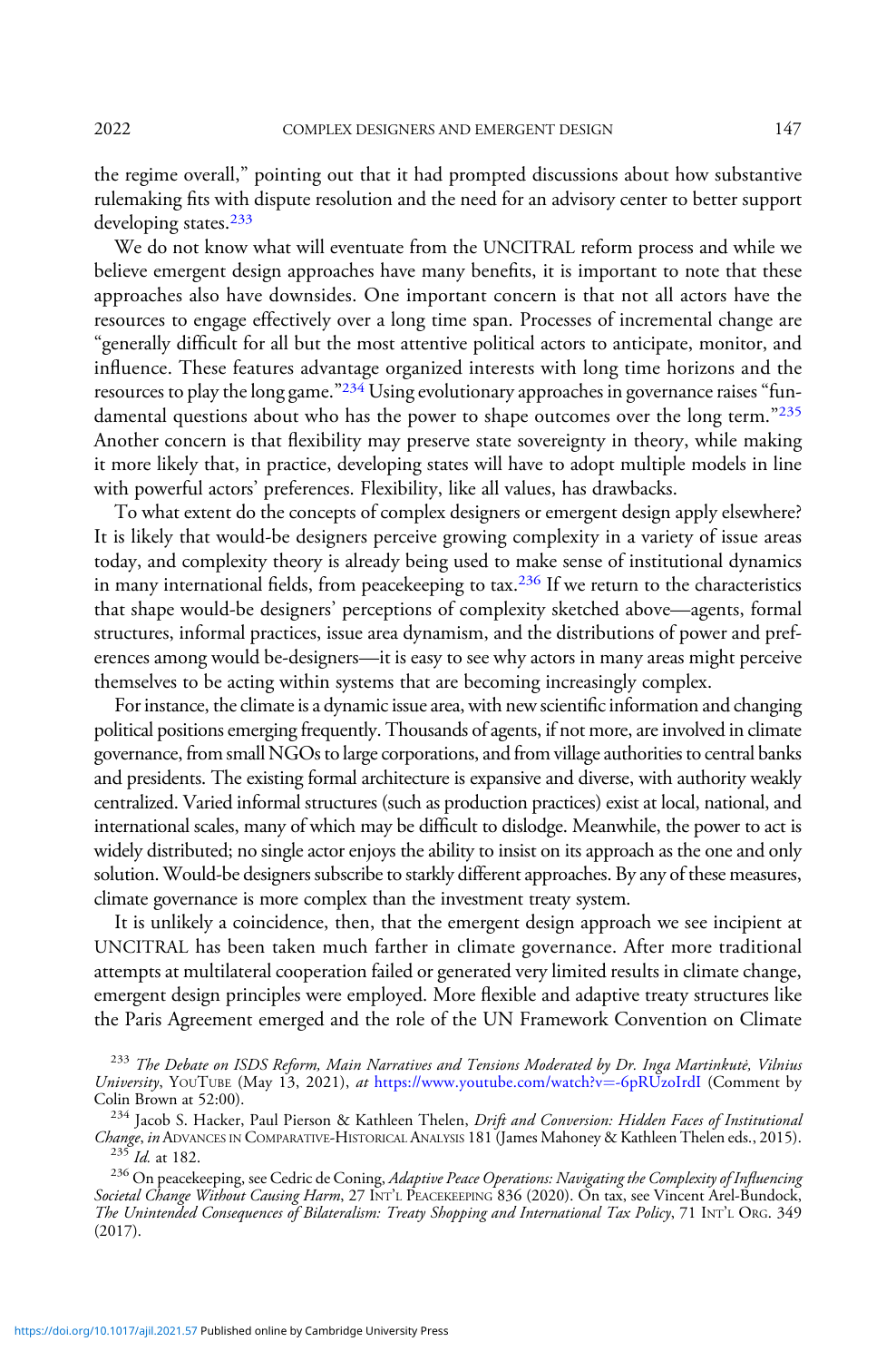Change (UNFCCC) shifted "from implementer to coordinator" of structures that permit ongoing monitoring and intervention.<sup>237</sup> The Paris Agreement is not streamlined; it is modular and embraces diverse tools and approaches. The balance between centralization and decentralization has shifted, as has the centrality of the UNFCCC.<sup>238</sup> It was designed with adaptive actors in mind, as a "catalytic institution" that works to redirect actors' preferences and strategies toward cooperative outcomes over time.<sup>239</sup>

The Paris Agreement is far from perfect. The complex designers behind it may not find the Paris Agreement optimal or likely to solve the problem of climate change. But it may have been the best that could be done in the circumstances and it is delivering climate change mitigation and other goals in ways and at scales that previous interventions were not. Modest results likely hold true of emergent design generally: it does not generate an optimal, single solution to a particular problem, but it may succeed to some degree in situations where other, more streamlined, elegant designs fail outright.

As negotiators and other participants perceive their issues areas to grow in complexity, we may be seeing moves away from streamlined designs toward more emergent designs even in issue areas where authority has traditionally been more centralized. In these issue areas, like trade law, some negotiators may find themselves becoming complex designers reluctantly. In the early 1990s, the creation of the WTO streamlined and centralized existing trade agreements alongside a new, stronger dispute resolution procedure.<sup>240</sup> One reason it was possible to create such streamlined architecture was the distribution of power and preferences among would-be designers at the time: the powerful Quad states (the United States, the European Union, Canada, and Japan) had broadly similar preferences and were able to propose their approach as a fait accompli.<sup>241</sup>

Although the WTO's design produced greater efficiency, consistency, and predictability, its streamlined nature and resistance to amendment also made it less adaptable to changing circumstances. It became difficult for WTO members to agree on new rules or other adaptations, so much of the system's dynamism moved to dispute settlement. While the United States spearheaded the WTO's creation, it has also led the backlash against the Organization because of unintended consequences that resulted, including from interpretations it did not agree with and the empowerment of key emerging states like China.<sup>242</sup> One of the U.S. negotiators who had a key role in procuring the WTO's streamlined design is now convinced that

 $^{237}$  Jonathan Kuyper, Heike Schroeder & Björn-Ola Linnér, *The Evolution of the UNFCCC*, 43 ANN. REV. ENV'T & RES. 343 (2018).

<sup>238</sup> Id. at 362.<br><sup>239</sup> Thomas Hale, *Catalytic Cooperation*, 20 GLOB. ENVTL. POL. 73 (2020).<br><sup>240</sup> Before the creation of the Organization, John Jackson had criticized the "increasingly complex" relationship among existing agreements, noting "Such complexity . . . will make it harder for the general public to understand the GATT system, perhaps resulting in less public support for that system over time. This complexity will hurt those countries that cannot devote additional governmental expertise to GATT representation problems. In addition, such complexity inevitably will give rise to a variety of legal disputes among GATT parties." JOHN H. JACKSON, RESTRUCTURING THE GATT SYSTEM 25 (1990).

 $^{241}$  For an explanation and analysis of this movement, see Nicolas Lamp, *The Club Approach to Multilateral* Trade Lawmaking, 49 VAND. J. TRANSNAT'L L. 107, 165–81 (2016).

<sup>242</sup> On interpretations the United States did not agree with and the resulting Appellate Body appointments crisis, see Bernard Hoekman & Petros C. Mavroidis, *Burning Down the House? The Appellate Body in the* Centre of the WTO Crisis (Eur. Uni. Inst., Robert Schuman Centre for Advanced Stud., Global Governance Programme Working Paper No. RSCAS 2019/56, 2019). On the empowerment of emerging states, see SHAFFER, supra note 28; KRISTEN HOPEWELL, BREAKING THE WTO: HOW EMERGING POWERS DISRUPTED THE NEOLIBERAL PROJECT (2016).